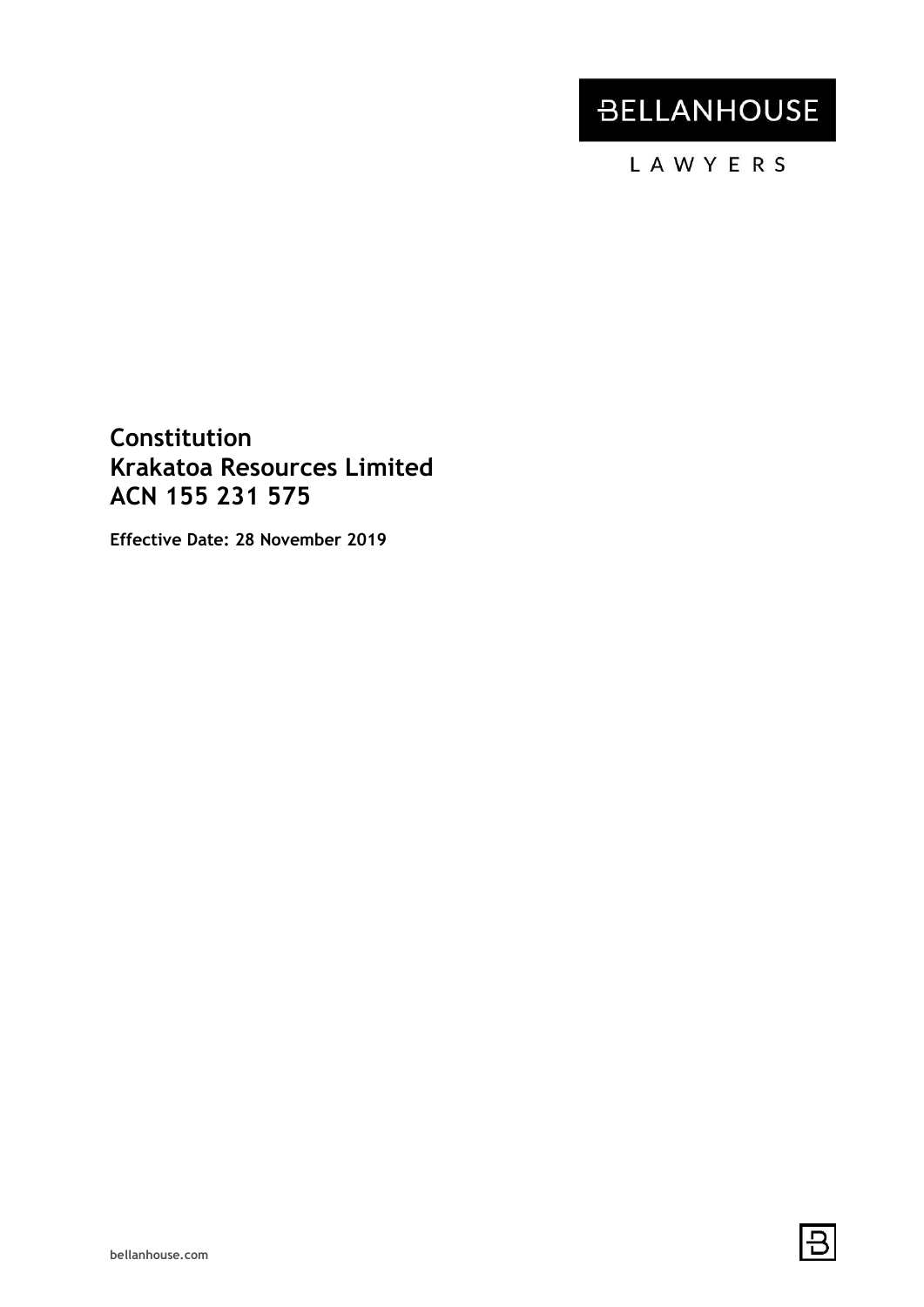# **Table of Contents**

| ш |  |
|---|--|
|   |  |
|   |  |

| 1.               |                                                                |
|------------------|----------------------------------------------------------------|
| 1.1              |                                                                |
| 1.2              |                                                                |
| 1.3              |                                                                |
| 1.4              |                                                                |
| 1.5              |                                                                |
| 1.6              |                                                                |
| 1.7              |                                                                |
| 1.8              |                                                                |
| 2.               |                                                                |
| 2.1              |                                                                |
| 2.2              |                                                                |
| 2.3              |                                                                |
| 2.4              |                                                                |
| 2.5              |                                                                |
| 2.6              |                                                                |
| 2.7              |                                                                |
| 3.               |                                                                |
| $\overline{4}$ . |                                                                |
| 4.1              |                                                                |
| 4.2              |                                                                |
| 4.3              |                                                                |
| 4.4              |                                                                |
| 4.5              |                                                                |
| 4.6              |                                                                |
| 4.7              | Written notice to security holder of holding lock or refusal 8 |
| 4.8              |                                                                |
| 4.9              |                                                                |
| 4.10             |                                                                |
| 5.               |                                                                |
| 5.1              |                                                                |
| 5.2              |                                                                |
| 5.3              |                                                                |
| 5.4              |                                                                |
| 5.5              |                                                                |
| 6.               |                                                                |
| 6.1              |                                                                |
| 6.2              |                                                                |
| 6.3              |                                                                |
| 6.4              |                                                                |
| 6.5              |                                                                |
| 6.6              |                                                                |
| 6.7              |                                                                |
| 6.8              |                                                                |
| 6.9              |                                                                |
| 6.10             |                                                                |
| 6.11             |                                                                |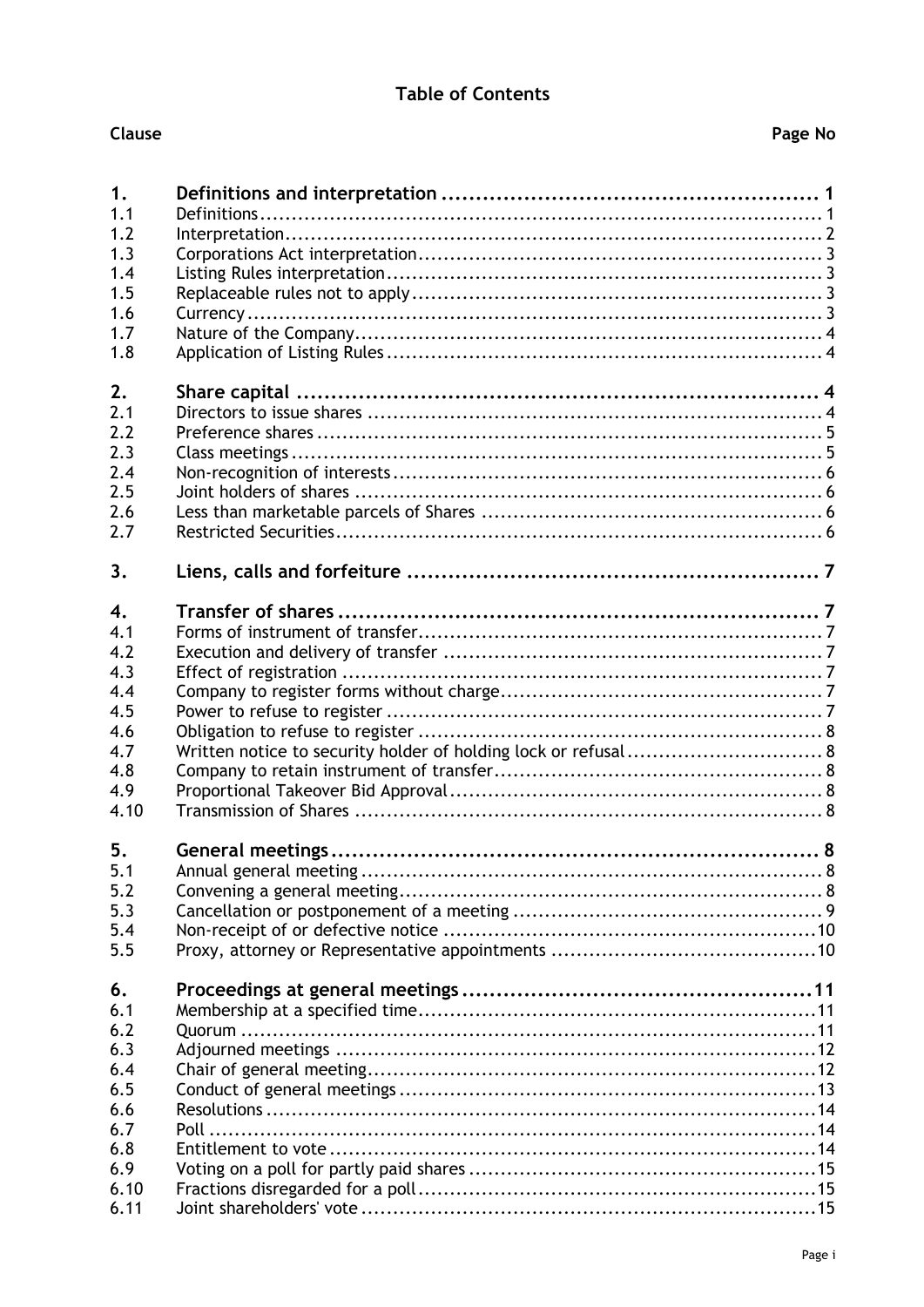# **Table of Contents**

Clause

| D<br><b>Page</b> | No |  |
|------------------|----|--|
|                  |    |  |

| 6.12<br>6.13<br>6.14<br>6.15<br>6.16<br>6.17                                                              |  |
|-----------------------------------------------------------------------------------------------------------|--|
| 7.<br>7.1<br>7.2<br>7.3<br>7.4<br>7.5<br>7.6<br>7.7<br>7.8<br>7.9<br>7.10<br>7.11<br>7.12<br>7.13<br>7.14 |  |
| 8.<br>8.1<br>8.2<br>8.3<br>8.4<br>8.5<br>8.6<br>8.7<br>8.8<br>8.9                                         |  |
| 9.<br>9.1<br>9.2                                                                                          |  |
| 10.<br>10.1<br>10.2<br>10.3<br>10.4<br>10.5<br>10.6<br>10.7<br>10.8<br>10.9<br>10.10                      |  |
| 11.<br>11.1<br>11.2                                                                                       |  |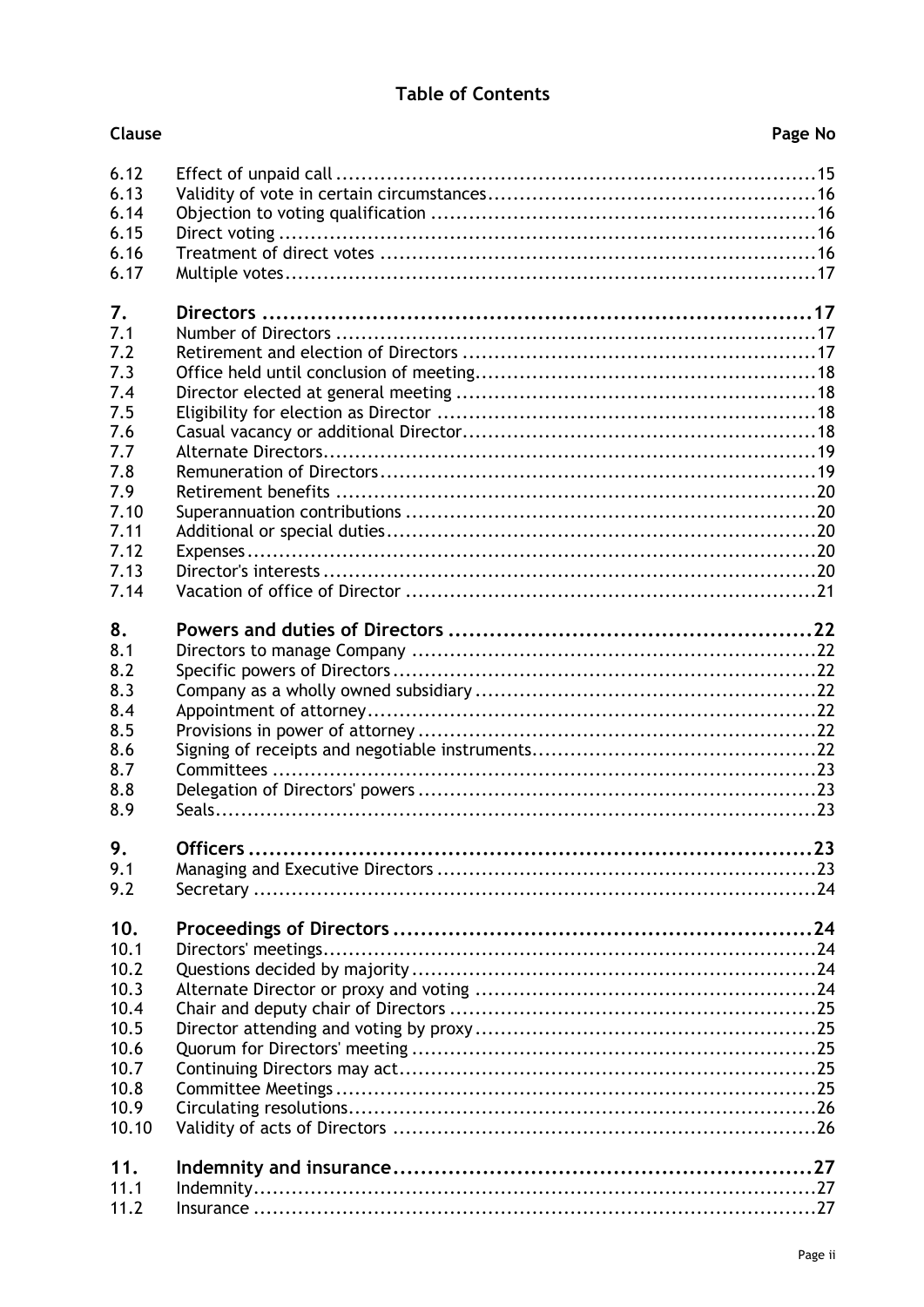# **Table of Contents**

| Clause       | Page No |
|--------------|---------|
| 11.3         |         |
| 12.          |         |
| 12.1         |         |
| 12.2         |         |
|              |         |
| 13.          |         |
| 13.1         |         |
| 13.2         |         |
| 13.3         |         |
| 13.4         |         |
| 13.5         |         |
| 13.6<br>13.7 |         |
| 13.8         |         |
| 13.9         |         |
| 13.10        |         |
| 13.11        |         |
| 13.12        |         |
| 13.13        |         |
| 13.14        |         |
|              |         |
| 14.          |         |
| 14.1         |         |
| 14.2         |         |
| 14.3         |         |
| 14.4         |         |
| 14.5         |         |
| 14.6         |         |
| 14.7         |         |
| 14.8         |         |
|              |         |
| 15.          |         |
| 15.1         |         |
| 15.2         |         |
| 15.3         |         |
|              |         |
|              |         |
|              |         |
|              |         |
|              |         |
|              |         |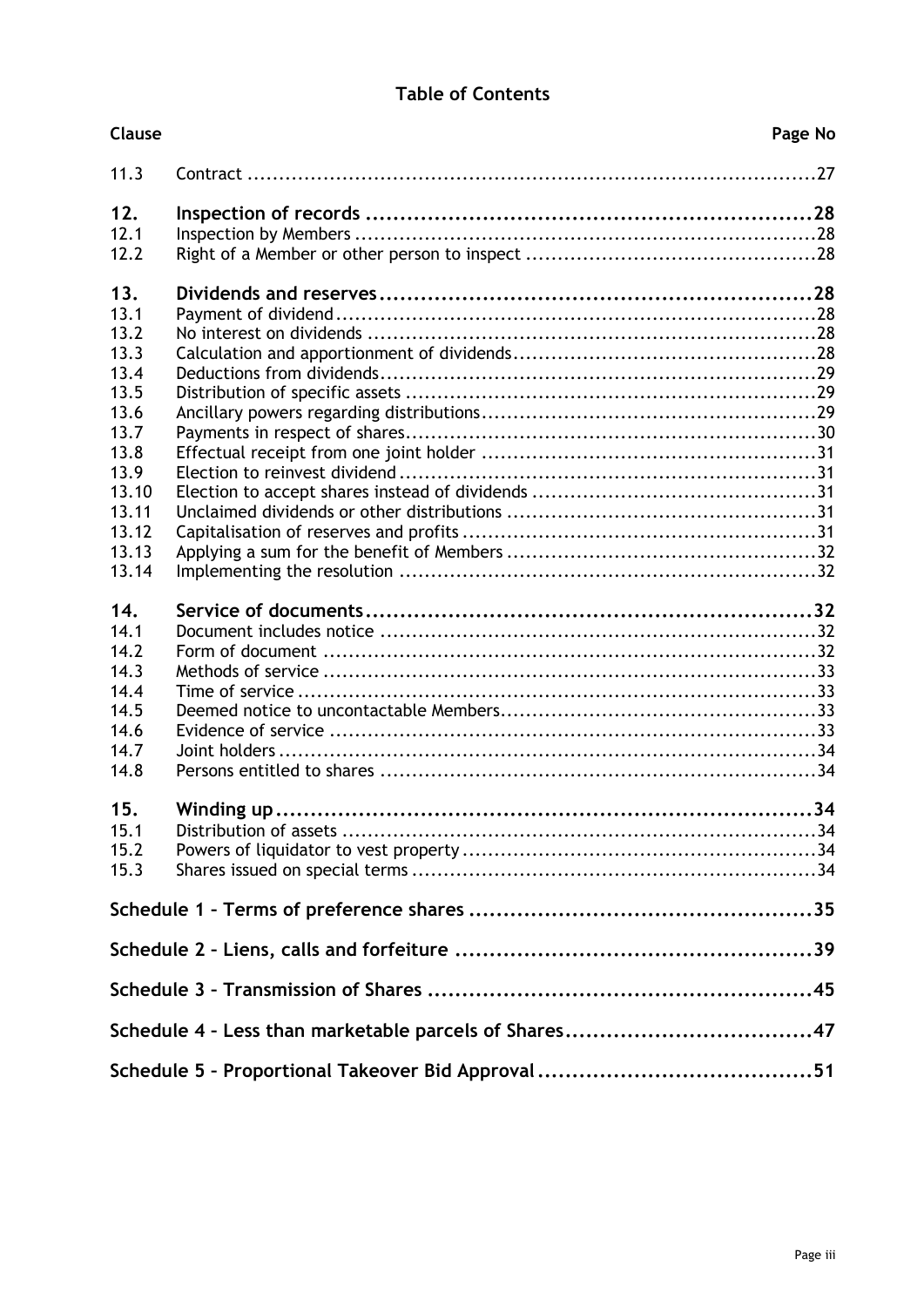# <span id="page-4-0"></span>**1. Definitions and interpretation**

# <span id="page-4-1"></span>**1.1 Definitions**

In this Agreement the following terms shall bear the following meanings:

**Alternate Director** means a person appointed as an alternate director under article [7.7\(a\).](#page-22-2)

**ASX** means ASX Limited (ACN 008 624 691) or, where the context requires, the Australian Securities Exchange operated by it.

**Committee** means a committee of Directors constituted under article [8.7.](#page-26-0)

**Company** means Krakatoa Resources Limited (ACN 155 231 575), as that name may be changed from time to time.

**Constitution** means this constitution, and a reference to an article or a schedule is a reference to an article or a schedule of this constitution.

**Corporations Act** means the *Corporations Act 2001* (Cth).

**CS Facility** has the same meaning as prescribed CS facility in the Corporations Act.

**CS Facility Operator** means the operator of a CS Facility.

**Director** means a person holding office as a director of the Company, and where appropriate includes an Alternate Director.

**Directors** means all or some of the Directors acting as a board.

**Dispose** has the meaning given to that term in the Listing Rules and Disposal has the corresponding meaning.

**Executive Director** means a person appointed as an executive director under article [9.1\(a\).](#page-26-5)

**Issuer Sponsored Holding** means a holding on an electronic sub-register maintained by the Company in accordance with the Listing Rules.

**Listing Rules** means, in relation to a Stock Exchange, the rules of that Stock Exchange governing trading in securities quoted on that Stock Exchange, in force from time to time which apply while the company is a listed company, each as amended or replaced from time to time, except to the extent of any express written waiver by that Stock Exchange.

**Managing Director** means a person appointed as a managing director under article [9.1\(a\).](#page-26-5)

**Member** means a person entered in the Register as a holder of shares in the capital of the Company.

**Operating Rules** means the operating rules of a CS Facility regulating the settlement, clearing and registration of uncertificated shares as amended, varied or waived (whether in respect of the Company or generally) from time to time.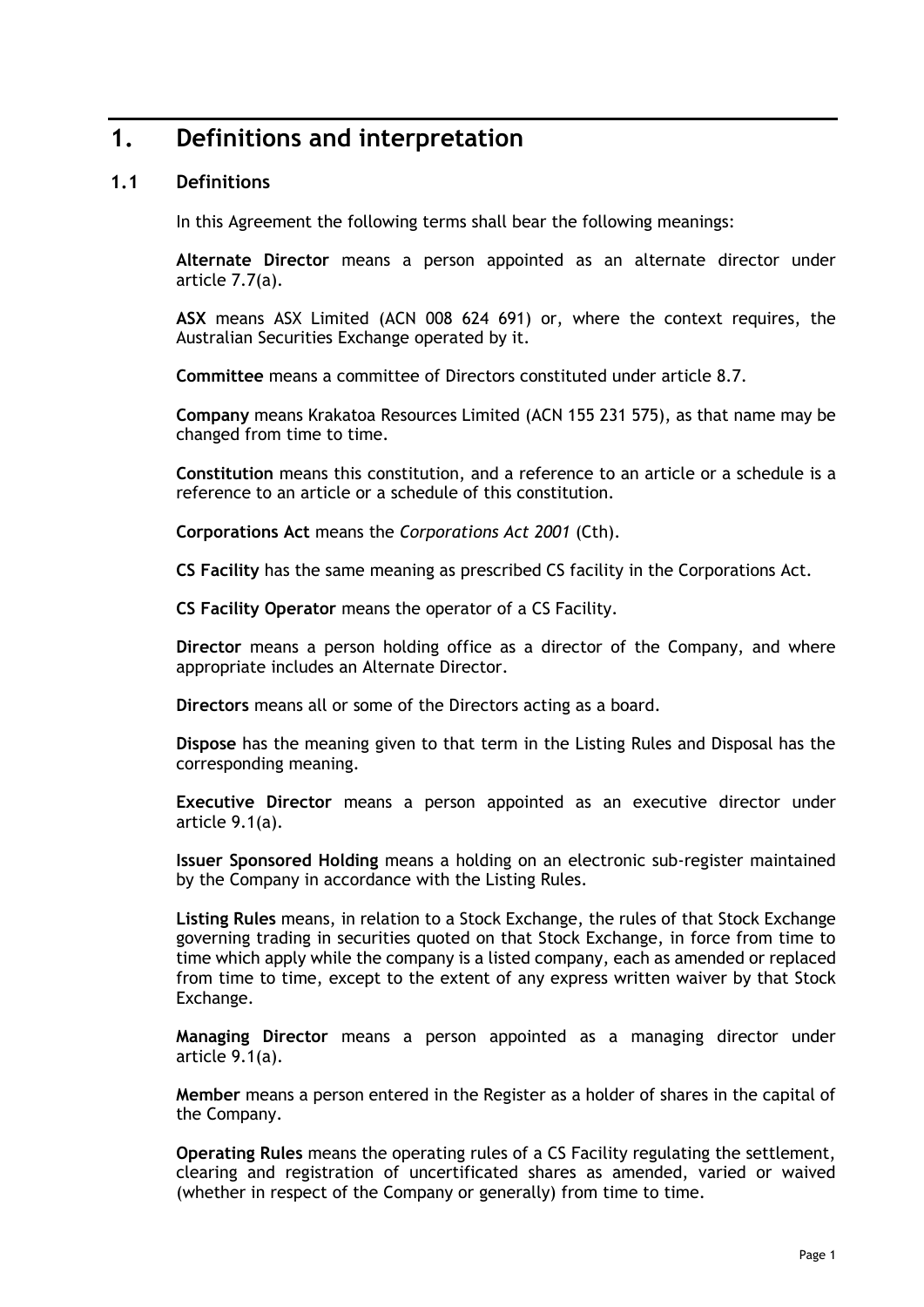**Prescribed Interest Rate** means the rate determined by the Directors for the particular purpose or generally under this Constitution, including any revised rate or new determination, and in the absence of a determination means a rate of 12% per annum*.*

**Register** means the register of Members of the Company under the Corporations Act and, if appropriate, includes a branch register.

**Registered Office** means the registered office of the Company.

**Representative** means a person appointed to represent a corporate Member at a general meeting of the Company in accordance with the Corporations Act.

**Restricted Securities** has the meaning given to it by the Listing Rules.

**Restriction Agreement** means a restriction agreement in a form prescribed by the Listing Rules or otherwise approved by a Stock Exchange.

**Restriction Deed** means a restriction deed in a form prescribed by the Listing Rules or otherwise approved by a Stock Exchange.

**Secretary** means a person appointed under article [9.2](#page-27-0) as a secretary of the Company and where appropriate includes an acting secretary and a person appointed by the Directors to perform all or any of the duties of a secretary of the Company.

**Stock Exchange** means any stock exchange on which shares in the capital of the company are quoted from time to time, which for the avoidance of doubt and without limitation may include ASX.

# <span id="page-5-0"></span>**1.2 Interpretation**

Headings are for convenience only and do not affect interpretation. Unless the contrary intention appears, in this Constitution:

- (a) the singular includes the plural and vice versa;
- (b) words importing any gender include all other genders;
- (c) a reference to a document includes any variation or replacement of it;
- (d) the meaning of general words is not limited by specific examples introduced by "including", "for example", "such as" or similar expressions;
- (e) a reference to "person" includes an individual, a body corporate, a partnership, a joint venture, an unincorporated association and an authority or any other entity or organisation;
- (f) a reference to dollars, \$ or A\$ is a reference to the currency of Australia;
- (g) a reference to "law" includes common law, principles of equity and legislation (including regulations);
- (h) a reference to any legislation includes regulations under it and any consolidations, amendments, re-enactments or replacement of any of them;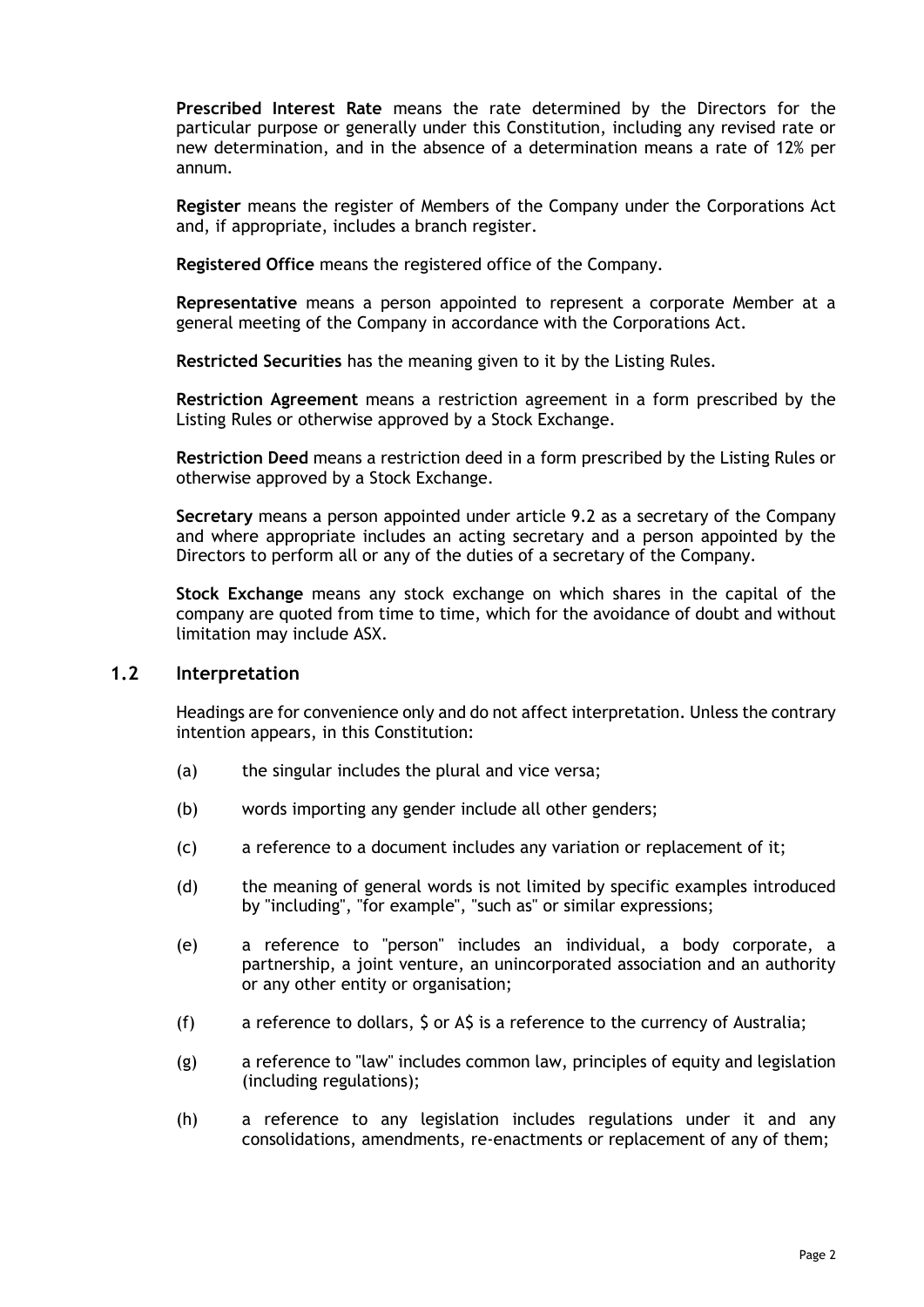- (i) a reference to "regulations" includes instruments of a legislative character under legislation (such as regulations, rules, by-laws, ordinances and proclamations);
- (j) a reference to a group of persons is a reference to any 2 or more of them jointly and to each of them individually;
- (k) a power, an authority or a discretion given to a Director, the Directors, the Company in general meeting or a Member may be exercised at any time and from time to time;
- (l) a reference to "writing" or "written" includes printing, typing and other modes of reproducing words in a visible form including any representation of words in a physical document or in an electronic communication or form or otherwise;
- (m) a chair appointed under this Constitution may be referred to as a chairperson, chairwoman or as chair, as appropriate; and
- (n) a reference to a person being "present" at a meeting includes participating using technology approved by the Directors in accordance with this Constitution.

# <span id="page-6-0"></span>**1.3 Corporations Act interpretation**

In this Constitution unless the contrary intention appears:

- (a) a word or expression defined or used in the Corporations Act has the same meaning when used in this Constitution in a similar context; and
- (b) "section" means a section of the Corporations Act.

#### <span id="page-6-1"></span>**1.4 Listing Rules interpretation**

In this Constitution, unless the contrary intention appears the expressions "Trading Platform", "takeover bid" and "Issuer Sponsored subregister" have the same meaning as in the Listing Rules.

# <span id="page-6-2"></span>**1.5 Replaceable rules not to apply**

The provisions of the Corporations Act that apply as replaceable rules are displaced by this Constitution and do not apply to the Company.

### <span id="page-6-3"></span>**1.6 Currency**

The Directors may:

- (a) differentiate between Members as to the currency in which any amount payable to a Member is paid (whether by way of or on account of dividends, repayment of capital, participation in surplus property of the Company or otherwise);
- (b) determine to pay a distribution in a currency other than Australian dollars and the amount payable will be converted from Australian dollars in any manner, at any time and at any exchange rate as the Directors think fit; and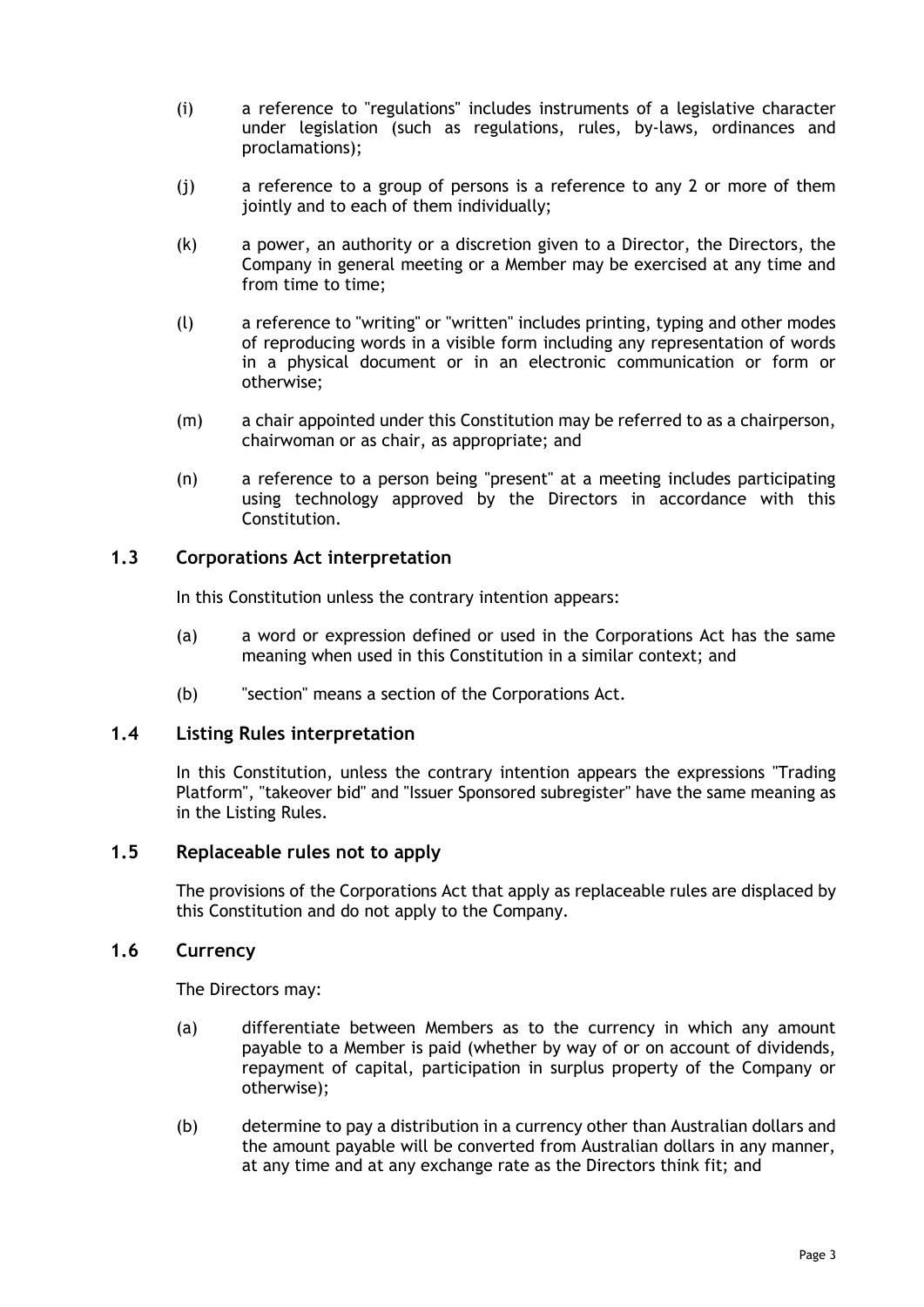(c) in deciding the currency in which a payment is to be made to a Member, have regard to the registered address of the Member, the register on which a Member's shares are registered and any other matters as the Directors consider appropriate.

Payment in another currency of an amount converted under this article is as between the Company and a Member adequate and proper payment of the amount payable.

# <span id="page-7-0"></span>**1.7 Nature of the Company**

The Company is a public company limited by shares.

#### <span id="page-7-1"></span>**1.8 Application of Listing Rules**

- (a) In this Constitution, a reference to the Listing Rules, the Operating Rules or a Stock Exchange only applies while the Company is on the official list of a Stock Exchange.
- (b) While the Company is on the official list of ASX:
	- (i) despite anything contained in this Constitution, if the Listing Rules prohibit an act being done, the act must not be done;
	- (ii) nothing contained in this Constitution prevents an act being done that the Listing Rules require to be done;
	- (iii) if the Listing Rules require an act to be done or not to be done, authority is given for that act to be done or not to be done as the case may be;
	- (iv) if the Listing Rules require this Constitution to contain a provision and it does not contain such a provision, this Constitution is taken to contain that provision;
	- (v) if the Listing Rules require this Constitution not to contain a provision and it contains such a provision, this Constitution is taken not to contain that provision; and
	- (vi) if any provision of this Constitution is or becomes inconsistent with the Corporations Act, the Listing Rules or the Operating Rules, this Constitution:
		- (A) is taken to be read down to the extent of the inconsistency; or
		- (B) if the relevant provision is not capable of being read down to the extent of the inconsistency, then this Constitution is taken not to contain that provision to the extent of the inconsistency.

# <span id="page-7-2"></span>**2. Share capital**

# <span id="page-7-3"></span>**2.1 Directors to issue shares**

The issue of shares in the Company is under the control of the Directors who may: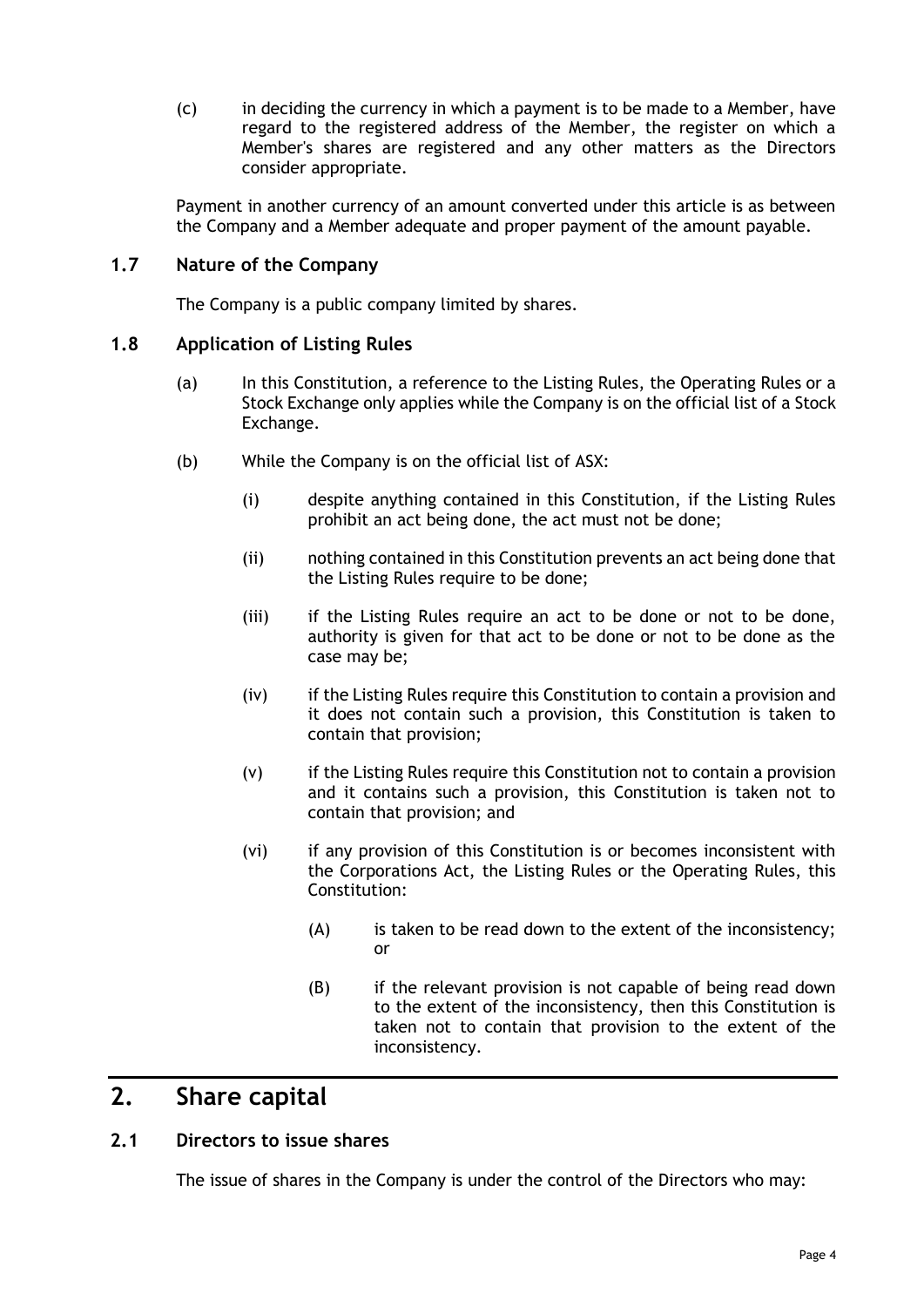- (a) issue, allot and cancel or otherwise dispose of shares in the Company;
- (b) grant options over unissued shares in the Company;
- (c) reclassify or convert shares; and
- (d) settle the manner in which fractions of a share, however arising, are to be dealt with,

subject to the Corporations Act, the Listing Rules and any special rights conferred on the holders of any shares or class of shares.

# <span id="page-8-0"></span>**2.2 Preference shares**

- (a) The Company may issue preference shares and issued shares may be converted into preference shares provided that the rights of the holders of the preference shares with respect to the repayment of capital, participation in surplus assets and profits, cumulative or non-cumulative dividends, voting and priority of payment of capital and dividends in relation to other shares or other classes of preference shares are:
	- (i) as set out in [Schedule](#page-38-0) 1; or
	- (ii) as approved by a resolution of the Company in accordance with the rights of holders of preference shares issued by the Company other than pursuant to [Schedule](#page-38-0) 1, but in accordance with the Corporations Act, are determined by the terms of issue of those preference shares and the relevant resolution of the Company, and are not determined by or affected by the rights set out in [Schedule](#page-38-0) 1.
- (b) Subject to the Corporations Act and the Listing Rules, the Company may issue preference shares which are, or at the option of the Company are, liable to be redeemed or to be converted into other shares on such conditions and in such a manner as the Directors decide under the terms of issue of the preference shares.
- (c) Subject to the Corporations Act and the Listing Rules, the Company may issue any combination of fully paid, partly paid or unpaid preference shares.
- (d) Despite this article [2.2](#page-8-0) and [Schedule](#page-38-0) 1, the Company may not issue a preference share that confers on the holder rights that are inconsistent with those specified in the Listing Rules, except to the extent of any waiver or modification of the Listing Rules by the relevant Stock Exchange.

#### <span id="page-8-1"></span>**2.3 Class meetings**

The provisions of this Constitution relating to general meetings apply so far as they are capable of application and with any necessary changes to every separate meeting of the holders of a class of shares except that:

- (a) a quorum is constituted by at least 2 persons who, between them, hold or represent one-third of the issued shares of the class (unless only one person holds all of the shares of the class, in which case that person constitutes a quorum); and
- (b) any holder of shares of the class, present in person or by proxy, or attorney or Representative, may demand a poll.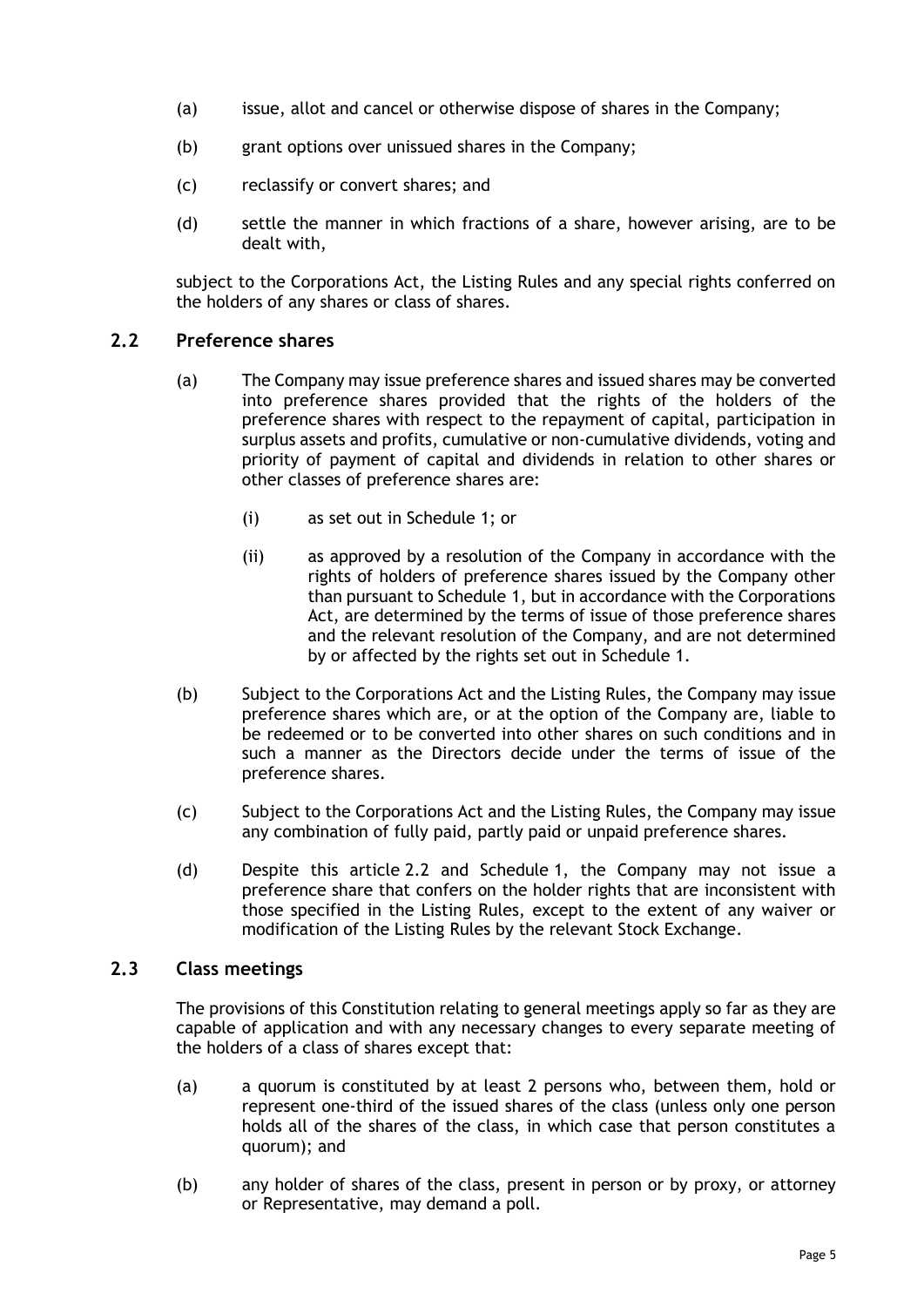# <span id="page-9-0"></span>**2.4 Non-recognition of interests**

Except as required by law, the Company is not required to recognise:

- (a) a person as holding a share on any trust; or
- (b) any other interest in any share or any other right in respect of a share except an absolute right of ownership in the registered holder,

whether or not it has notice of the trust, interest or right.

# <span id="page-9-1"></span>**2.5 Joint holders of shares**

Where 2 or more persons are registered as the joint holders of shares then they are taken to hold the shares as joint tenants with rights of survivorship.

However, the Company is not bound:

- (a) to register more than 3 persons as joint holders of a share; or
- (b) to issue more than one certificate or holding statement for shares jointly held.

# <span id="page-9-2"></span>**2.6 Less than marketable parcels of Shares**

[Schedule](#page-50-0) 4 applies and forms part of this Constitution.

# <span id="page-9-4"></span><span id="page-9-3"></span>**2.7 Restricted Securities**

- (a) While the Company is on the official list of ASX, the Company must recognise and comply with the Listing Rules with respect to Restricted Securities.
- (b) Notwithstanding the generality of article [2.7\(a\):](#page-9-4)
	- (i) a holder of Restricted Securities must not Dispose of, or agree or offer to Dispose of, the Restricted Securities during the escrow period applicable to those Restricted Securities except as permitted by the Listing Rules or ASX;
	- (ii) if the Restricted Securities are in the same class as quoted securities, the holder will be taken to have agreed in writing that the Restricted Securities are to be kept on the Company's issuer sponsored subregister and are to have a holding lock applied for the duration of the escrow period applicable to those securities;
	- (iii) the Company will refuse to acknowledge any Disposal (including, without limitation, to register any transfer), of Restricted Securities during the escrow period except as permitted by the Listing Rules or the ASX;
	- (iv) a holder of Restricted Securities will not be entitled to participate in any return of capital on those Restricted Securities during the escrow period applicable to those Restricted Securities except as permitted by the Listing Rules or ASX; and
	- (v) if a holder of Restricted Securities breaches a Restriction Deed or a provision of this Constitution restricting a Disposal of those Restricted Securities, the holder will not be entitled to any dividend or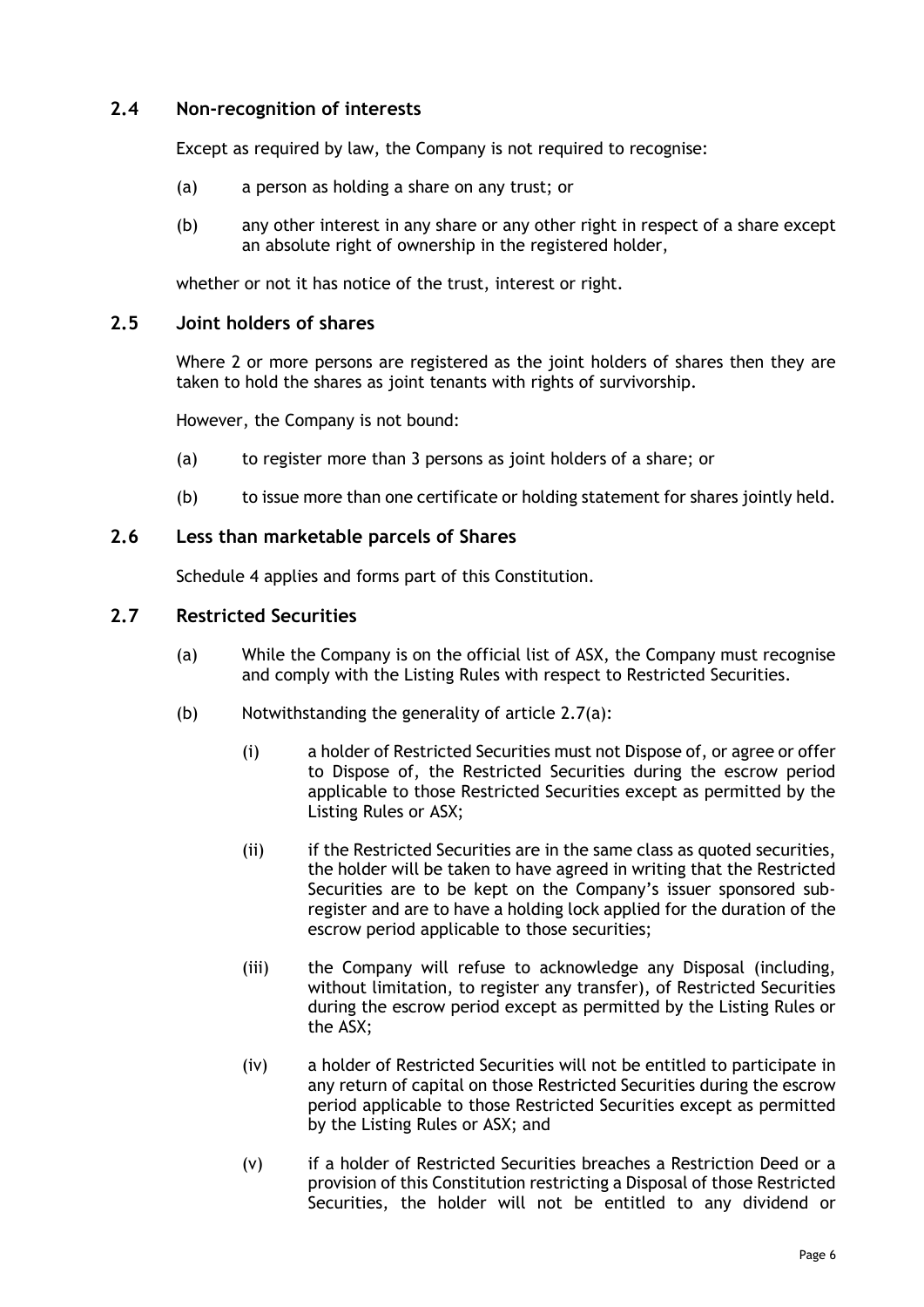distribution, or to exercise any voting rights, in respect of those Restricted Securities for so long as the breach continues.

# <span id="page-10-0"></span>**3. Liens, calls and forfeiture**

[Schedule](#page-42-0) 2 applies and forms part of this Constitution.

# <span id="page-10-1"></span>**4. Transfer of shares**

# <span id="page-10-2"></span>**4.1 Forms of instrument of transfer**

Subject to this Constitution and the Listing Rules, a share in the Company is transferable:

- (a) as provided by the Operating Rules of an applicable CS Facility; or
- <span id="page-10-7"></span>(b) by any other method of transfer which is required or permitted by the Corporations Act and any relevant Stock Exchange.

# <span id="page-10-3"></span>**4.2 Execution and delivery of transfer**

If a duly completed instrument of transfer:

- (a) is used to transfer a share in accordance with article  $4.1(b)$ ; and
- (b) is left for registration at the share registry of the Company, accompanied by any information that the Directors properly require to show the right of the transferor to make the transfer,

the Company must, subject to the powers vested in the Directors by this Constitution, register the transferee as the holder of the share.

#### <span id="page-10-4"></span>**4.3 Effect of registration**

Except as provided by any applicable Operating Rules of a CS Facility, a transferor of a share remains the holder of the share transferred until the transfer is registered and the name of the transferee is entered in the Register in respect of the share.

#### <span id="page-10-5"></span>**4.4 Company to register forms without charge**

The Company must register all registrable transfer forms, split certificates, renunciations and transfers, issue certificates and transmission receipts and mark or note transfer forms without imposing a charge except where a charge is permitted by the Listing Rules.

#### <span id="page-10-8"></span><span id="page-10-6"></span>**4.5 Power to refuse to register**

If permitted by the Listing Rules, the Directors may:

- (a) request any applicable CS Facility Operator to apply a holding lock to prevent a transfer of shares in the Company from being registered on the CS Facility's subregister; or
- (b) refuse to register a transfer of shares in the Company to which paragraph [\(a\)](#page-10-8) does not apply.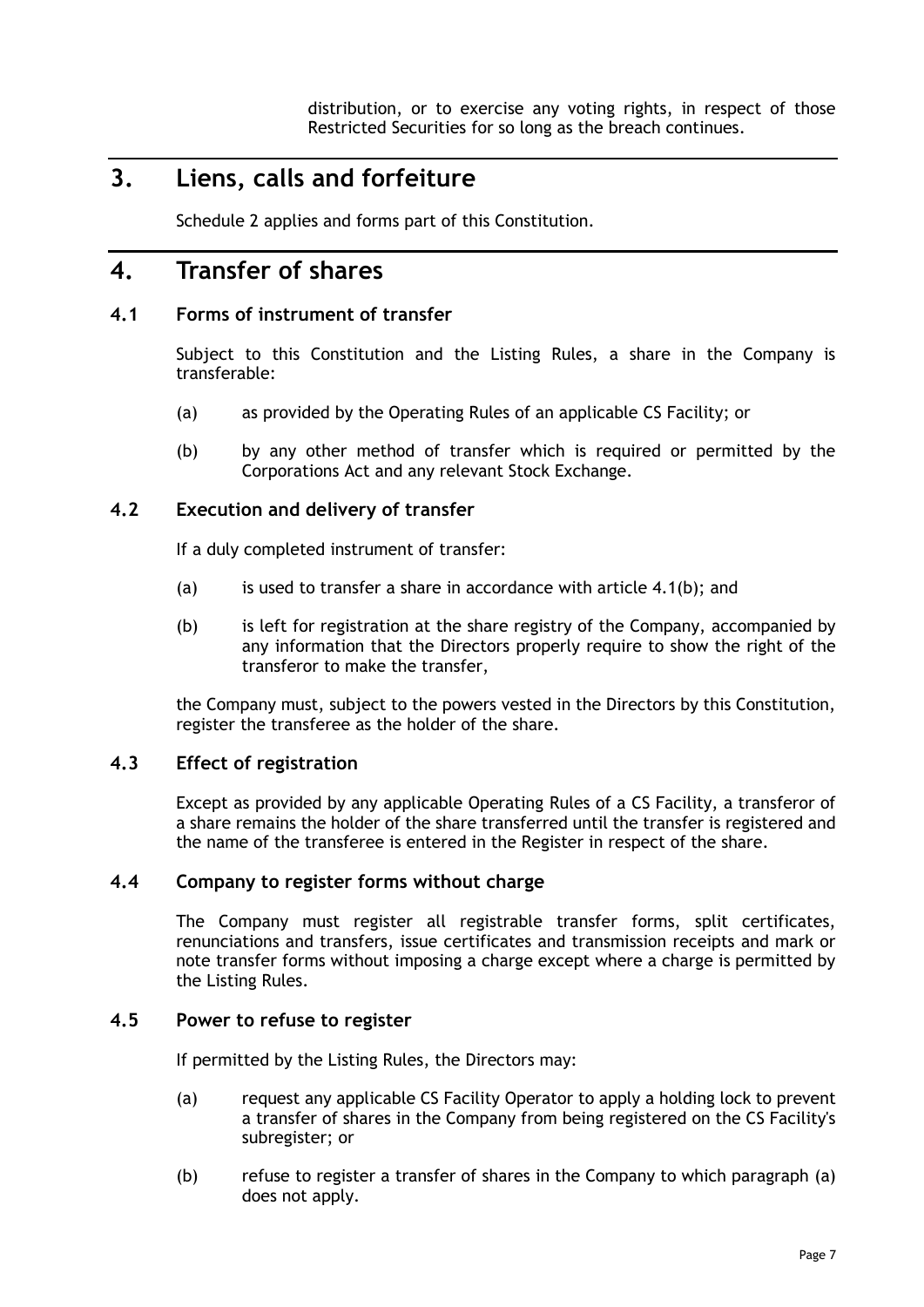# <span id="page-11-8"></span><span id="page-11-0"></span>**4.6 Obligation to refuse to register**

The Directors must:

- (a) request any applicable CS Facility Operator to apply a holding lock to prevent transfer of shares in the Company from being registered on the CS Facility's subregister; or
- (b) refuse to register any transfer of shares in the Company to which paragraph [\(a\)](#page-11-8) does not apply,

if:

- (c) the Listing Rules require the Company to do so; or
- (d) the transfer is in breach of the Listing Rules or a Restriction Agreement.

# <span id="page-11-1"></span>**4.7 Written notice to security holder of holding lock or refusal**

If in the exercise of their rights or obligations under article [4.5](#page-10-6) or [4.6](#page-11-0) the Directors request application of a holding lock to prevent a transfer of shares in the Company or refuse to register a transfer of shares they must give written notice of the request or refusal to the holder of the shares, the transferee and any broker lodging the transfer. Failure to give notice does not invalidate the decision of the Directors.

# <span id="page-11-2"></span>**4.8 Company to retain instrument of transfer**

The Company must retain every instrument of transfer which is registered for the period required by any applicable law.

# <span id="page-11-3"></span>**4.9 Proportional Takeover Bid Approval**

[Schedule](#page-54-0) 5 applies and forms part of this Constitution.

# <span id="page-11-4"></span>**4.10 Transmission of Shares**

[Schedule](#page-48-0) 3 applies and forms part of this Constitution.

# <span id="page-11-5"></span>**5. General meetings**

# <span id="page-11-6"></span>**5.1 Annual general meeting**

Annual general meetings of the Company are to be held in accordance with the Corporations Act.

# <span id="page-11-7"></span>**5.2 Convening a general meeting**

- (a) The Directors may convene and arrange to hold a general meeting of the Company whenever they think fit and must do so if required to do so under the Corporations Act.
- (b) The Company may hold a meeting of Members at 2 or more venues using any technology that gives the Members as a whole a reasonable opportunity to participate.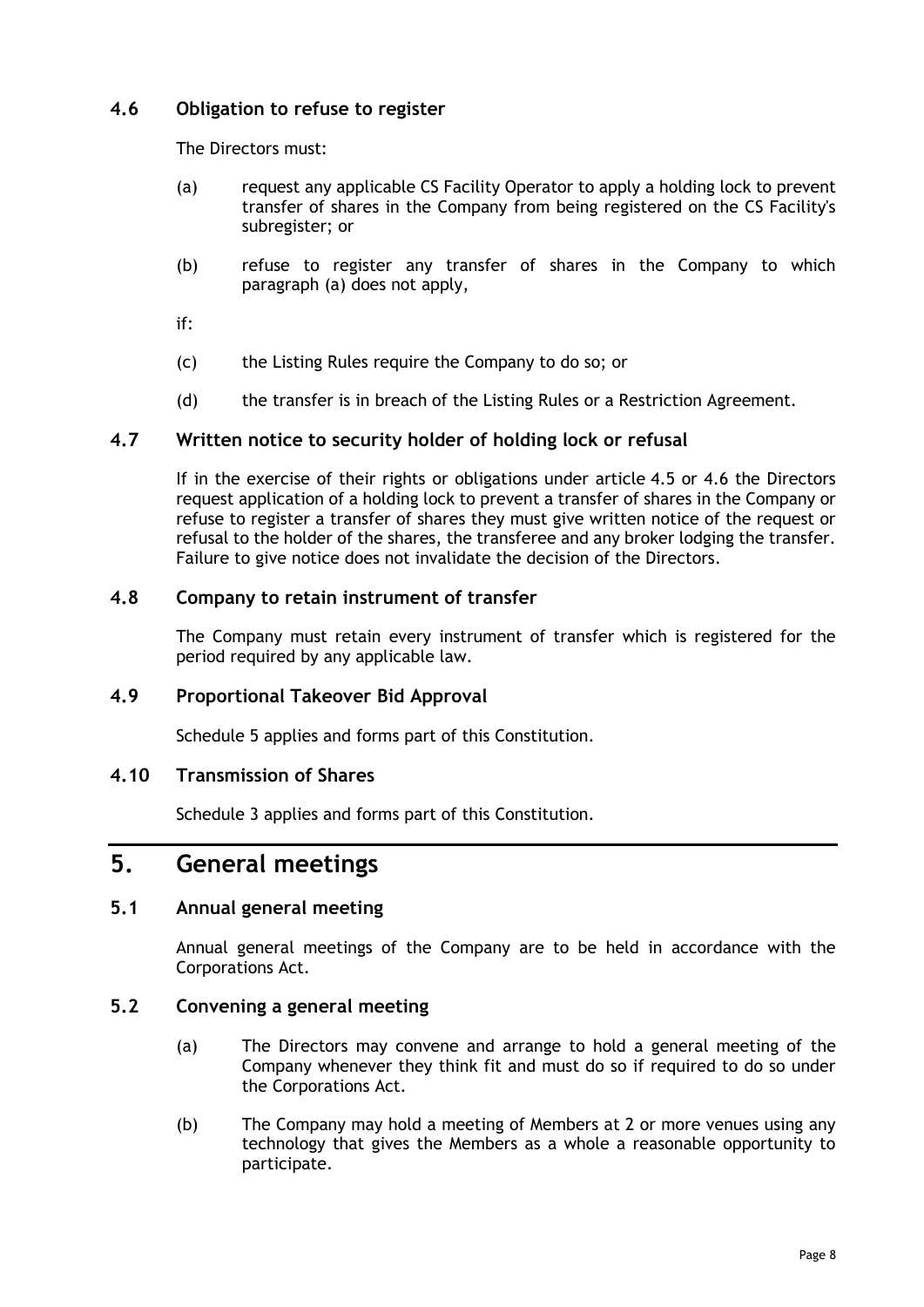- <span id="page-12-1"></span>(c) Notice of a general meeting must be given in accordance with article [14,](#page-35-2) the Corporations Act and the Listing Rules.
- (d) In computing the period of notice under article  $5.2(c)$ , the day of the meeting is to be disregarded.
- (e) A Director is entitled to receive notice of and to attend all general meetings and all separate meetings of the holders of any class of shares in the capital of the Company and is entitled to speak at those meetings.

#### <span id="page-12-0"></span>**5.3 Cancellation or postponement of a meeting**

- (a) Where a general meeting (including an annual general meeting) is convened by the Directors they may by notice, whenever they think fit, cancel the meeting or postpone the holding of the meeting to a date and time determined by them or change the place for the meeting.
- (b) This article [5.3](#page-12-0) does not apply to a meeting convened in accordance with the Corporations Act by a single Director, by Members, by the Directors on the request of Members or to a meeting convened by a court.
- (c) Notice of cancellation or postponement or change of place of a general meeting must state the reason for cancellation or postponement and be:
	- (i) given to any relevant Stock Exchange; or
	- (ii) subject to the Corporations Act and the Listing Rules, given in any other manner determined by the Directors.
- (d) A notice of postponement of a general meeting must specify:
	- (i) the postponed date and time for the holding of the meeting;
	- (ii) a place for the holding of the meeting which may be either the same as or different from the place specified in the notice convening the meeting; and
	- (iii) if the meeting is to be held in 2 or more places, the technology that will be used to facilitate the holding of the meeting in that manner.
- (e) The only business that may be transacted at a postponed general meeting is the business specified in the original notice convening the meeting.
- (f) Where by the terms of an instrument appointing a proxy or attorney or an appointment of a Representative:
	- (i) the appointed person is authorised to attend and vote at a general meeting or general meetings to be held on or before a specified date; and
	- (ii) the date for holding the meeting is postponed to a date later than the date specified in the instrument of proxy, power of attorney or appointment of Representative,

then, that later date is substituted for and applies to the exclusion of the date specified in the instrument of proxy, power of attorney or appointment of Representative unless the Member appointing the proxy, attorney or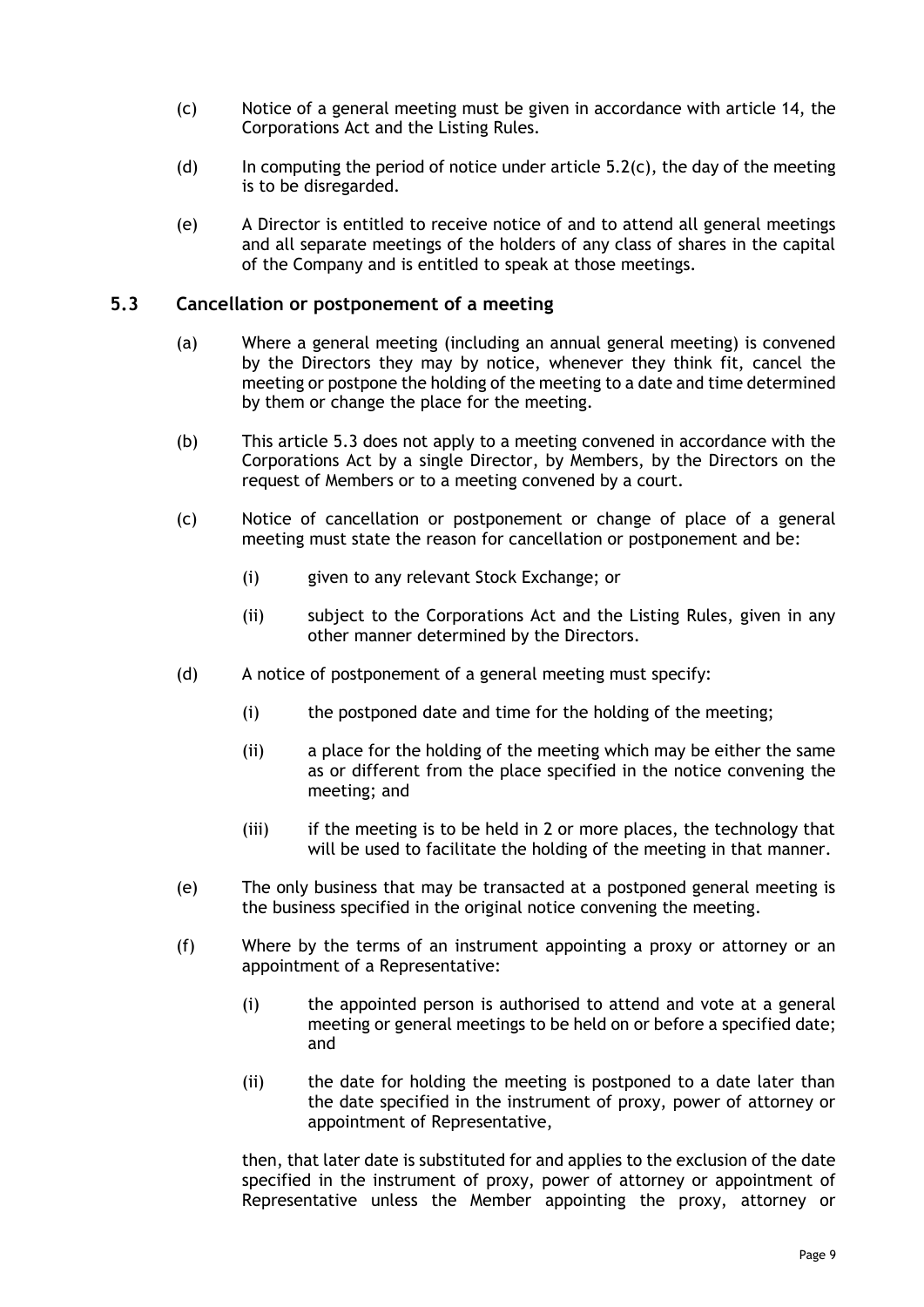Representative gives to the Company at its Registered Office written notice to the contrary not less than 48 hours before the time to which the holding of the meeting has been postponed.

# <span id="page-13-0"></span>**5.4 Non-receipt of or defective notice**

- (a) The non-receipt of notice of a general meeting or cancellation or postponement of a general meeting by, or the accidental omission to give notice of a general meeting or cancellation or postponement of a general meeting to, a person entitled to receive notice does not invalidate any resolution passed at the general meeting or at a postponed meeting or the cancellation or postponement of a meeting.
- (b) A person who attends a general meeting waives any objection the person may have to:
	- (i) any failure to give notice, or the giving of a defective notice, of the meeting unless at the start of the meeting the person objects to the holding of the meeting; and
	- (ii) the consideration of a particular matter which is not within the business referred to in the notice of meeting, unless the person objects to the consideration of the matter when first presented.

# <span id="page-13-1"></span>**5.5 Proxy, attorney or Representative appointments**

- (a) An instrument appointing a proxy is valid if it is in accordance with the Corporations Act or in any form (including electronic) and received at any time that the Directors prescribe or accept, or the chair of a general meeting accepts.
- (b) Where a notice of meeting provides for electronic lodgement of proxy appointments, an appointment received at the electronic address or by the electronic means specified in the notice is taken to have been received at the Registered Office of the Company and validated by the Member if there is compliance with the requirements set out in the notice.
- (c) If the Company receives an instrument or form appointing a proxy, attorney or Representative from a Member and the Directors consider that it is not properly executed or authenticated, or is incomplete or unclear:
	- (i) if the name, or the name of the office, of the proxy, attorney or Representative, is not filled in or is unclear, then the proxy, attorney or Representative of that Member is the person specified by the Company in the instrument or form of proxy or if no person is specified, the chair of that meeting;
	- (ii) if the instrument or form has not been duly signed or authenticated, the Company may (but is not required to) return the instrument or form to the appointing Member and request the Member sign or authenticate the instrument or form and return it to the Company within a period determined by the Directors (which may be later than the time specified in the notice of meeting for the receipt of proxy appointments);
	- (iii) if the instrument or form is otherwise unclear or incomplete, the Company may (but is not required to):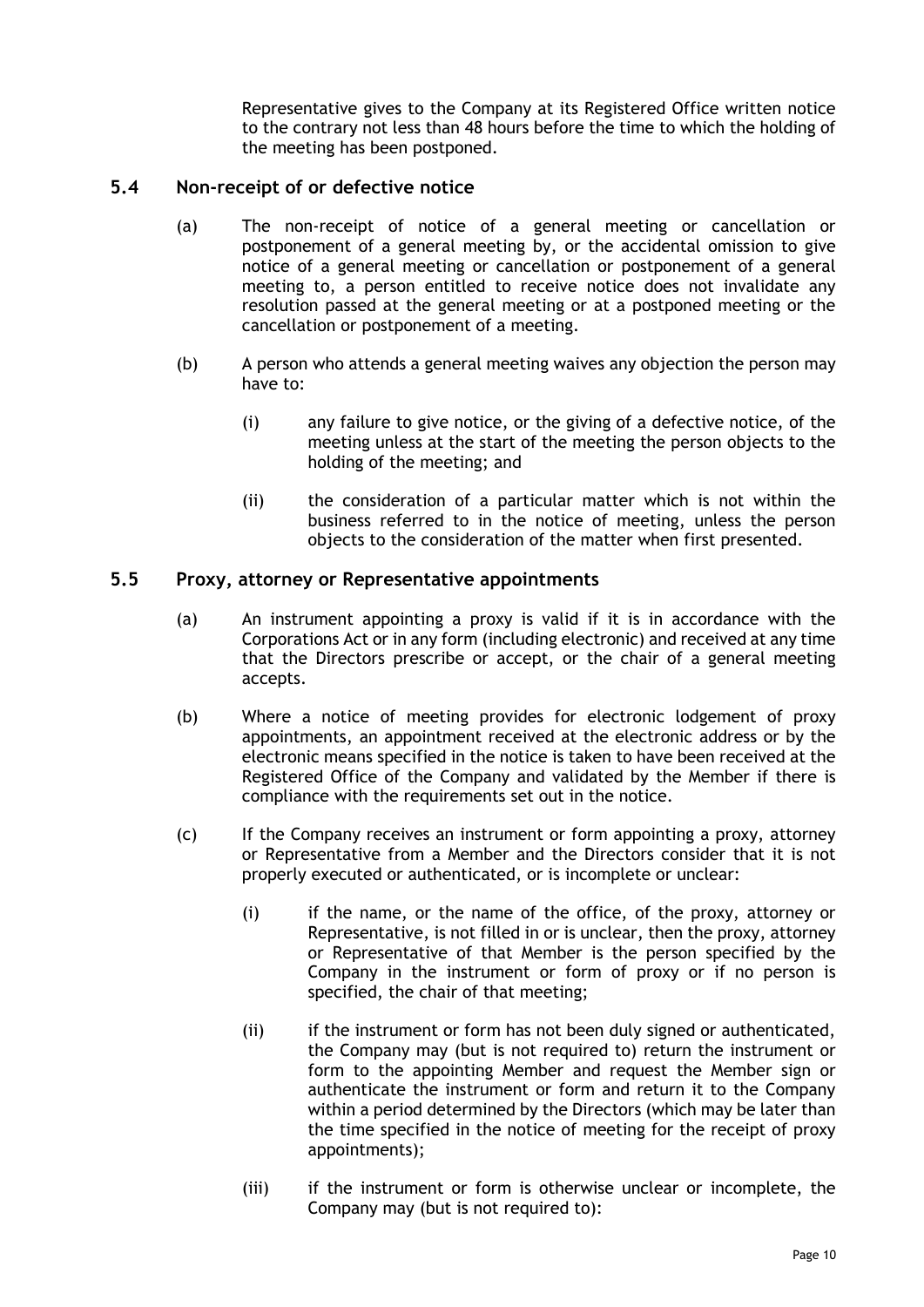- (A) by oral or written communication, clarify with the Member any instruction on the appointment; and
- (B) complete or amend the contents of any instrument or form to reflect the clarification in the instructions received from the Member (which may occur later than the time specified in the notice of meeting for the receipt of proxy appointments) and the Member appoints the Company as its attorney for this purpose.

# <span id="page-14-0"></span>**6. Proceedings at general meetings**

# <span id="page-14-1"></span>**6.1 Membership at a specified time**

The Directors may determine, for the purposes of a particular general meeting, that all the shares that are quoted on a Stock Exchange at a specified time before the meeting are taken to be held at the time of the meeting by the persons who hold them at the specified time. The determination must be made and published in accordance with the Corporations Act.

# <span id="page-14-2"></span>**6.2 Quorum**

- (a) Subject to article [6.3,](#page-15-0) the quorum for a general meeting is, where the Company has only one Member, that Member, and otherwise two Members present in person or by proxy, attorney or Representative. In determining whether a quorum is present, each individual attending as a proxy, attorney or Representative is to be counted, except that:
	- (i) where a Member has appointed more than one proxy, attorney or Representative, only one is to be counted; and
	- (ii) where an individual is attending both as a Member and as a proxy, attorney or Representative, or as a proxy, attorney or Representative for more than one Member, that individual is to be counted only once.
- (b) A member placing a direct vote under article [6.17](#page-20-0) is not taken into account in determining whether or not there is a quorum at a general meeting.
- (c) An item of business may not be transacted at a general meeting unless a quorum is present when the meeting proceeds to consider it. If a quorum is present at the time the first item of business is transacted, it is taken to be present when the meeting proceeds to consider each subsequent item of business unless the chair of the meeting (on the chair's own motion or at the request of a Member, proxy, attorney or Representative who is present) declares otherwise.
- <span id="page-14-3"></span>(d) If within 15 minutes after the time appointed for a meeting a quorum is not present, the meeting:
	- (i) if convened by a Director, or at the request of Members, is dissolved; and
	- (ii) in any other case, stands adjourned to the same day in the next week and the same time and place, or to such other day, time and place as the Directors appoint by notice to the Members and others entitled to notice of the meeting.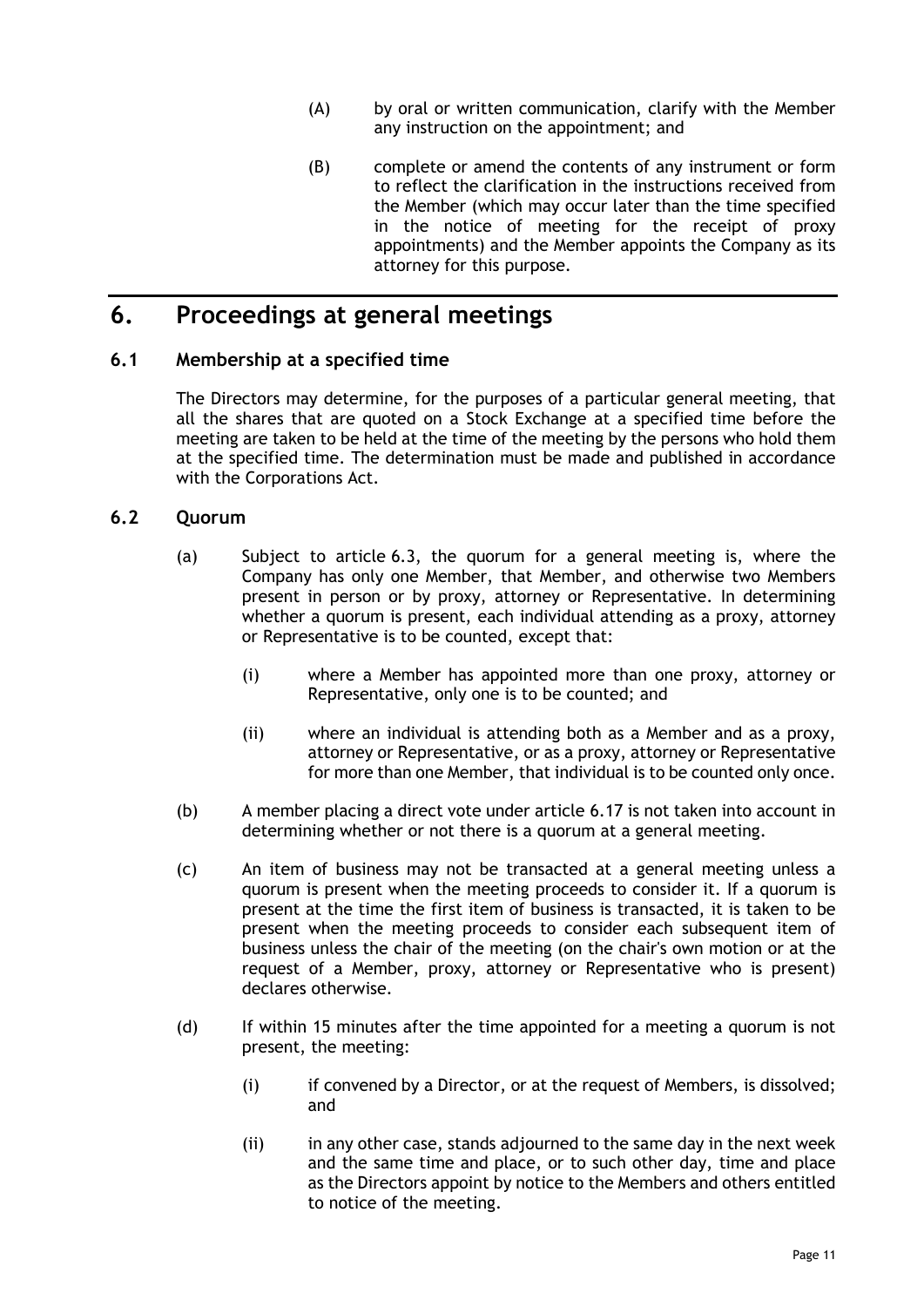# <span id="page-15-0"></span>**6.3 Adjourned meetings**

- (a) At a meeting adjourned under article  $6.2(d)(ii)$ , where the Company has only one Member, the quorum is that Member, and otherwise the quorum is 2 Members present in person or by proxy, attorney or Representative. If a quorum is not present within 15 minutes after the time appointed for the adjourned meeting, the meeting is dissolved.
- (b) The chair of a general meeting may at any time during the meeting adjourn the meeting or any business, motion, question, resolution, debate or discussion being considered or remaining to be considered by the meeting either to a later time at the same meeting or to an adjourned meeting at any time and place, but:
	- (i) in exercising the discretion to do so, the chair may, but need not, seek the approval of the Members present in person or by proxy, attorney or Representative; and
	- (ii) only unfinished business is to be transacted at a meeting resumed after an adjournment.
- (c) Unless required by the chair, a vote may not be taken or demanded by the Members present in person or by proxy, attorney or Representative in respect of any adjournment.
- (d) It is not necessary to give any notice of an adjournment or of the business to be transacted at any adjourned meeting unless a meeting is adjourned for one month or more. In that case, notice of the adjourned meeting must be given as in the case of an original meeting.

# <span id="page-15-1"></span>**6.4 Chair of general meeting**

- (a) If the Directors have elected one of their number as chair of their meetings, that person is entitled to preside as chair at a general meeting.
- (b) If a general meeting is held and:
	- (i) a chair has not been elected by the Directors; or
	- (ii) the elected chair is not present within 15 minutes after the time appointed for the holding of the meeting, or is unable or unwilling to act for all or part of the meeting,

the following may preside as chair for all or the relevant part of the meeting (in order of precedence):

- (iii) any deputy chair;
- (iv) a Director chosen by a majority of the Directors present;
- (v) the only Director present; or
- (vi) a Member chosen by a majority of the Members present in person or by proxy, attorney or Representative.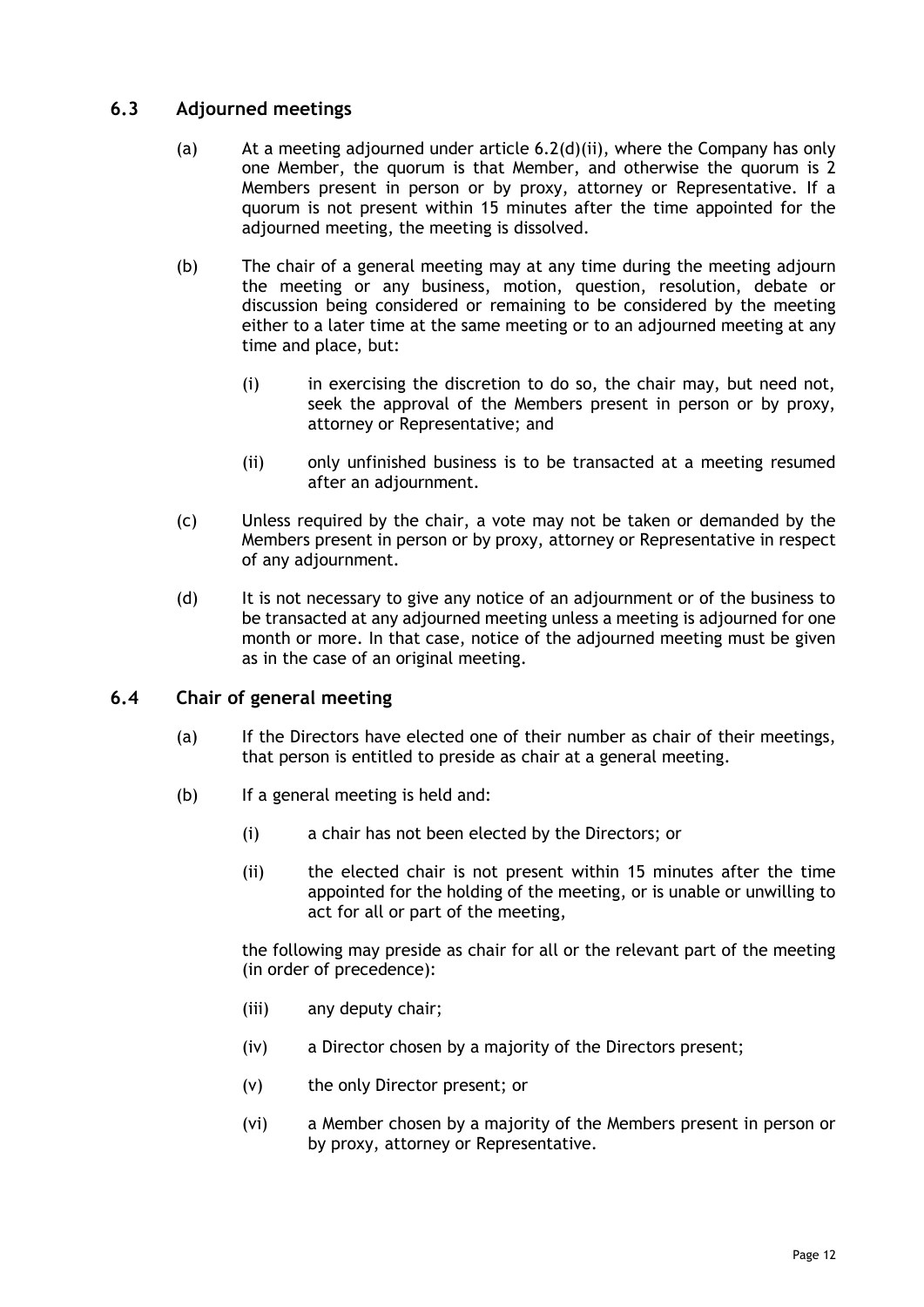- (c) The chair of a general meeting may, for any item of business or discrete part of the meeting, vacate the chair in favour of another person nominated by him or her.
- (d) If a proxy instrument appoints the chair of the meeting as proxy for the part of the proceedings for which an acting chair is nominated, the proxy instrument is taken to be in favour of that acting chair for the relevant part of the proceedings.

# <span id="page-16-0"></span>**6.5 Conduct of general meetings**

The chair of a general meeting (including any person acting with the authority of the chair):

- (a) has charge of the general conduct of the meeting and the procedures to be adopted in relation to or at the meeting;
- (b) may require any person wishing to attend the meeting to comply with searches, restrictions or other security arrangements considered appropriate;
- (c) may refuse entry to, or require security measures be taken in respect of any person who does not comply with security arrangements, or who possesses a recording or broadcasting device without consent, or an article considered to be dangerous, offensive or liable to cause disruption, or who was not entitled to notice of the meeting;
- (d) if there is insufficient room at the meeting venue, may arrange another or a second venue (without giving notice or putting the matter to a vote);
- (e) may require the adoption of any procedure which is in the chair's opinion necessary or desirable for proper and orderly debate or discussion and the proper and orderly casting or recording of votes at the general meeting;
- (f) may determine that a vote be disregarded and treated as not having been cast (without requiring that the matter be put to a vote), if a person purports to cast a vote at or for the purposes of a general meeting in contravention of the Corporations Act or Listing Rules;
- (g) subject to the Corporations Act, may refuse to allow:
	- (i) any amendment to be moved to a resolution set out in the notice of meeting
	- (ii) any business to be transacted unless the general nature of the business is stated in the notice calling the meeting;
- (h) may withdraw from consideration by the meeting any resolution that is set out in the notice of that meeting (other than those requisitioned by Members or required by law); and
- (i) subject to the Corporations Act, may terminate discussion or debate on any matter whenever the chair considers it necessary or desirable for the proper conduct of the meeting.

A decision by the chair under this article (including any person acting with the chair's authority) is final.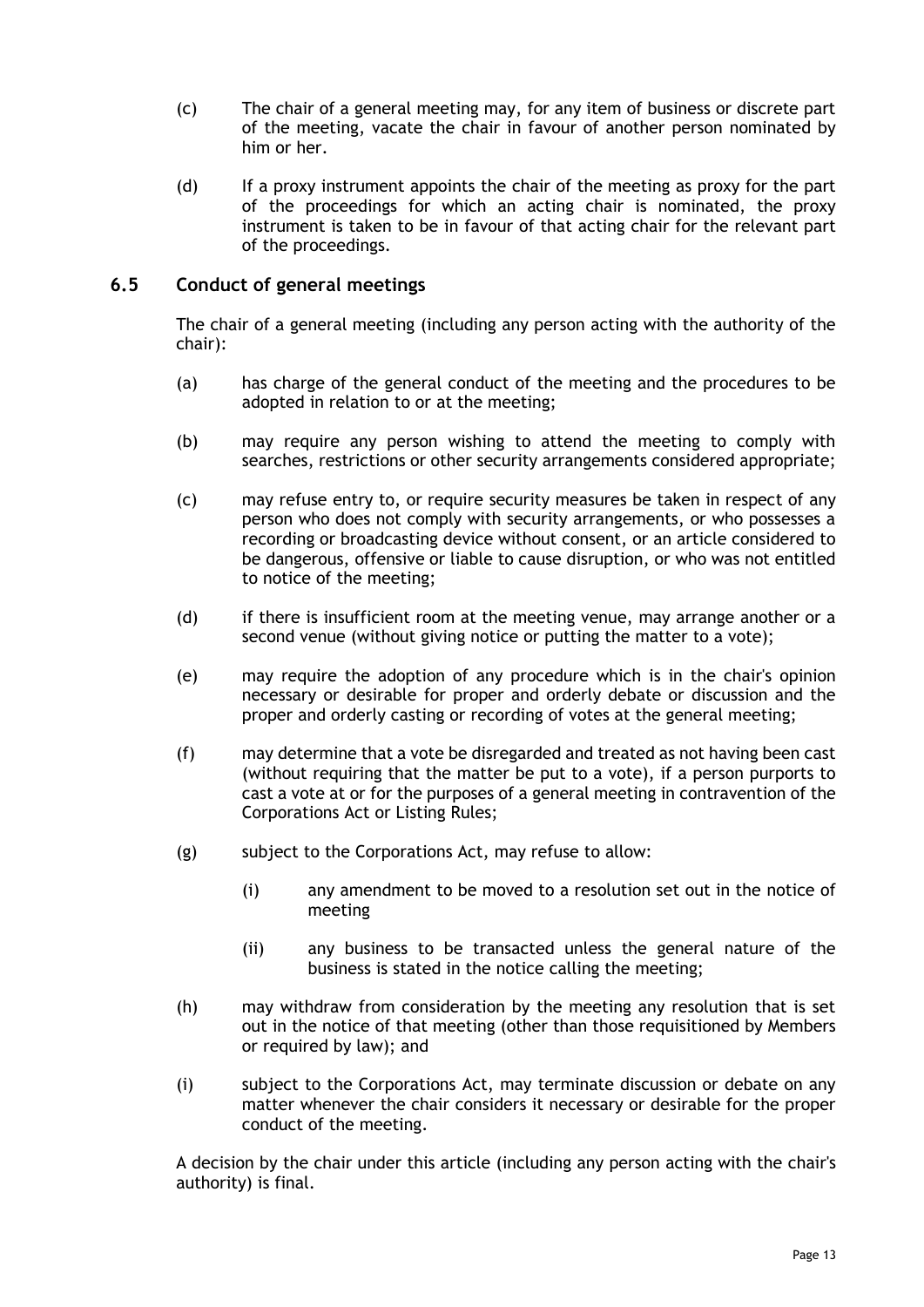# <span id="page-17-0"></span>**6.6 Resolutions**

- (a) Subject to the requirements of the Corporations Act and the Listing Rules, a resolution is taken to be carried if a simple majority of the votes cast on the resolution are in favour of it.
- (b) If there is an equality of votes, either on a show of hands or on a poll, the chair of the general meeting is entitled to a casting vote, in addition to any votes to which the chair is entitled as a Member or proxy or attorney or Representative.
- (c) Subject to any rules prescribed by the Directors pursuant to article [6.15,](#page-19-2) at any general meeting a resolution put to the vote of the meeting must be decided on a show of hands unless:
	- (i) the chair decides that a poll will be held without a show of hands; or
	- (ii) a poll is effectively demanded and the demand is not withdrawn.
- (d) A declaration by the chair that a resolution has on a show of hands been carried or carried unanimously, or by a particular majority, or lost, and an entry to that effect in the book containing the minutes of the proceedings of the Company, is conclusive evidence of the fact. Neither the chair nor the minutes need state, and it is not necessary to prove, the number or proportion of the votes recorded in favour of or against the resolution.

# <span id="page-17-1"></span>**6.7 Poll**

If a poll is effectively demanded:

- (a) it must be taken in the manner and at the date and time directed by the chair and the result of the poll is a resolution of the meeting at which the poll was demanded;
- (b) on the election of a chair or on a question of adjournment, it must be taken immediately;
- (c) the demand may be withdrawn;
- (d) the demand does not prevent the continuance of the meeting for the transaction of any business other than the question on which the poll has been demanded; and
- (e) the result of the poll may be announced in the manner and at the time (whether during the relevant meeting or afterwards) that the chair considers appropriate.

#### <span id="page-17-2"></span>**6.8 Entitlement to vote**

Subject to this Constitution, the Corporations Act, article [6.17](#page-20-0) and any rules prescribed by the Directors pursuant to article [6.15](#page-19-2) and to any rights or restrictions for the time being attached to any class or classes of shares:

- (a) on a show of hands, each Member present in person and each other person present as a proxy, attorney or Representative of a Member has one vote; and
- (b) on a poll: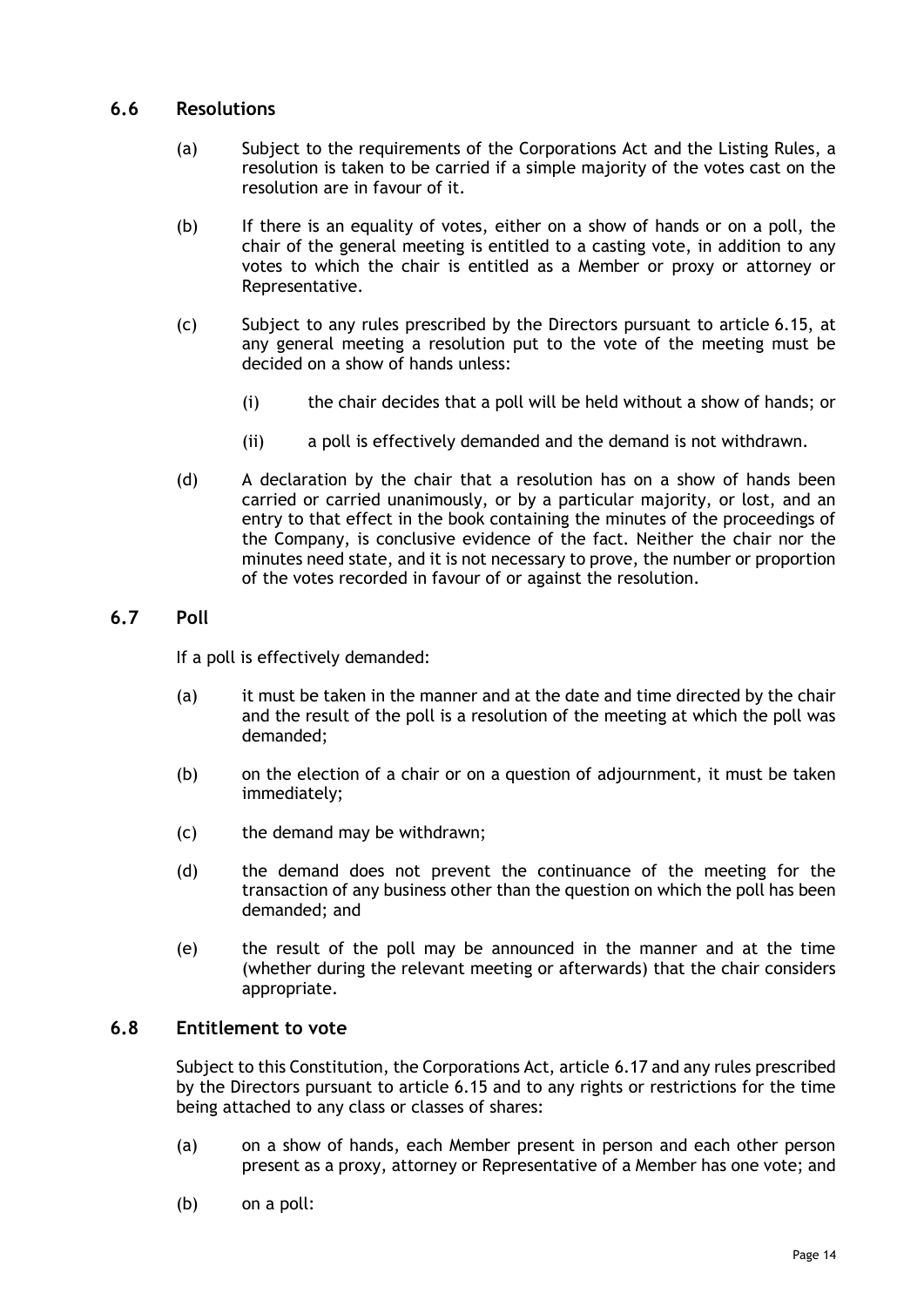- (i) each Member present in person has one vote for each fully paid share held by the Member;
- (ii) each person present as proxy, attorney or Representative of a Member has one vote for each fully paid share held by the Member that the person represents; and
- (iii) each Member who has duly lodged a valid direct vote in respect of the relevant resolution under article [6.15](#page-19-2) has one vote for each fully paid share held by the Member.

A Member is not entitled to vote at a general meeting in respect of shares which are the subject of a current Restriction Agreement for so long as any breach of that agreement by that Member subsists.

# <span id="page-18-0"></span>**6.9 Voting on a poll for partly paid shares**

Subject to article [6.12](#page-18-3) and the terms on which shares are issued, if a Member holds partly paid shares, the number of votes the Member has in respect of those shares on a poll is determined as follows:

$$
D = \frac{A \times B}{C}
$$

where:

- A is the number of those shares held by the Member;
- B is the amount paid on each of those shares excluding any amount:
	- (i) paid or credited as paid in advance of a call; and
	- (ii) credited as paid on those shares to the extent that it exceeds the value (ascertained at the time of issue of those shares) of the consideration received for the issue of those shares;
- C is the issue price of each of those shares; and
- D is the number of votes attached to those shares.

# <span id="page-18-1"></span>**6.10 Fractions disregarded for a poll**

On the application of article [6.9,](#page-18-0) any fraction which arises is to be disregarded.

### <span id="page-18-2"></span>**6.11 Joint shareholders' vote**

If a share is held jointly and more than one Member votes in respect of that share, only the vote of the Member whose name appears first in the Register counts.

#### <span id="page-18-3"></span>**6.12 Effect of unpaid call**

A Member is not entitled at a general meeting to cast a vote attached to a share on which a call is due and payable and has not been paid.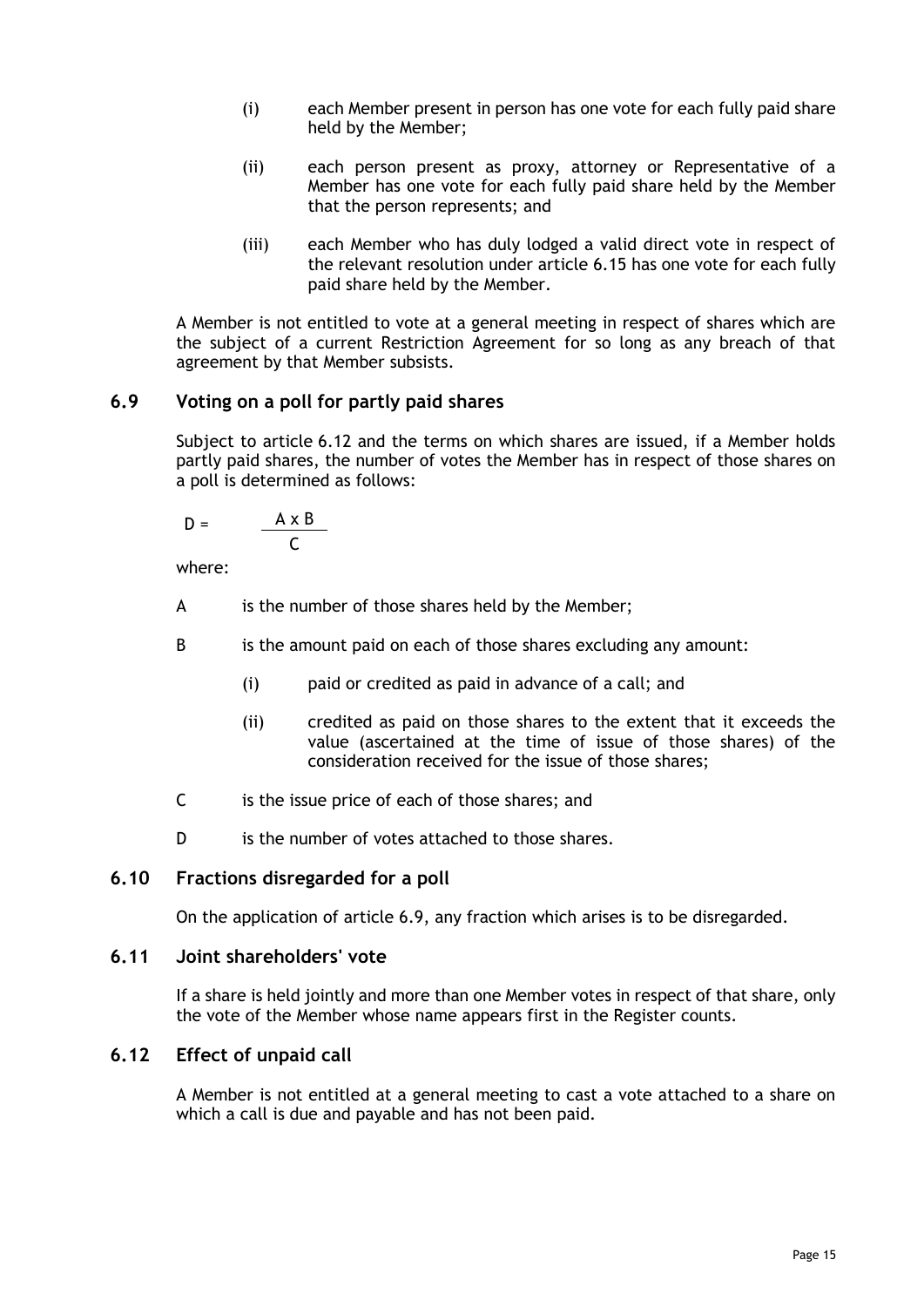# <span id="page-19-0"></span>**6.13 Validity of vote in certain circumstances**

Unless the Company has received written notice of the matter before the start or resumption of the meeting at which a person votes as a proxy, attorney or Representative, a vote cast by that person is valid even if, before the person votes:

- (a) the appointing Member dies;
- (b) the Member is mentally incapacitated;
- (c) the Member revokes the appointment or authority;
- (d) the Member revokes the authority under which the appointment was made by a third party; or
- (e) the Member transfers the share in respect of which the appointment or authority was given.

# <span id="page-19-1"></span>**6.14 Objection to voting qualification**

An objection to the right of a person to attend or vote at the meeting or adjourned meeting:

- (a) may not be raised except at that meeting or adjourned meeting; and
- (b) must be referred to the chair of the meeting, whose decision is final.

A vote not disallowed under the objection is valid for all purposes.

#### <span id="page-19-2"></span>**6.15 Direct voting**

The Directors may determine that at any general meeting or class meeting, a Member who is entitled to attend and vote on a resolution at that meeting is entitled to a direct vote in respect of that resolution. A "direct vote" includes a vote delivered to the Company by post, fax or other electronic means approved by Directors. The Directors may prescribe rules to govern direct voting including specification s as to the form, method and timing of giving the direct vote in order for the vote to be valid, and the treatment of direct votes.

#### <span id="page-19-3"></span>**6.16 Treatment of direct votes**

A direct vote on a resolution at a meeting in respect of a share cast in accordance with article [6.15](#page-19-2) is of no effect and will be disregarded:

- (a) if, at the time of the resolution, the person who cast the direct vote:
	- (i) is not entitled to vote on the resolution in respect of the share; or
	- (ii) would not be entitled to vote on the resolution in respect of the share if the person were present at the meeting at which the resolution is considered;
- (b) if, had the vote been cast in person at the meeting at which the resolution is considered:
	- (i) the vote would not be valid; or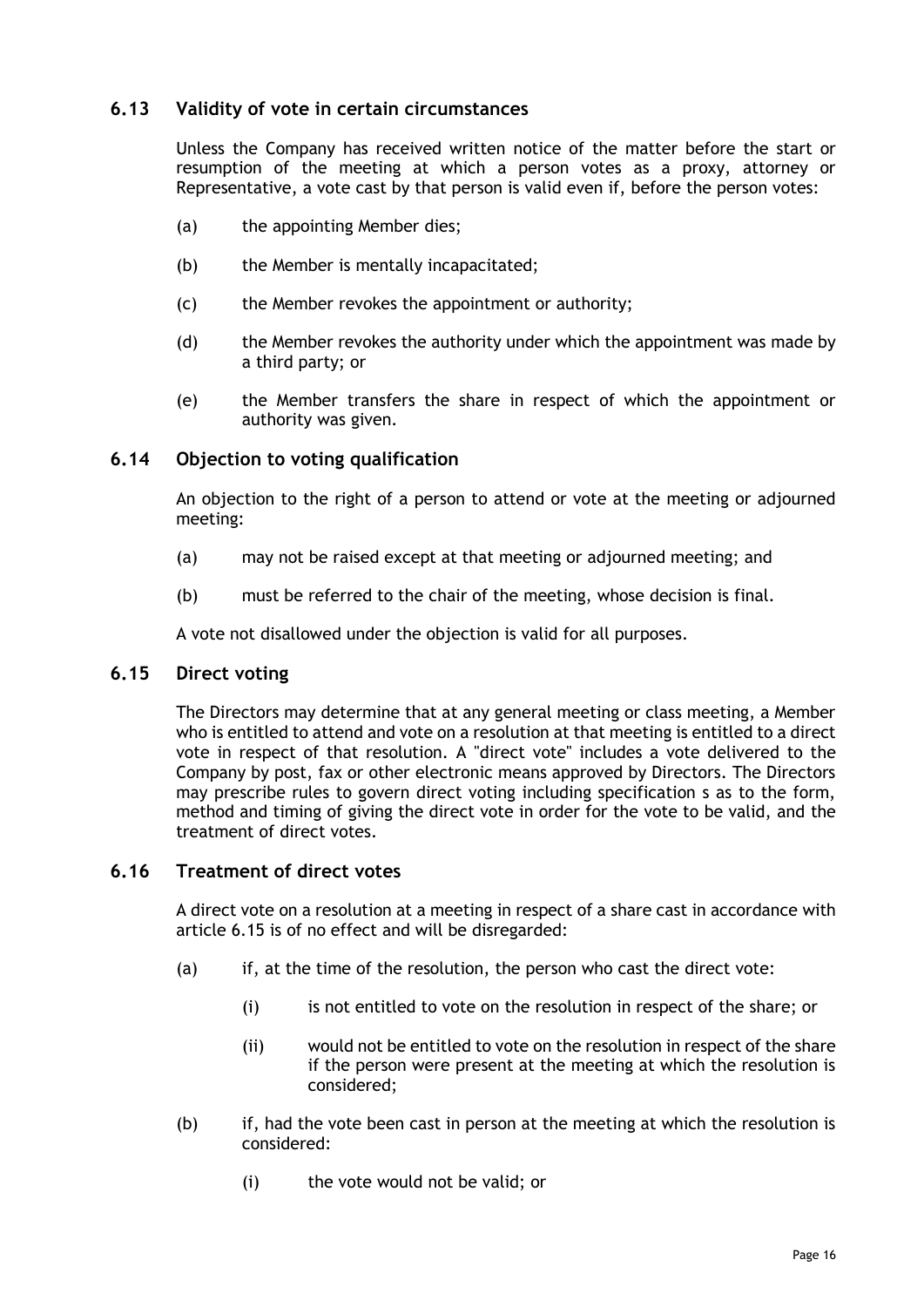- (ii) the Company would be obliged to disregard the vote;
- (c) subject to any rules prescribed by the Directors, if the person who cast the direct vote is present in person at the meeting at the time the resolution is considered; and
- (d) if the direct vote was cast otherwise than in accordance with any regulations, rules and procedures prescribed by the Directors under article [6.15.](#page-19-2)

# <span id="page-20-0"></span>**6.17 Multiple votes**

Subject to any rules prescribed by the Directors, if the Company receives a valid direct vote on a resolution in accordance with article [6.15](#page-19-2) and [6.16](#page-19-3) and, prior to, after or at the same time as receipt of the direct vote, the Company receives an instrument appointing a proxy, attorney or Representative to vote on behalf of the same Member on that resolution, the Company may regard the direct vote as effective in respect of that resolution and disregard any vote cast by the proxy, attorney or Representative on the resolution at the meeting.

# <span id="page-20-1"></span>**7. Directors**

# <span id="page-20-2"></span>**7.1 Number of Directors**

Unless otherwise determined by the Company in general meeting, the number of Directors is to be not less than 3.

# <span id="page-20-4"></span><span id="page-20-3"></span>**7.2 Retirement and election of Directors**

- (a) A Director must not hold office without re-election:
	- (i) past the third annual general meeting following the Director's appointment or last election; or
	- (ii) for more than 3 years,

whichever is the longer.

- <span id="page-20-7"></span><span id="page-20-6"></span><span id="page-20-5"></span>(b) There must be an election of Directors at each annual general meeting of the Company. This can be satisfied by one or more of the following:
	- (i) a person standing for election as a new Director having been nominated in accordance with article [7.5;](#page-21-2)
	- (ii) any Director who was appointed under article [7.6](#page-21-3) standing for election as a Director;
	- (iii) any Director who is retiring at the end of the annual general meeting due to the tenure limitation in article [7.2\(a\),](#page-20-4) standing for reelection; or
	- (iv) if no person or Director is standing for election or re-election in accordance with paragraphs [\(i\),](#page-20-5) [\(ii\)](#page-20-6) or [\(iii\),](#page-20-7) any Director who wishes to retire and stand for re-election. Otherwise, the person who has been a Director the longest without re-election must retire and stand for re-election. If 2 or more Directors have been a Director the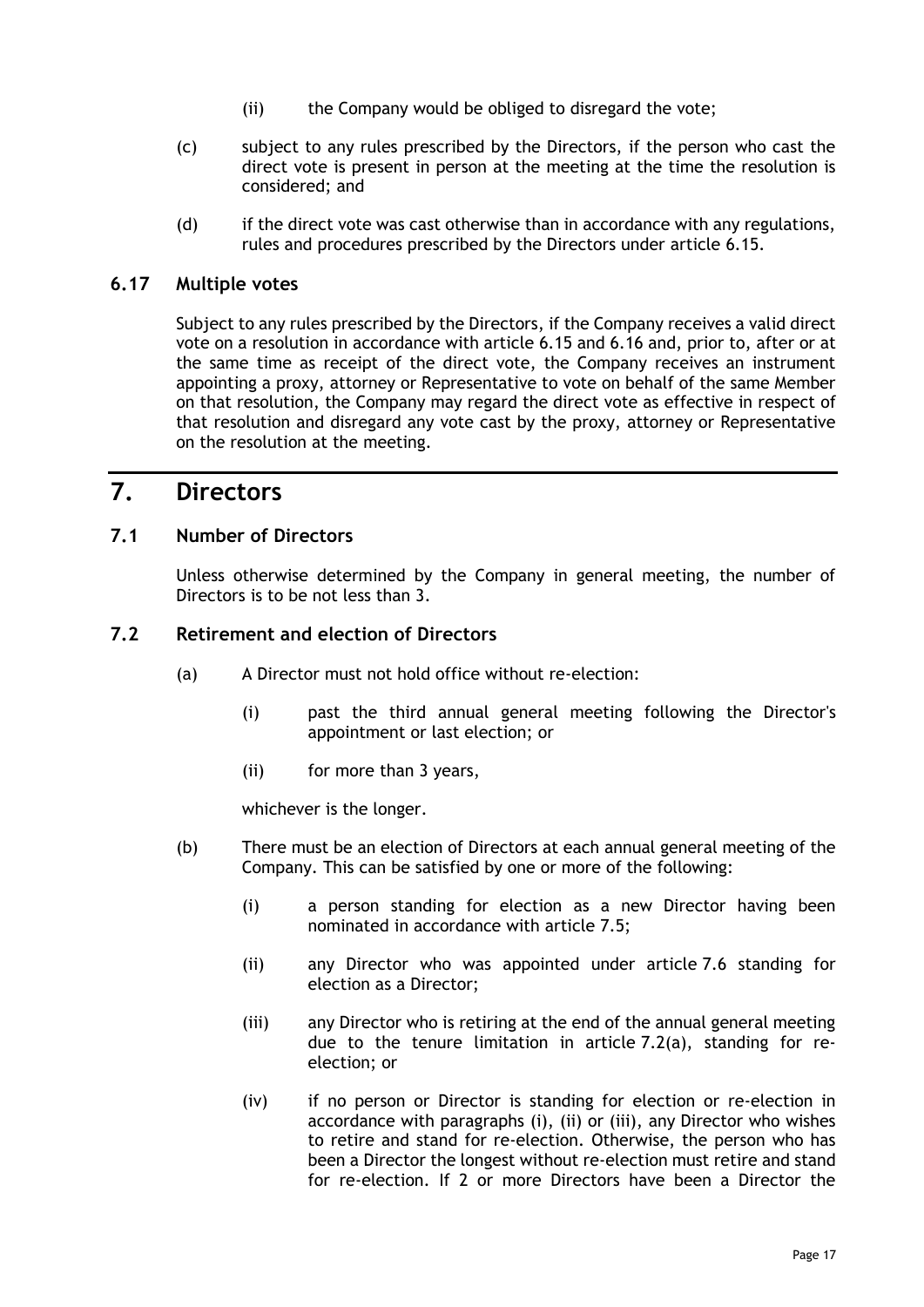longest and an equal time without re-election, then in default of agreement, the Director to retire will be determined by ballot.

(c) This article does not apply to one Managing Director who is exempt from retirement and re-election in accordance with article [9.1\(d\).](#page-27-5)

# <span id="page-21-0"></span>**7.3 Office held until conclusion of meeting**

A retiring Director holds office until the conclusion of the meeting at which that Director retires but is eligible for re-election.

#### <span id="page-21-1"></span>**7.4 Director elected at general meeting**

The Company may, at a general meeting at which a Director retires or otherwise vacates office, by resolution fill the vacated office by electing a person to that office.

#### <span id="page-21-2"></span>**7.5 Eligibility for election as Director**

Except for:

- (a) a person who is eligible for election or re-election under article [7.2](#page-20-3) or [7.6;](#page-21-3)
- (b) a person recommended for election by the Directors;
- (c) a person who is a Member, if they have lodged at the Registered Office, at least 35 business days before the general meeting, but no more than 90 business days before the meeting, a notice they have signed stating their desire to be a candidate for election at that meeting; or
- (d) a person who is not a Member, if a Member intending to nominate the person for election at a general meeting has lodged at the Registered Office, at least 35 business days before the general meeting, but no more than 90 business days before the meeting, a notice signed by the Member stating the Member's intention to nominate the person for election, and a notice signed by the person stating their consent to the nomination,

a person is not eligible for election as a Director at a general meeting of the Company.

#### <span id="page-21-4"></span><span id="page-21-3"></span>**7.6 Casual vacancy or additional Director**

- (a) The Directors may at any time appoint any person to be a Director, either to fill a casual vacancy or as an addition to the existing Directors.
- <span id="page-21-6"></span>(b) A Director appointed under article [7.6\(a\)](#page-21-4) may retire at the next general meeting of the Company and is eligible for election at that meeting.
- <span id="page-21-7"></span>(c) Subject to article [7.6\(d\)](#page-21-5) and unless the Director has already retired under article [7.6\(b\)](#page-21-6) and been elected, a Director appointed under article [7.6\(a\)](#page-21-4) holds office until the conclusion of the next annual general meeting of the Company but is eligible for election at that meeting.
- <span id="page-21-5"></span>(d) Article [7.6\(c\)](#page-21-7) does not apply to one Managing Director nominated by the Directors under article [9.1\(d\).](#page-27-5)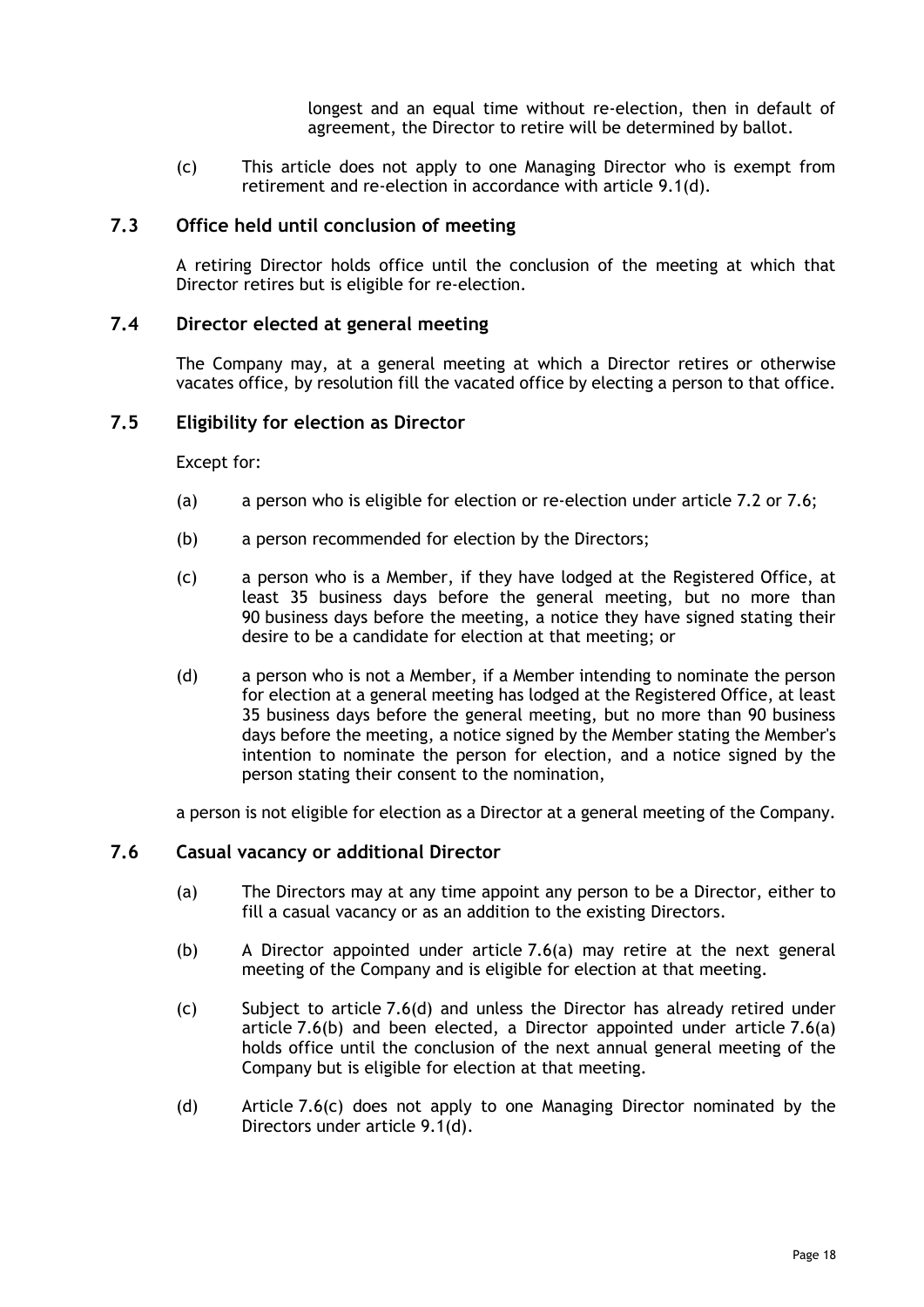# <span id="page-22-2"></span><span id="page-22-0"></span>**7.7 Alternate Directors**

- (a) Subject to the Corporations Act, a Director may appoint a person approved by a majority of the other Directors to be an Alternate Director in the Director's place for any period as the Director thinks fit.
- (b) An Alternate Director is entitled to notice of all meetings of the Directors and, if the appointor does not participate in a meeting, the Alternate Director is entitled to participate and vote in the appointor's place.
- (c) An Alternate Director may exercise all the powers of the appointor except the power to appoint an Alternate Director and, subject to the Corporations Act, may perform all the duties of the appointor except to the extent that the appointor has exercised or performed them.
- (d) While acting as a Director, an Alternate Director:
	- (i) is an officer of the Company and not the agent of the appointor; and
	- (ii) is responsible to the exclusion of the appointor for the Alternate Director's own acts and defaults.
- (e) An Alternate Director is not entitled to receive from the Company any remuneration or benefit under articles [7.8,](#page-22-1) [7.10](#page-23-1) or [7.11.](#page-23-2)
- (f) The appointment of an Alternate Director may be terminated at any time by the appointor even if the period of the appointment of the Alternate Director has not expired, and terminates in any event if the appointor ceases to be a Director for any reason.
- (g) An appointment, or the termination of an appointment, of an Alternate Director must be effected by a notice signed by the Director who makes or made the appointment and delivered to the Company.
- (h) An Alternate Director is not to be taken into account separately from the appointor in determining the number of Directors.

# <span id="page-22-1"></span>**7.8 Remuneration of Directors**

Subject to the Listing Rules, the Directors are to be remunerated for their services as Directors as follows:

- <span id="page-22-3"></span>(a) the amount of the remuneration of the Directors is a yearly sum not exceeding the aggregate sum from time to time determined by the Company in general meeting, or until so determined, as the Directors resolve. The notice convening the meeting must include any proposal to increase the Directors' maximum aggregate remuneration and specify both the amount of any increase and the new yearly aggregate sum proposed for determination. As at the date of adopting this Constitution, the maximum aggregate remuneration is \$300,000;
- (b) the amount of the remuneration of the Directors is to be divided among them in the proportion and manner they agree or, in default of agreement, among them equally;
- <span id="page-22-4"></span>(c) the remuneration is to be provided wholly in cash unless the Directors, with the agreement of the Director concerned, determine that part is to be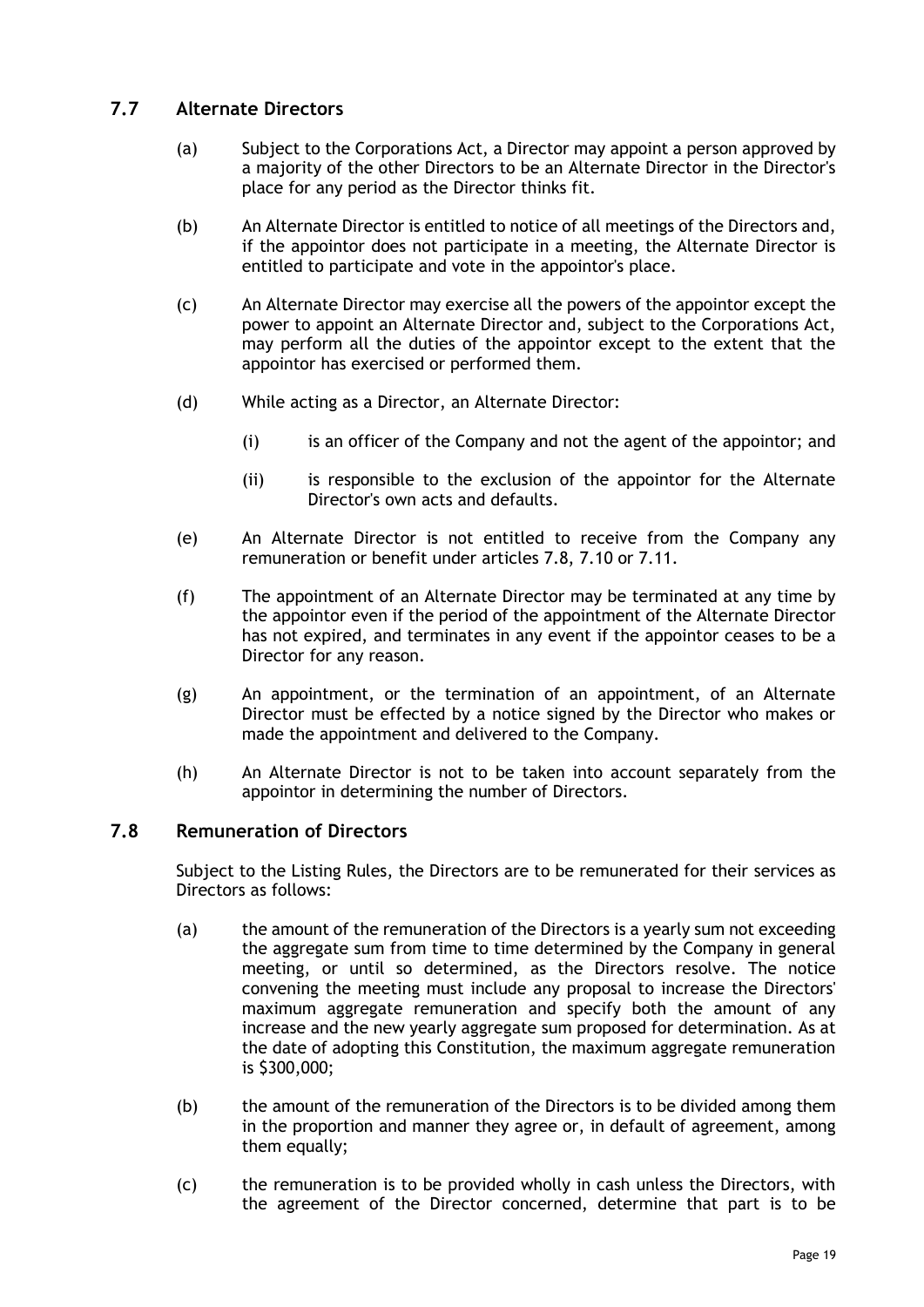satisfied in the form of non-cash benefits, including the issue or purchase of shares in the Company or the grant of options or rights to subscribe for such shares (subject to the receipt of any prior Member approvals required under the Corporations Act and Listing Rules);

- (d) the sum determined by the Company in general meeting under article  $7.8(a)$ does not include:
	- (i) remuneration in the form of share, option or other equity plans approved separately by the Company in general meeting; or
	- (ii) payments or remuneration under articles [7.11](#page-23-2) (unless otherwise determined), [7.12](#page-23-3) or [11;](#page-30-0)
- (e) in making a determination under paragrap[h \(c\),](#page-22-4) the Directors may fix the value of any non-cash benefit; and
- (f) the Directors' remuneration accrues from day to day, except for any non-cash benefit which is taken to be provided at the time the benefit is provided, subject to the terms on which the benefit is provided.

This article does not apply to the remuneration of the Managing Director or any other Director appointed under article [9.1\(a\).](#page-26-5)

# <span id="page-23-0"></span>**7.9 Retirement benefits**

Subject to the Corporations Act, the Company may give, or agree to give, a person a benefit in connection with that person's, or someone else's, retirement from a board or managerial office in the Company or a related body corporate of the Company.

# <span id="page-23-1"></span>**7.10 Superannuation contributions**

If required by law, the Company may make contributions to a fund for the purpose of making provision for or obtaining superannuation benefits for a Director. If required by the Listing Rules, these contributions are included in the sum determined by the Company in general meeting under article [7.8\(a\).](#page-22-3)

#### <span id="page-23-2"></span>**7.11 Additional or special duties**

If a Director at the request of the Directors performs additional or special duties for the Company, the Company may remunerate that Director as determined by the Directors and that remuneration may be either in addition to or in substitution for that Director's remuneration under article [7.8.](#page-22-1)

#### <span id="page-23-3"></span>**7.12 Expenses**

A Director is entitled to be reimbursed out of the funds of the Company such reasonable travelling, accommodation and other expenses as the Director may incur when travelling to or from meetings of the Directors or a Committee or when otherwise engaged on the business of the Company.

### <span id="page-23-4"></span>**7.13 Director's interests**

Subject to complying with the obligations of the Corporations Act regarding disclosure of and voting on matters involving material personal interests and the terms of any individual engagement between the Director and the Company, a Director may: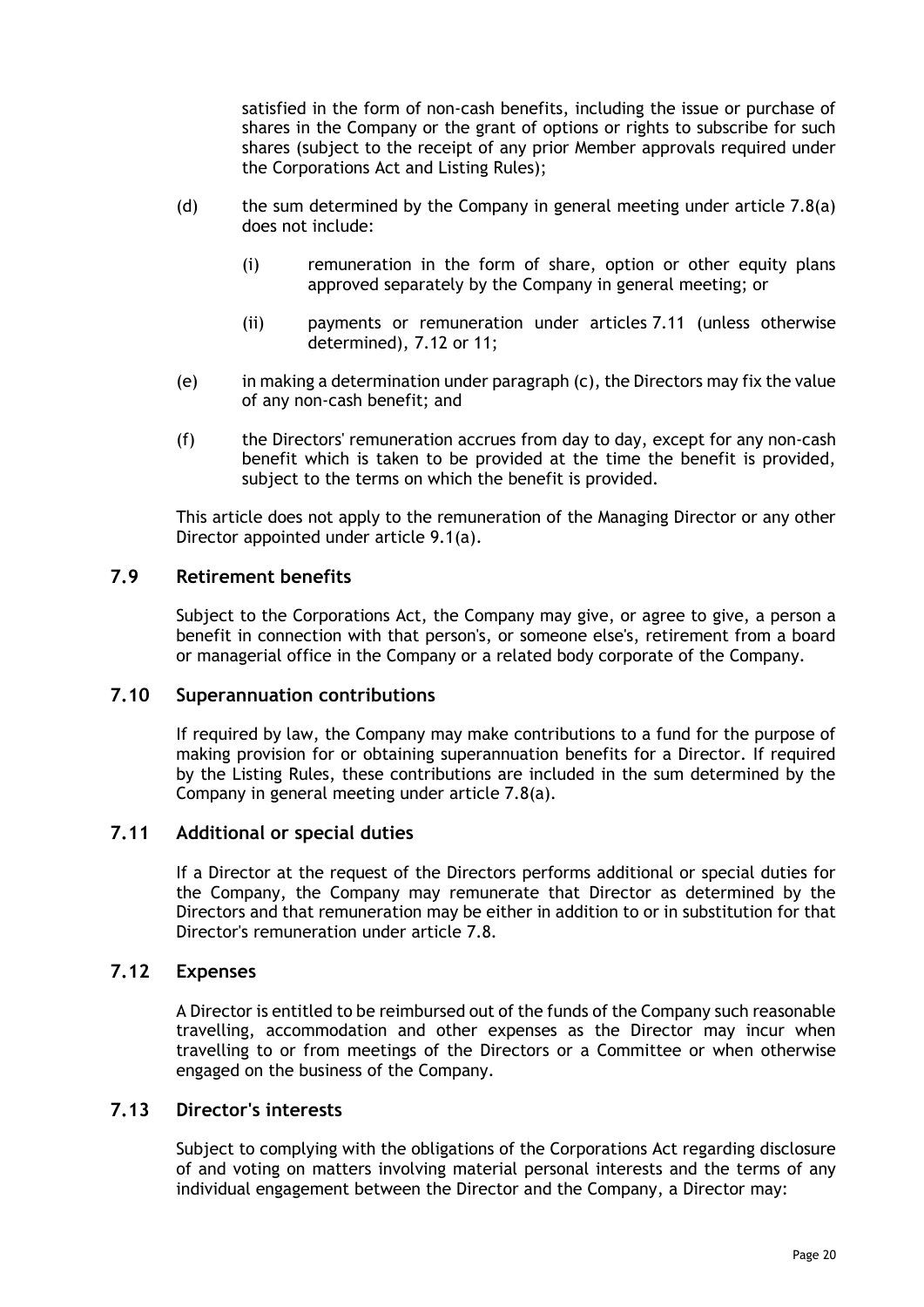- (a) hold any office or place of profit in the Company, except that of auditor;
- (b) hold any office or place of profit in any other company, body corporate, trust or entity promoted by the Company or in which it has an interest of any kind;
- (c) enter into any contract or arrangement with the Company;
- (d) participate in any association, institution, fund, trust or scheme for past or present employees of the Company or Directors or persons dependent on or connected with them;
- (e) act in a professional capacity (or be a member of a firm, or an officer or employee of a body corporate, which acts in a professional capacity) for the Company, except as auditor;
- (f) participate in, vote on and be counted in a quorum for any meeting, resolution or decision of the Directors and may be present at any meeting where any matter is being considered by the Directors;
- (g) sign or participate in the execution of a document by or on behalf of the Company;
- (h) do any of the above despite the fiduciary relationship of the Director's office:
	- (i) without any liability to account to the Company for any direct or indirect benefit accruing to the Director; and
	- (ii) without affecting the validity of any contract or arrangement;
- (i) exercise the voting power conferred by securities in any entity held by the Company, in accordance with the terms of their appointment, even in circumstances where a Director may be interested in the exercise (such as a resolution appointing a Director as an officer of the entity or providing for the payment of remuneration to officers of the entity); and
- (j) act as a nominee or representative of a shareholder of the Company.

A reference to the Company in this article [7.13](#page-23-4) is also a reference to each related body corporate of the Company.

#### <span id="page-24-0"></span>**7.14 Vacation of office of Director**

In addition to the circumstances in which the office of a Director becomes vacant under the Corporations Act, the office of a Director becomes vacant (unless the board of Directors determines otherwise) if the Director:

- (a) is a Managing or Executive Director and ceases to be employed by the Company or a related body corporate;
- (b) becomes of unsound mind or a person whose person or estate is liable to be dealt with in any way under the law relating to mental health;
- (c) becomes prohibited from being a Director by reason of any order made under the law;
- (d) becomes bankrupt or insolvent or makes any arrangement or composition with his or her creditors generally;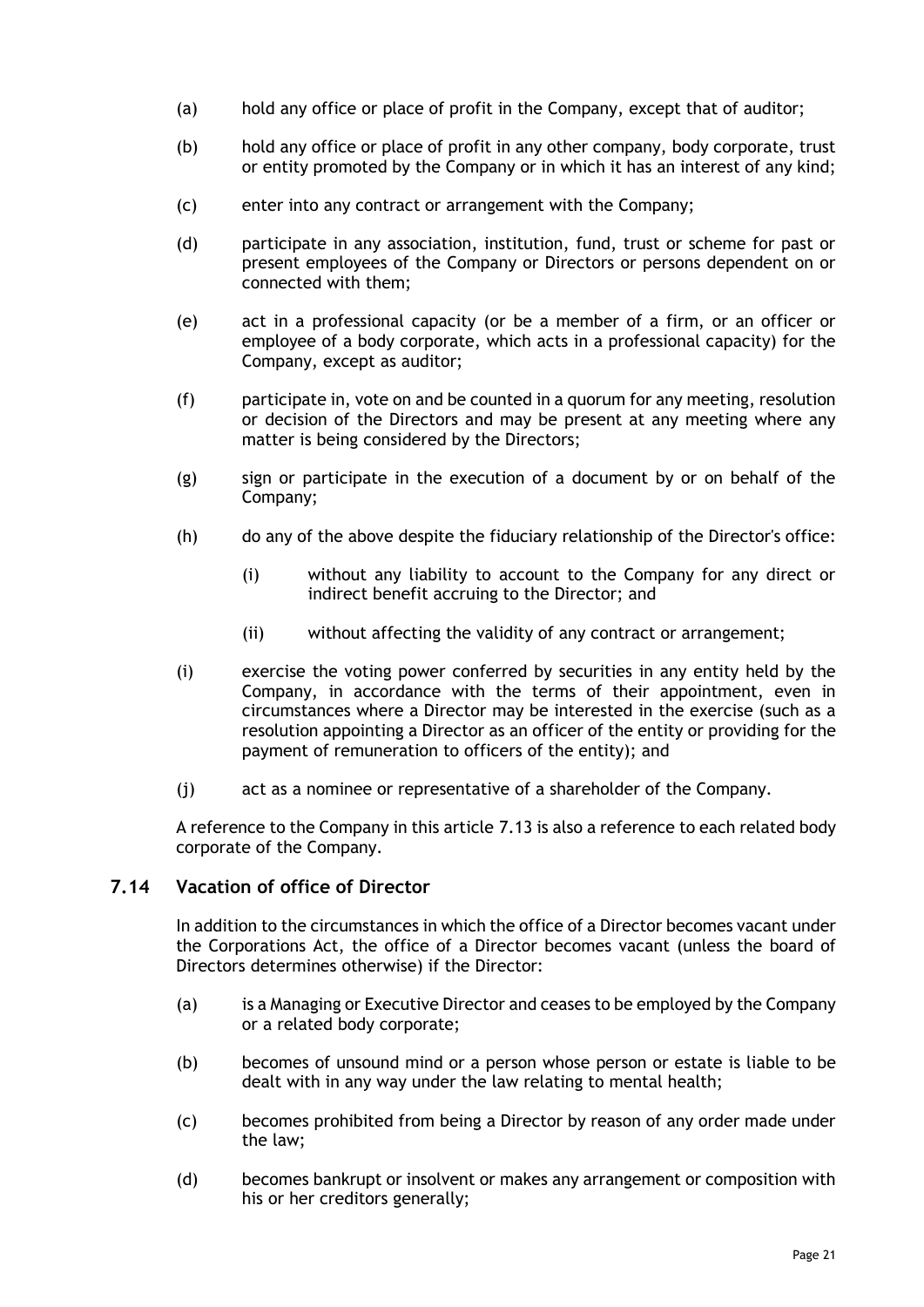- (e) resigns from the office by notice in writing to the Company;
- (f) removed from office pursuant to this Constitution or the law; or
- (g) comes to the end of his or her term of appointment.

# <span id="page-25-0"></span>**8. Powers and duties of Directors**

# <span id="page-25-1"></span>**8.1 Directors to manage Company**

The Directors are responsible for overseeing the proper management of the business of the Company. They may exercise all the powers of the Company as are not by the Corporations Act or by this Constitution required to be exercised by the Company in general meeting.

# <span id="page-25-2"></span>**8.2 Specific powers of Directors**

Without limiting the generality of article [8.1,](#page-25-1) the Directors may exercise all the powers of the Company to borrow or raise money, to charge any property or business of the Company or all or any of its uncalled capital and to issue debentures or give any other security for a debt, liability or obligation of the Company or of any other person.

# <span id="page-25-3"></span>**8.3 Company as a wholly owned subsidiary**

For the purposes of section 187 of the Corporations Act, for such time as the Company is a wholly owned subsidiary of a body corporate (**Holding Company**), a Director is authorised to act in the best interests of the Holding Company. In doing so, a Director will be taken to act in good faith and in the best interests of the Company provided also that:

- (a) the Director acts in good faith in the best interests of the Holding Company; and
- (b) the Company is not insolvent at the time the Director acts and does not become insolvent because of the Director's act.

### <span id="page-25-4"></span>**8.4 Appointment of attorney**

The Directors may, by power of attorney, appoint any person or persons to be the attorney or attorneys of the Company for the purposes and with the powers, authorities and discretions vested in or exercisable by the Directors for such period and subject to such conditions as they think fit.

#### <span id="page-25-5"></span>**8.5 Provisions in power of attorney**

A power of attorney granted under article [8.4](#page-25-4) may contain such provisions for the protection and convenience of persons dealing with the attorney as the Directors think fit and may also authorise the attorney to delegate (including by way of appointment of a substitute attorney) all or any of the powers, authorities and discretions vested in the attorney.

#### <span id="page-25-6"></span>**8.6 Signing of receipts and negotiable instruments**

The Directors may determine the manner in which and persons by whom cheques, promissory notes, bankers' drafts, bills of exchange and other negotiable instruments,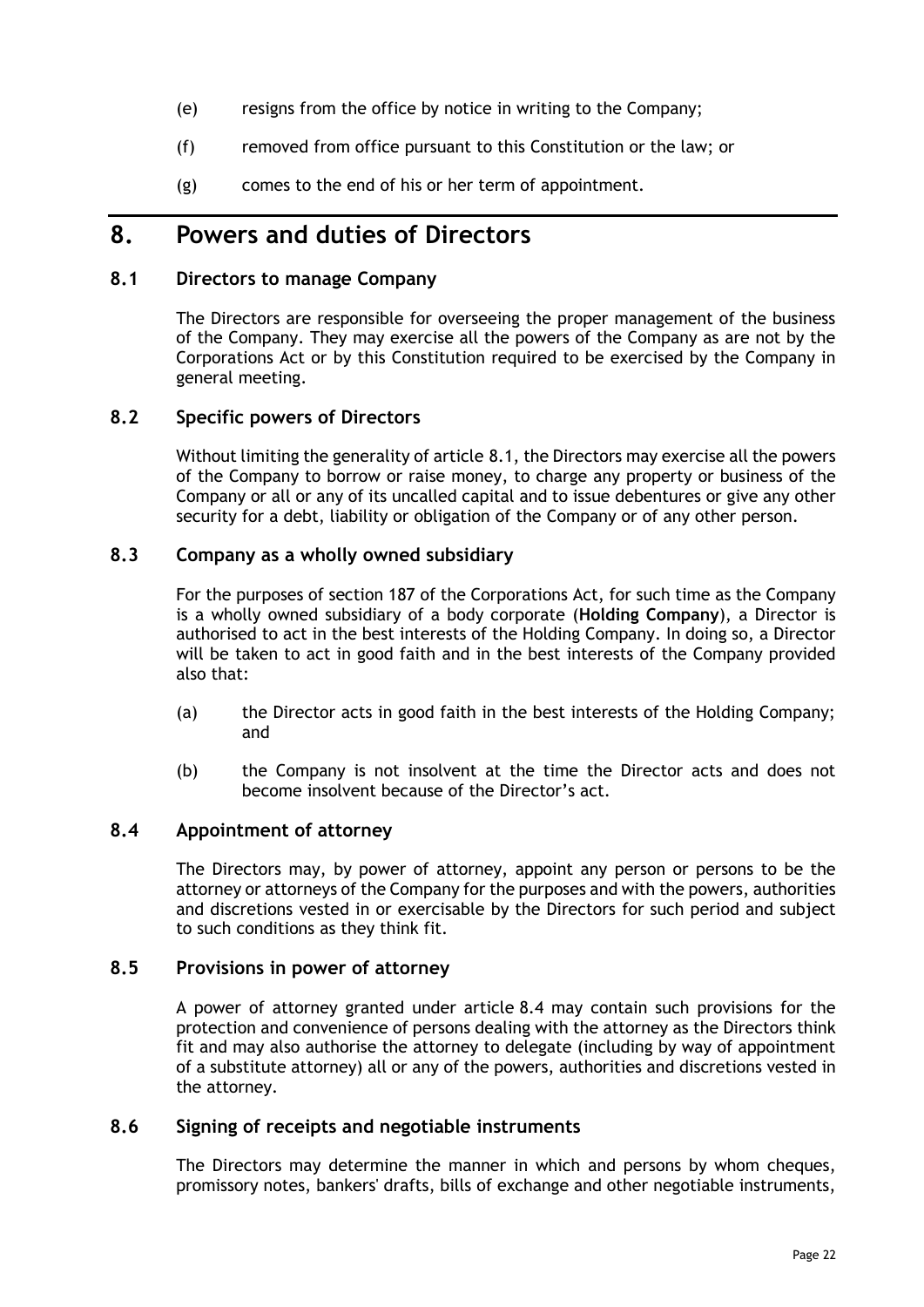and receipts for money paid to the Company, may be signed, drawn, accepted, endorsed or otherwise executed.

# <span id="page-26-6"></span><span id="page-26-0"></span>**8.7 Committees**

- (a) The Directors may delegate any of their powers, other than powers required by law to be dealt with by Directors as a board, to a Committee or Committees consisting of one or more of their number as they think fit.
- (b) A Committee to which any powers have been delegated under article [8.7\(a\)](#page-26-6) must exercise those powers in accordance with any directions of the Directors.

# <span id="page-26-1"></span>**8.8 Delegation of Directors' powers**

- (a) The Directors may delegate any of their powers to any persons they select for any period, to be exercised for any objects and purposes on any terms and subject to any conditions and restrictions as they think fit, and may revoke, withdraw, alter or vary the delegation of any of those powers.
- (b) The powers of delegation expressly or impliedly conferred by this Constitution on the Directors are conferred in substitution for, and to the exclusion of, the power conferred by section 198D of the Corporations Act.

# <span id="page-26-2"></span>**8.9 Seals**

- (a) The Directors must provide for the safe custody of any seal of the Company.
- (b) If the Company has a common seal or duplicate common seal:
	- (i) it may be used only by the authority of the Directors, or of a Committee authorised by the Directors to authorise its use; and
	- (ii) every document to which it is affixed must be signed by a Director and be countersigned by another Director, a Secretary or another person appointed by the Directors to countersign that document or a class of documents in which that document is included.

# <span id="page-26-3"></span>**9. Officers**

# <span id="page-26-5"></span><span id="page-26-4"></span>**9.1 Managing and Executive Directors**

- (a) The Directors may appoint an employee of the Company or one of its subsidiaries to the office of managing director or executive director of the Company, to hold office as Director for the period determined at the time of appointment, but not to exceed the term of employment of the employee.
- (b) The Directors may, subject to the terms of any employment contract between the relevant Director and the Company or subsidiary, at any time remove or dismiss any Managing Director or Executive Director from employment with that company, in which event the appointment as a Director will automatically cease.
- (c) Subject to article [9.1\(d\),](#page-27-5) a Managing Director or Executive Director appointed under article [9.1\(a\)](#page-26-5) is subject to re-election as director in accordance with article [7.2.](#page-20-3)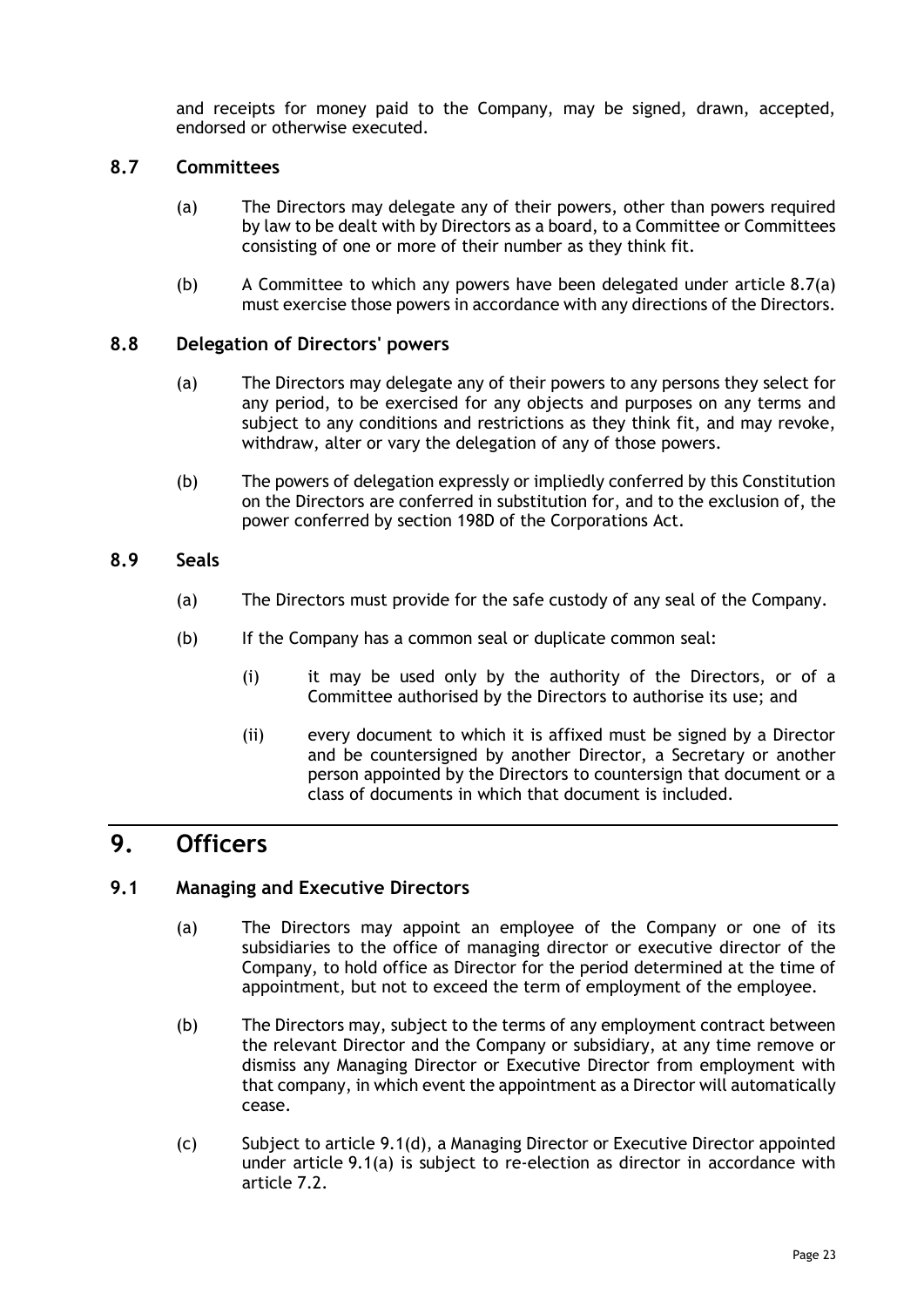- <span id="page-27-5"></span>(d) One Managing Director, nominated by the Directors, is, while holding that office, exempt from retirement by rotation under article [7.2.](#page-20-3)
- (e) The remuneration of a Managing Director or an Executive Director may be fixed by the Directors and may be by way of salary or commission or participation in profits or by all or any of those modes, but may not be by a commission on or percentage of operating revenue.
- (f) The Directors may:
	- (i) confer on a Managing Director or an Executive Director such of the powers exercisable by them, on such terms and conditions and with such restrictions, as they think fit; and
	- (ii) withdraw or vary any of the powers conferred on a Managing Director or an Executive Director.

# <span id="page-27-0"></span>**9.2 Secretary**

- (a) The Company must have at least one Secretary who is to be appointed by the Directors.
- (b) The Directors may suspend or remove a Secretary from that office.
- (c) A Secretary holds office on the terms and conditions (including as to remuneration) and with the powers, duties and authorities, as determined by the Directors. The exercise of those powers and authorities and the performance of those duties by a Secretary is subject at all times to the control of the Directors.

# <span id="page-27-1"></span>**10. Proceedings of Directors**

#### <span id="page-27-2"></span>**10.1 Directors' meetings**

- (a) The Directors may meet together for the dispatch of business and adjourn and otherwise regulate their meetings as they think fit.
- (b) A Director may at any time, and the Secretary must on the written request of a Director, convene a meeting of the Directors.
- (c) A Directors' meeting may be called or held using any technology consented to by all the Directors. The consent may be a standing one. A Director may only withdraw their consent within a reasonable period before the meeting.

#### <span id="page-27-3"></span>**10.2 Questions decided by majority**

A question arising at a meeting of Directors is to be decided by a majority of votes of Directors present and entitled to vote and that decision is for all purposes a decision of the Directors.

#### <span id="page-27-4"></span>**10.3 Alternate Director or proxy and voting**

A person who is present at a meeting of Directors as an Alternate Director or as a proxy for another Director has one vote for each absent Director who would be entitled to vote if present at the meeting and for whom that person is an Alternate Director or proxy and, if that person is also a Director, has one vote as a Director in that capacity.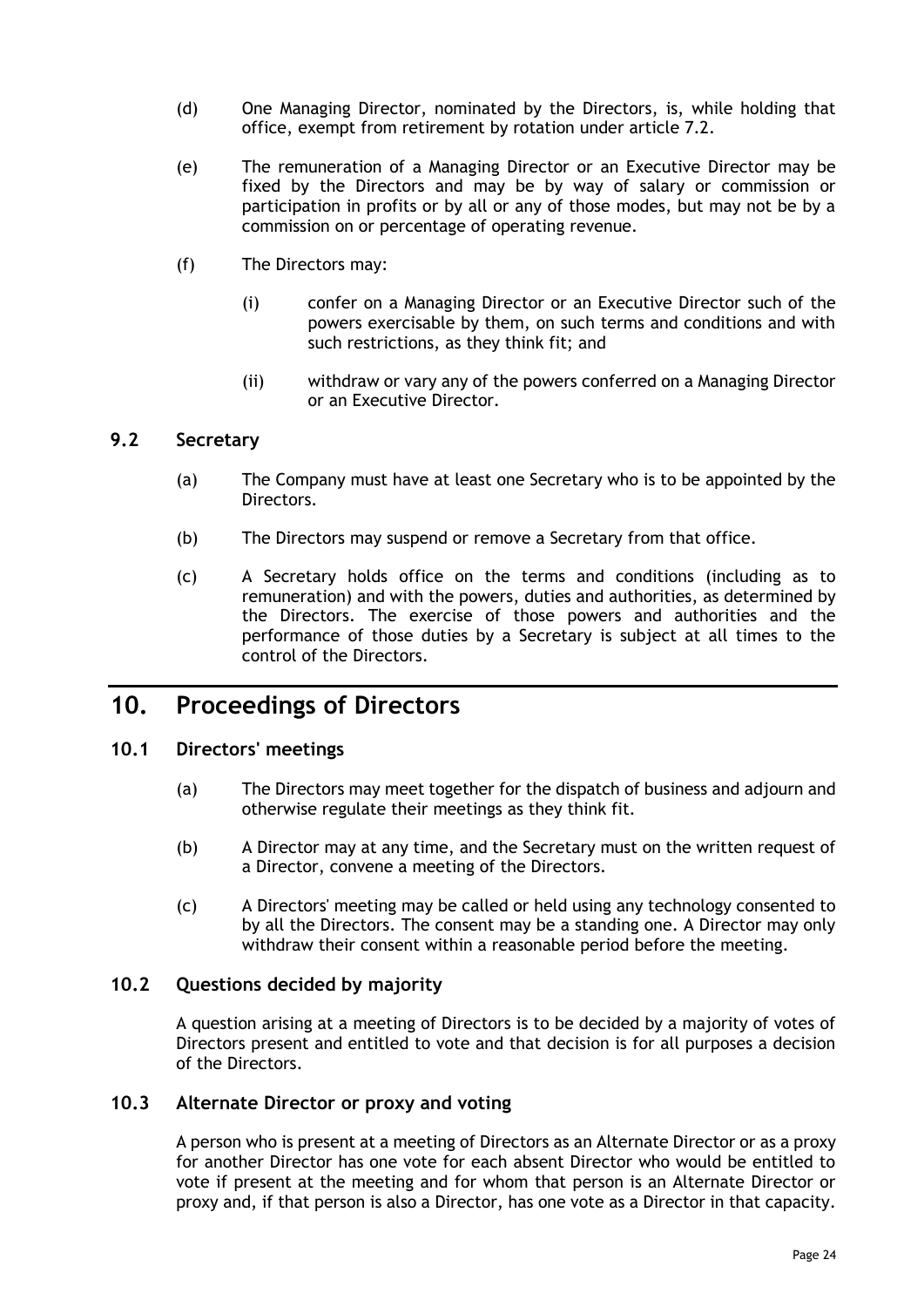# <span id="page-28-5"></span><span id="page-28-0"></span>**10.4 Chair and deputy chair of Directors**

- (a) The Directors may elect one of their number as chair of their meetings and one of their number as deputy chair. They may also determine the periods for which the chair and deputy-chair are to hold office.
- (b) If a Directors' meeting is held and:
	- (i) a chair has not been elected under article [10.4\(a\);](#page-28-5) or
	- (ii) the chair is not present within 15 minutes after the time appointed for the holding of the meeting or is unable or unwilling to act,

the deputy chair will be the chair of the meeting. If a deputy chair has not been elected, or is not present or willing to act, the Directors present must elect one of their number to be chair of the meeting.

(c) If there are an equal number of votes for and against a question, the chair of the Directors' meeting has a casting vote, unless only 2 Directors are present and entitled to vote on the question.

# <span id="page-28-1"></span>**10.5 Director attending and voting by proxy**

A Director may participate in and vote by proxy at a meeting of the Directors if the proxy:

- (a) is another Director; and
- (b) the appointment is signed by the appointor.

The appointment may be general or for one or more particular meetings. A Director present as a proxy for another Director, who would be entitled to vote if present at the meeting, has one vote for the appointor and one vote in his or her own capacity as a Director.

# <span id="page-28-2"></span>**10.6 Quorum for Directors' meeting**

At a meeting of Directors, the number of Directors whose presence in person or by proxy is necessary to constitute a quorum is as determined by the Directors and, unless so determined, is 2.

# <span id="page-28-3"></span>**10.7 Continuing Directors may act**

The continuing Directors may act despite a vacancy in their number. If their number is reduced below the minimum fixed by article [7.1,](#page-20-2) the continuing Directors may, except in an emergency, act only for the purpose of filling vacancies to the extent necessary to bring their number up to that minimum or to convene a general meeting.

#### <span id="page-28-4"></span>**10.8 Committee Meetings**

- (a) The members of a Committee may elect one of their number as chair of their meetings. If a meeting of a Committee is held and:
	- (i) a chair has not been elected; or
	- (ii) the chair is not present within 15 minutes after the time appointed for the holding of the meeting or is unable or unwilling to act,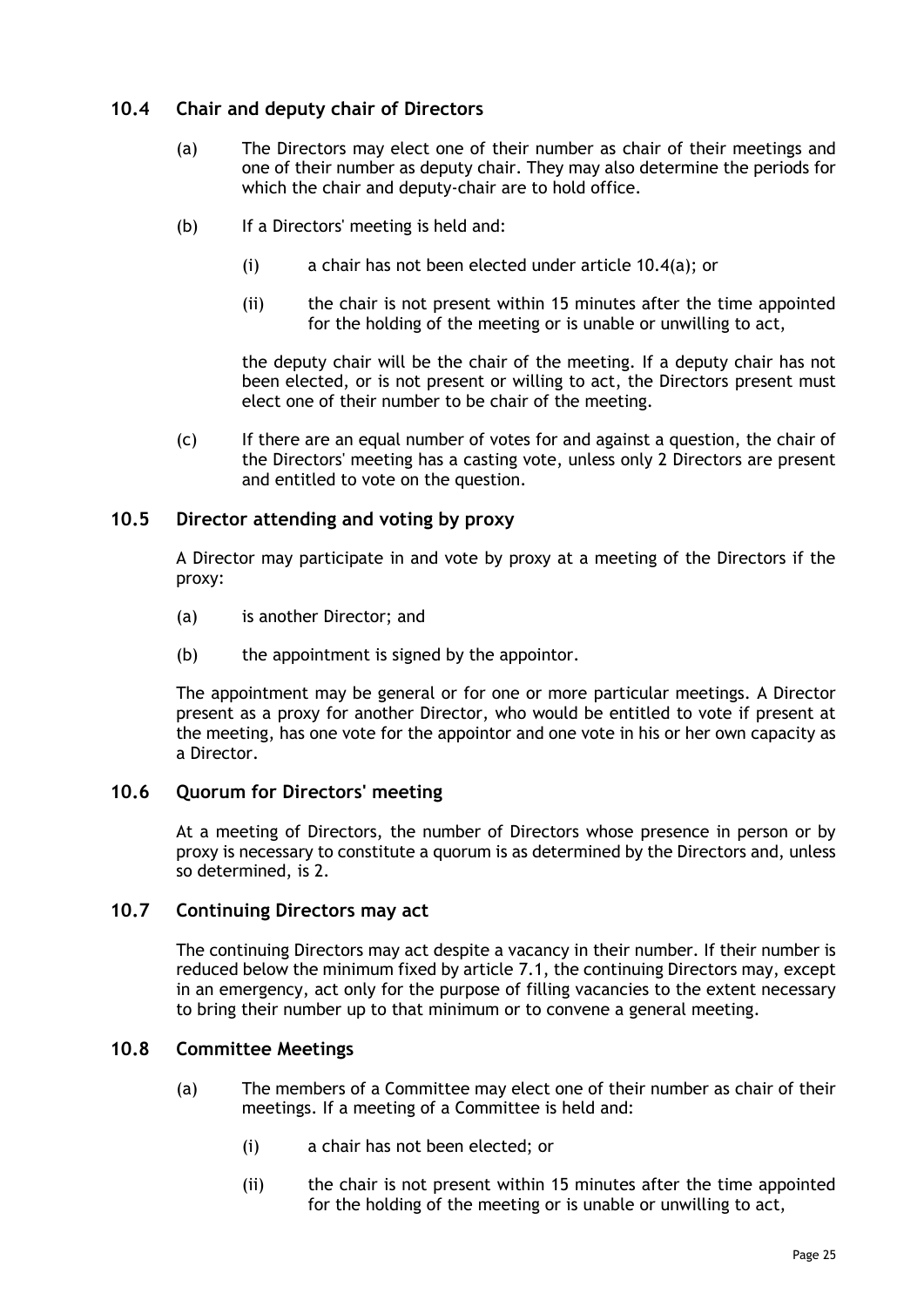the members involved may elect one of their number to be chair of the meeting.

- (b) A Committee may meet and adjourn as it thinks proper.
- (c) Questions arising at a meeting of a Committee are to be determined by a majority of votes of the members of the Committee present and voting.
- (d) If there are an equal number of votes for and against a question, the chair of the meeting has a casting vote, unless only 2 members of the Committee are present and entitled to vote on the question.

#### <span id="page-29-0"></span>**10.9 Circulating resolutions**

- (a) The Directors may pass a resolution without a Directors' meeting being held if all of the Directors entitled to vote on the resolution (but excluding any Director on leave of absence approved by the Directors) have consented to the resolution in accordance with this article [10.9.](#page-29-0) The resolution is passed when the last participating Director consents to the resolution in accordance with this article [10.9.](#page-29-0) The resolution is not invalidated if it is consented to by a Director who is not entitled to vote.
- (b) A Director may consent to a resolution by signing a document that sets out the terms of the resolution and contains a statement to the effect that the Director is in favour of the resolution.
- (c) Alternatively, a Director may consent to a resolution by giving the Company a written notice (including by fax or other electronic means) addressed to and received by the Secretary or the Chair:
	- (i) that signifies the Director's assent to the resolution;
	- (ii) that sets out the terms of the resolution or identifies those terms; and
	- (iii) if the Director has notified the Company in writing of a specified means by which his or her consent must be authenticated (including by providing particular personal information or an allocated code), that authenticates the Director's consent by those specified means.
- (d) Any document referred to in this article may be in the form of a fax or electronic notification. Separate copies of a document (including in electronic form) may be signed by the Directors if the wording of the resolution and statement is identical in each copy.
- (e) This article [10.9](#page-29-0) applies to resolutions of Committees as if the references to Directors were references to Committee members.

#### <span id="page-29-1"></span>**10.10 Validity of acts of Directors**

All acts done at a meeting of the Directors or of a Committee, or by a person acting as a Director are, even if it is afterwards discovered that:

- (a) there was a defect in the appointment or continuance in office of a person as a Director or of the person so acting; or
- (b) a person acting as a Director was disqualified or was not entitled to vote,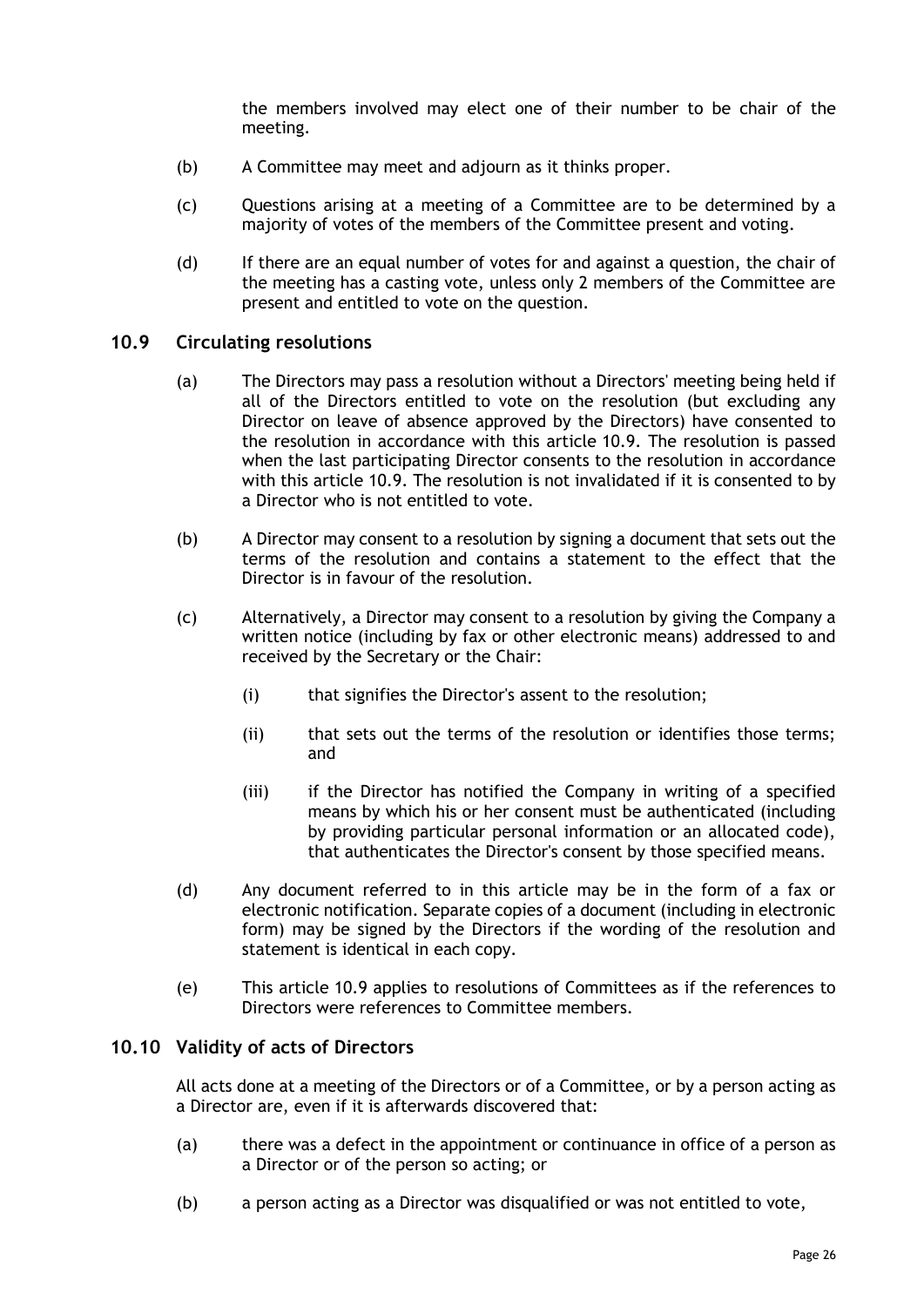as valid as if the relevant person had been duly appointed or had duly continued in office and was qualified and entitled to vote.

# <span id="page-30-0"></span>**11. Indemnity and insurance**

# <span id="page-30-1"></span>**11.1 Indemnity**

To the maximum extent permitted by law, the Company will indemnify any current or former Director or Secretary or officer of the Company or a subsidiary of the Company out of the property of the Company against:

- (a) any liability incurred by the person in that capacity (except a liability for legal costs);
- (b) legal costs incurred in defending or resisting (or otherwise in connection with) proceedings, whether civil or criminal or of an administrative or investigatory nature, in which the person becomes involved because of that capacity; and
- (c) legal costs incurred in good faith in obtaining legal advice on issues relevant to the performance of their functions and discharge of their duties as an officer of the Company or a subsidiary, if that expenditure has been approved in accordance with the Company's policy,

except to the extent that:

- (d) the Company is forbidden by law to indemnify the person against the liability or legal costs; or
- (e) an indemnity by the Company of the person against the liability or legal costs, if given, would be made void by law.

It is not necessary for a Director to incur expense or make payment before enforcing a right of indemnity against the Company.

#### <span id="page-30-2"></span>**11.2 Insurance**

The Company may pay or agree to pay, whether directly or through an interposed entity, a premium for a contract insuring a person who is or has been a Director or Secretary or officer of the Company or of a subsidiary of the Company against liability incurred by the person in that capacity, including a liability for legal costs, unless:

- (a) the Company is forbidden by law to pay or agree to pay the premium; or
- (b) the contract would, if the Company paid the premium, be made void by law.

# <span id="page-30-3"></span>**11.3 Contract**

The Company may enter into an agreement with a person referred to in articles [11.1](#page-30-1) and [11.2](#page-30-2) with respect to the matters covered by those articles. An agreement entered into pursuant to this article may include provisions relating to rights of access to the books of the Company conferred by the Corporations Act or otherwise by law.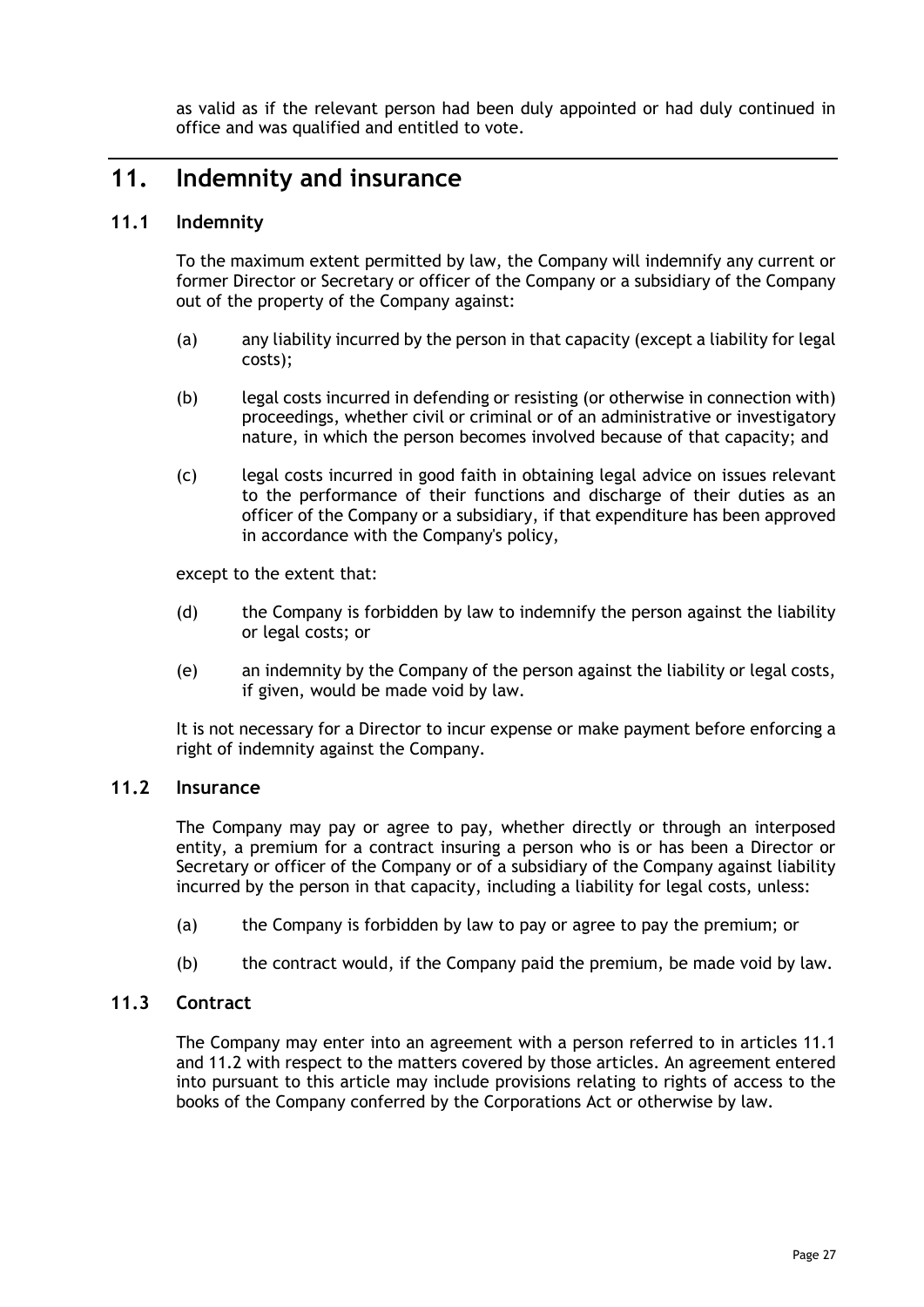# <span id="page-31-0"></span>**12. Inspection of records**

# <span id="page-31-1"></span>**12.1 Inspection by Members**

Subject to the Corporations Act, the Directors may determine whether, to what extent, at what time and places, and under what conditions, the accounting records and other documents of the Company or any of them will be open to the inspection of Members (other than Directors).

# <span id="page-31-2"></span>**12.2 Right of a Member or other person to inspect**

A Member or other person (other than a Director) does not have the right to inspect any document of the Company except as provided by law or authorised by the Directors or by the Company in general meeting.

# <span id="page-31-3"></span>**13. Dividends and reserves**

# <span id="page-31-4"></span>**13.1 Payment of dividend**

Subject to the Corporations Act, this Constitution and the terms of issue or rights of any shares with special rights to dividends, the Directors may determine or declare that a dividend is payable, fix the amount and the time for payment and authorise the payment or crediting by the Company to, or at the direction of, each Member entitled to that dividend. The Directors may rescind or alter any such determination or declaration before payment is made.

### <span id="page-31-5"></span>**13.2 No interest on dividends**

Interest is not payable by the Company on a dividend.

#### <span id="page-31-6"></span>**13.3 Calculation and apportionment of dividends**

- <span id="page-31-7"></span>(a) Subject to the rights of any persons entitled to shares with special rights as to dividend and to the terms of issue of any shares to the contrary, all sums that the Company determines are to be distributed among the Members as dividends are divisible among the Members so that, on each occasion on which a dividend is paid:
	- (i) the same sum is paid on each fully paid share; and
	- (ii) the sum paid on a share on which all amounts payable have not been paid is the proportion of the sum referred to in article [13.3\(a\)\(i\)](#page-31-7) that the amount paid on the shares bears to the total of the amounts paid and payable on the share.
- (b) To determine the amount paid on a share, exclude any amount:
	- (i) paid or credited as paid in advance of a call; and
	- (ii) credited as paid on a share to the extent that it exceeds the value (ascertained at the time of issue of the share) of the consideration received for the issue of the share.
- (c) All dividends are to be apportioned and paid proportionately to the amounts paid on the shares during any portion or portions of the period for which the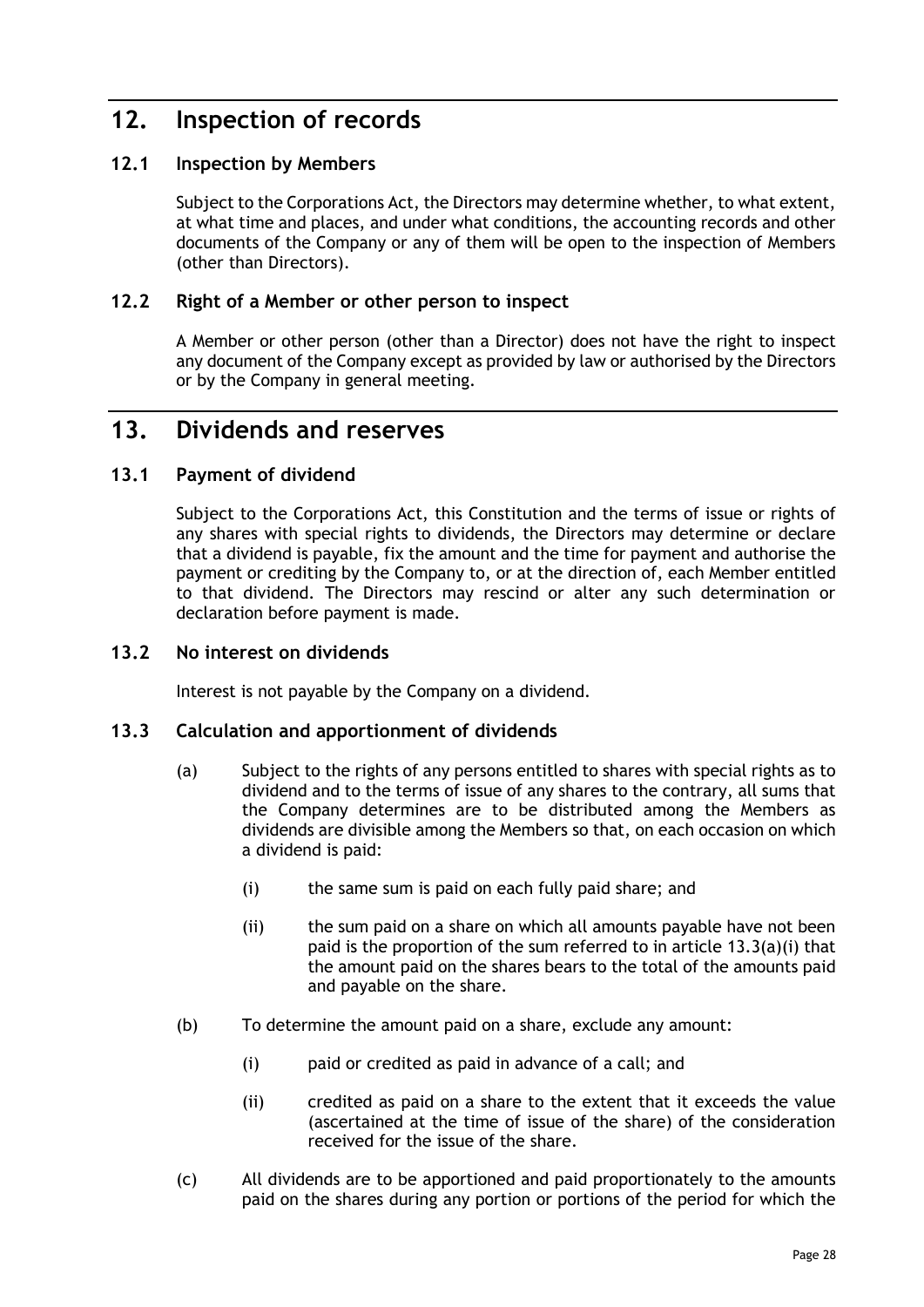dividend is paid, but, if any share is issued on terms providing that it will rank for dividend as from a particular date, that share ranks for dividend accordingly.

### <span id="page-32-0"></span>**13.4 Deductions from dividends**

The Directors may deduct from any dividend payable to, or at the direction of, a Member any sums presently payable by that Member to the Company on account of calls or otherwise in relation to shares in the Company.

### <span id="page-32-1"></span>**13.5 Distribution of specific assets**

When resolving to pay a dividend or to return capital by a reduction of capital, a buyback or otherwise, the Directors may:

- (a) resolve that the dividend or return of capital be satisfied either wholly or partly by the distribution of specific assets to some or all of the persons entitled to the dividend or return of capital, including shares, debentures or other securities of the Company or any other body corporate or trust; and
- (b) direct that the dividend or return of capital payable in respect of any particular shares be satisfied wholly or partly by such distribution, and that the dividend or return of capital payable in respect of other shares be paid in cash.

# <span id="page-32-2"></span>**13.6 Ancillary powers regarding distributions**

- (a) In relation to any decision to pay a dividend or to return capital by a reduction of capital, buy-back or otherwise, the Directors may:
	- (i) settle any difficulty that arises in making the distribution as they think expedient and in particular:
		- (A) make cash payments in cases where Members are entitled to fractions of shares, debentures or other securities;
		- (B) decide that amounts or fractions of less than a particular value decided by the Directors may be disregarded in order to adjust the rights of all parties by withholding assets, cash, shares, debentures or other securities where the Company is required to make a payment in respect of the Member to a government or taxing authority in relation to the distribution or issue;
		- (C) decide to make distributions by disregarding transfers of shares or aggregating parcels of shares where they form the opinion that shareholdings have been split or aggregated to obtain the benefit of rounding on fractions of shares; and
		- (D) for an electronic transfer, if no account is nominated, or payment is rejected or refunded, the Company may credit the amount to an account of the Company until the Member nominates a valid account, or the amount is otherwise dealt with under article [13.11;](#page-34-3)
	- (ii) fix the value for distribution of any specific assets;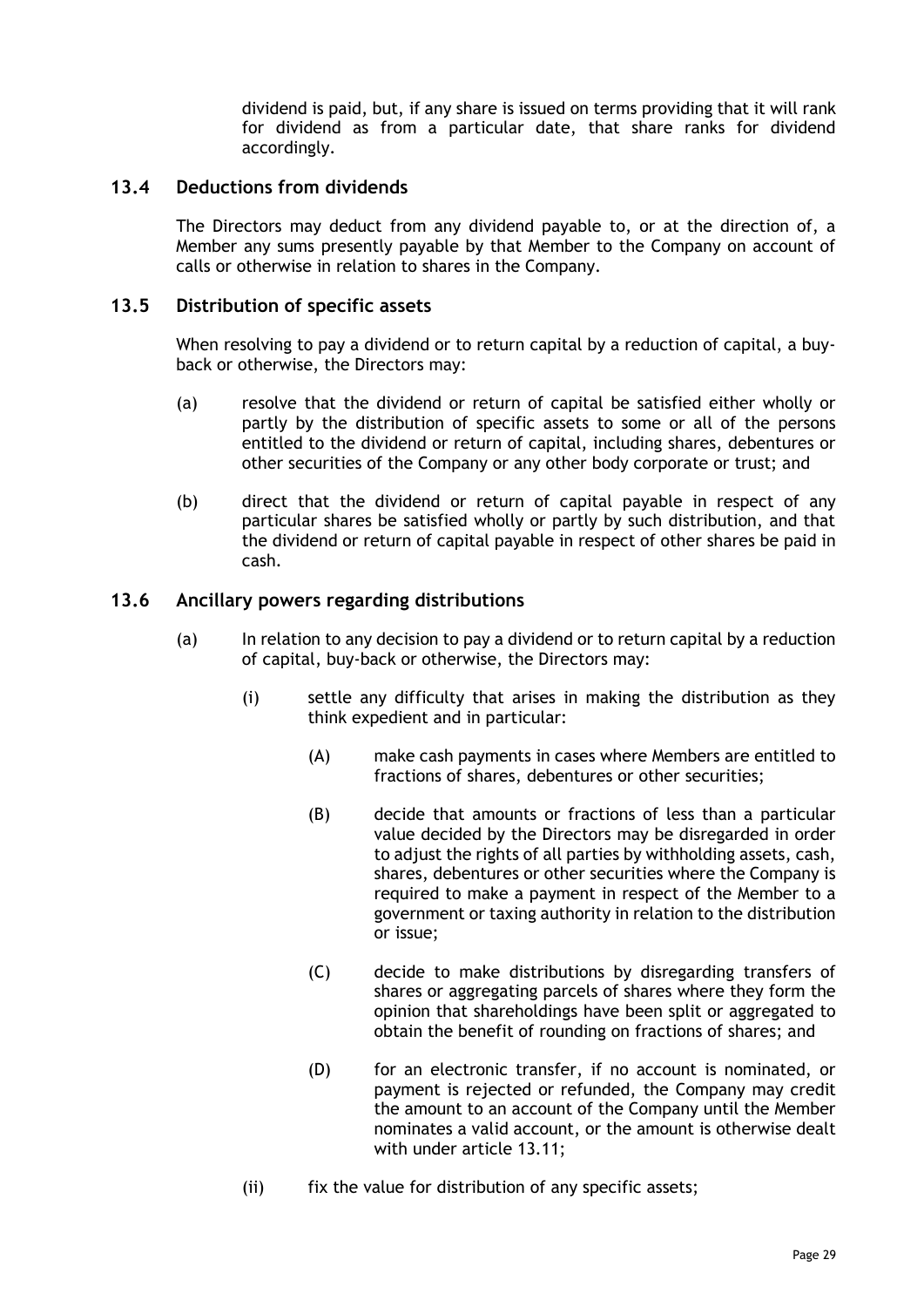- (iii) pay cash or issue shares, debentures or other securities to any Member in order to adjust the rights of all parties;
- (iv) vest any of those specific assets, cash, shares, debentures or other securities in a trustee or nominee on trust for the persons entitled to the distribution or capitalised amount, on any terms that seem expedient to the Directors; and
- <span id="page-33-1"></span>(v) authorise any person to make, on behalf of the Members, or a particular Member, entitled to any specific assets, cash, shares, debentures or other securities as a result of the decision, an agreement (including in writing) with the Company or another person which provides, as appropriate, for the distribution or issue to them of the assets, cash, shares, debentures or other securities and by applying to them their respective proportions of the amount resolved to be distributed.
- (b) Any agreement made under an authority referred to in article  $13.6(a)(v)$  is effective and binds all Members concerned
- (c) Instead of making a distribution or issue of specific assets, shares, debentures or other securities to a particular Member, the Directors may make a cash payment to that Member or allocate some or all of the assets, shares, debentures or other securities to a trustee to be sold on behalf of, and for the benefit of, or in respect of, that Member, if:
	- (i) the distribution or issue would otherwise be illegal or unlawful;
	- (ii) the distribution or issue would give rise to parcels of securities which do not constitute a marketable parcel;
	- (iii) in the Directors' discretion, the distribution or issue would, for any reason, be impracticable; or
	- (iv) the Member so agrees.
- (d) If the Company distributes to Members (either generally or to specific Members) shares, debentures or securities of the Company or another body corporate or trust (whether as a dividend or return of capital or otherwise and whether or not for value), each of those Members appoints the Company, and any officer of the Company nominated on their behalf by the Directors, as his or her agent or attorney to do anything needed or desirable to give effect, or assist in giving effect, to that distribution, including agreeing to become a member, holder of shares, holder of debentures or holder of securities of the Company or that other body corporate or trust.

#### <span id="page-33-0"></span>**13.7 Payments in respect of shares**

A dividend, interest or other money payable in cash in respect of shares may be paid, unless otherwise directed by the Member, using any payment method chosen by the Directors, including:

(a) by means of a direct credit or other means determined by the Directors to an account (of a type approved by the Directors) as provided in writing by the holder or holders shown on the Register; or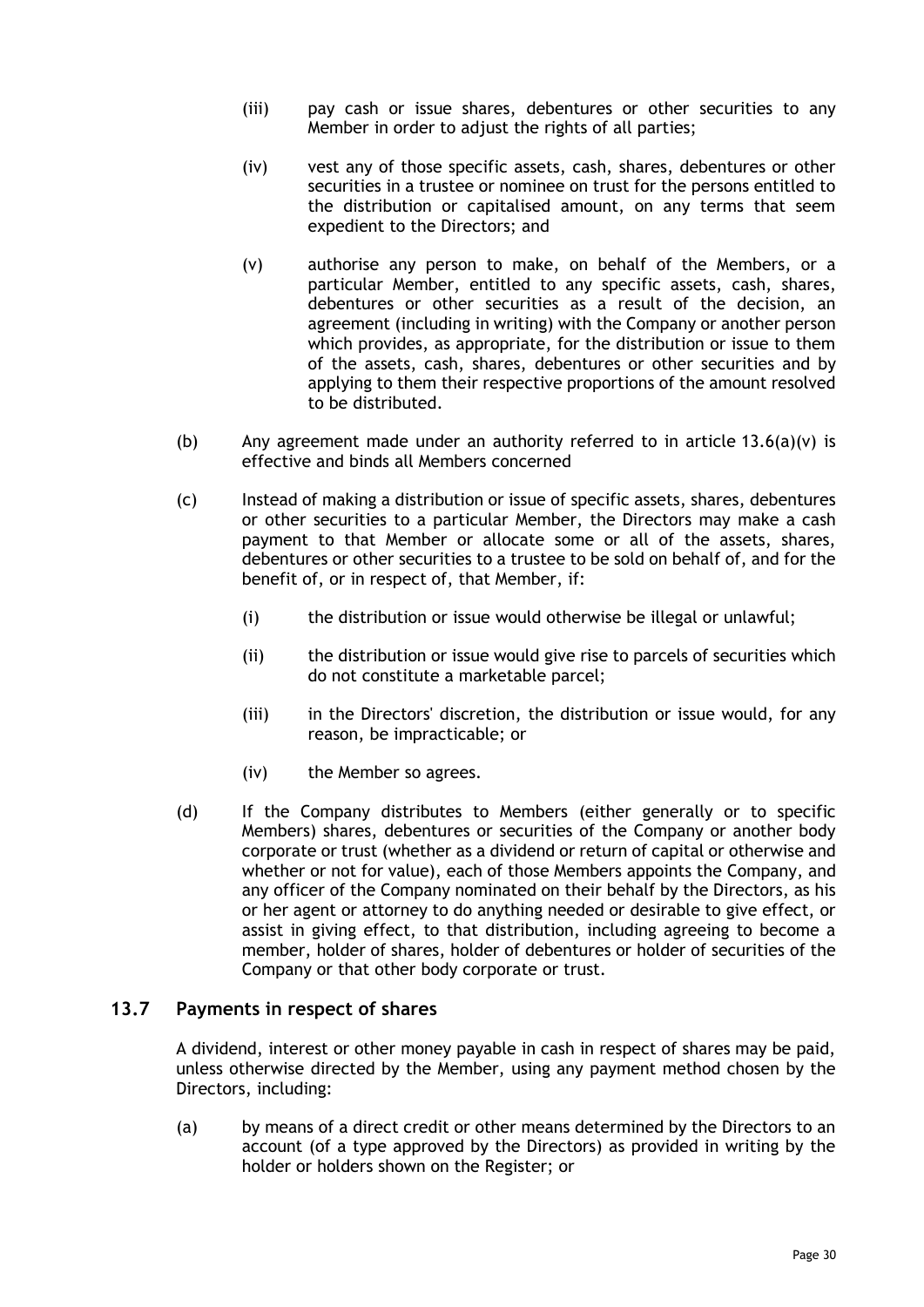(b) by cheque sent through the post directed to the address in the Register of the holder or, in the case of joint holders, to the address of the joint holder first named in the Register or to such other address as the holder or joint holder directs in writing.

Payment of money is at the risk of the holder or holders to whom it is sent.

# <span id="page-34-0"></span>**13.8 Effectual receipt from one joint holder**

Any one of 2 or more joint holders may give an effectual receipt for any dividend, interest or other money payable in respect of the shares held by them as joint holders.

### <span id="page-34-1"></span>**13.9 Election to reinvest dividend**

Subject to the Listing Rules, the Directors may grant to Members or any class of Members the right to elect to reinvest cash dividends paid by the Company by subscribing for shares in the Company on such terms and conditions as the Directors think fit.

#### <span id="page-34-2"></span>**13.10 Election to accept shares instead of dividends**

Subject to the Listing Rules, the Directors may determine for any dividend which it is proposed to pay on any shares of the Company that holders of the shares may elect:

- (a) to forego the right to share in the proposed dividend or part of such proposed dividend; and
- (b) to receive instead an issue of shares credited as fully paid on such terms as the Directors think fit.

#### <span id="page-34-3"></span>**13.11 Unclaimed dividends or other distributions**

- (a) Subject to article [13.11\(b\)](#page-34-5) unclaimed dividends or other distributions may be reinvested, after deducting reasonable expenses, into shares in the Company on behalf of, and in the name of the member concerned or dealt with by the Directors as they think fit for the benefit of the Company until claimed, or until required to be dealt with in accordance with any law relating to unclaimed moneys.
- <span id="page-34-5"></span>(b) Any unclaimed dividend or other distribution, which is less than \$100.00 or a residual sum which arises from a reinvestment that has not been claimed for 12 months or more, may, at the discretion of the Directors, be donated to charity on behalf of the Member, as the board of Directors decides.

# <span id="page-34-4"></span>**13.12 Capitalisation of reserves and profits**

The Directors:

- (a) may resolve to capitalise any sum, being the whole or a part of the amount for the time being standing to the credit of any reserve account or the profit and loss account or otherwise available for distribution to Members; and
- (b) may, but need not, resolve to apply the sum in any of the ways mentioned in article [13.13,](#page-35-0) for the benefit of Members in the proportions to which those Members would have been entitled in a distribution of that sum by way of dividend.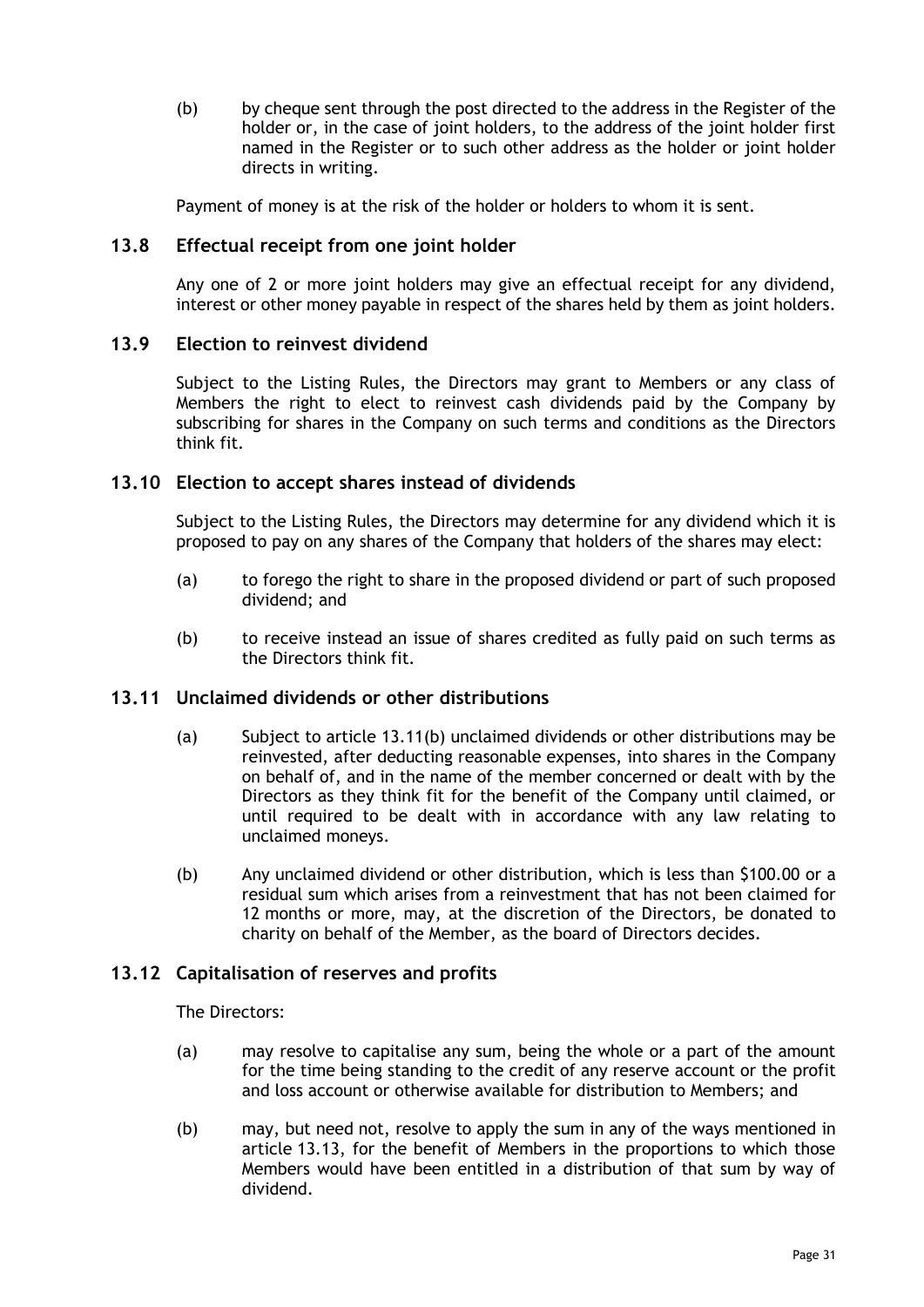# <span id="page-35-0"></span>**13.13 Applying a sum for the benefit of Members**

The ways in which a sum may be applied for the benefit of Members under article [13.12](#page-34-4) are:

- <span id="page-35-5"></span>(a) in paying up any amounts unpaid on shares held by Members;
- <span id="page-35-6"></span>(b) in paying up in full unissued shares or debentures to be issued to Members as fully paid; or
- (c) partly as mentioned in article [13.13\(a\)](#page-35-5) and partly as mentioned in article [13.13\(b\).](#page-35-6)

#### <span id="page-35-1"></span>**13.14 Implementing the resolution**

The Directors may do all things necessary to give effect to the resolution under article [13.12](#page-34-4) and in particular, to the extent necessary to adjust the rights of the Members among themselves, may:

- (a) make cash payments in cases where shares or debentures become issuable in fractions;
- (b) authorise any person to make, on behalf of all or any of the Members entitled to any further shares or debentures on the capitalisation, an agreement with the Company providing for:
	- (i) the issue to them, credited as fully paid up, of any further shares or debentures; or
	- (ii) the payment by the Company on their behalf of the amounts or any part of the amounts remaining unpaid on their existing shares by the application of their respective proportions of the sum resolved to be capitalised,

and any agreement so made is effective and binding on all the Members concerned;

- (c) fix the value of specified assets; or
- (d) vest property in trustees.

# <span id="page-35-2"></span>**14. Service of documents**

### <span id="page-35-3"></span>**14.1 Document includes notice**

In this article [14,](#page-35-2) a reference to a document includes a notice and a notification by electronic means.

# <span id="page-35-4"></span>**14.2 Form of document**

Unless expressly stated otherwise in this Constitution, all notices, certificates, statements, demands, appointments, directions and other documents referred to in this Constitution must be in writing.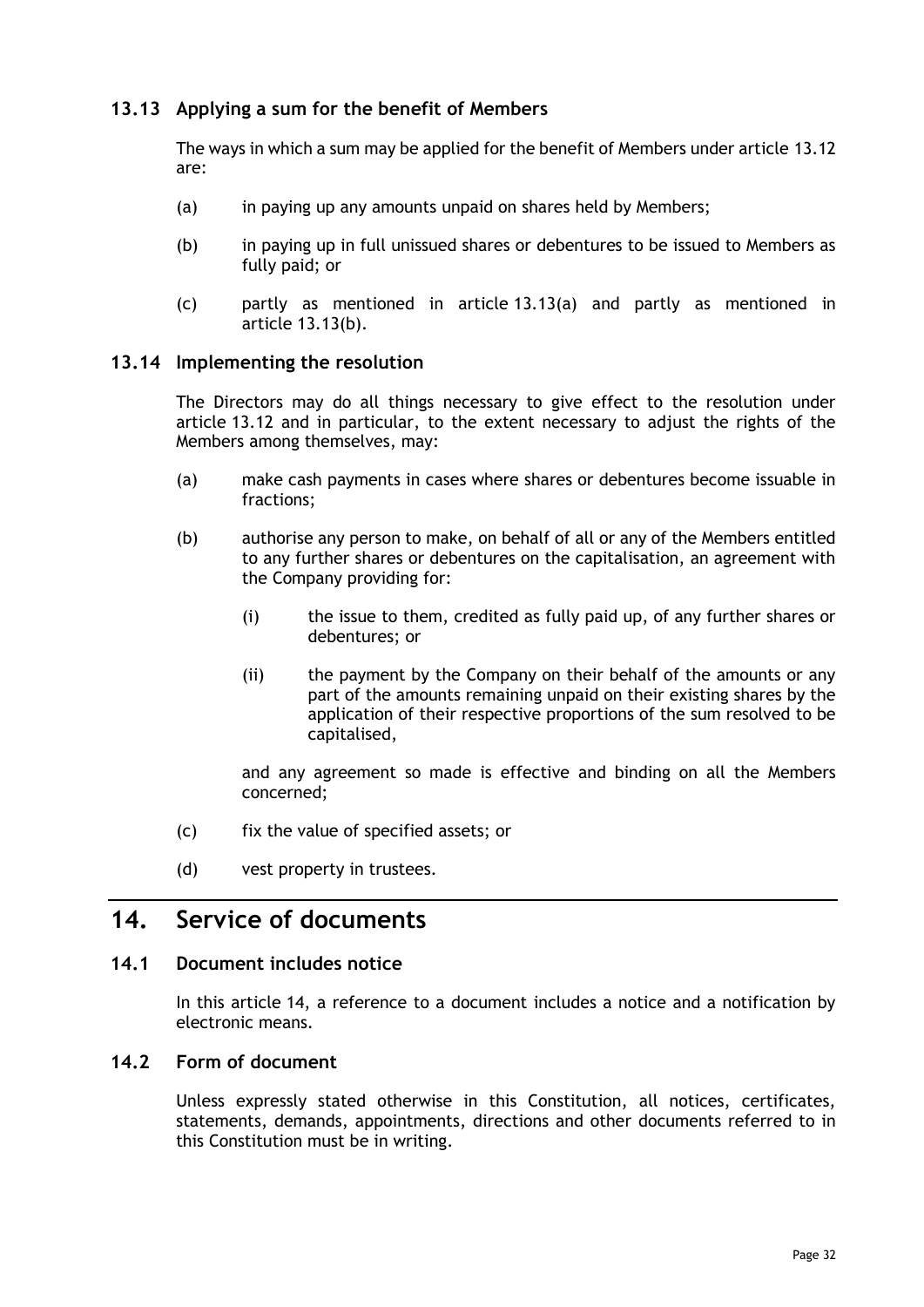# <span id="page-36-0"></span>**14.3 Methods of service**

The Company may give a document to a Member:

- (a) personally;
- (b) by delivering it or sending it by post to the address for the Member in the Register or an alternative address nominated by the Member;
- (c) by sending it to a fax number or electronic address nominated by the Member;
- (d) by notifying the Member by an electronic means nominated by the Member that:
	- (i) the document is available; and
	- (ii) how the Member may use the nominated access means to access the document; or
- (e) by any other means permitted by law.

#### <span id="page-36-1"></span>**14.4 Time of service**

- (a) A document sent by post:
	- (i) if sent to an address in Australia, may be sent by ordinary post; and
	- (ii) if sent to an address outside Australia, must be sent by airmail,

and, in either case, is taken to have been given and received on the day after the day of its posting.

- (b) A document sent or given by fax or other electronic means:
	- (i) is taken to be effected by properly addressing and transmitting the fax or other electronic transmission; and
	- (ii) is taken to have been given and received on the day after the date of its transmission.

#### <span id="page-36-2"></span>**14.5 Deemed notice to uncontactable Members**

If a Member does not have an address in the Register, or has not nominated an alternative address in accordance with article [14.3,](#page-36-0) or if the Company reasonably believes that a Member is not known at the Member's address in the Register or any alternative address provided, a document is taken to be given to the Member if the document is exhibited in the registered office of the Company for 48 hours. The document is taken to be served at the start of that period. It need not be addressed to the Member.

# <span id="page-36-3"></span>**14.6 Evidence of service**

A certificate signed by a Director or a Secretary stating that a document was sent, delivered or given to a Member personally, by post, fax or other electronic means on a particular date is evidence that the document was sent, delivered or given on that date and by that means.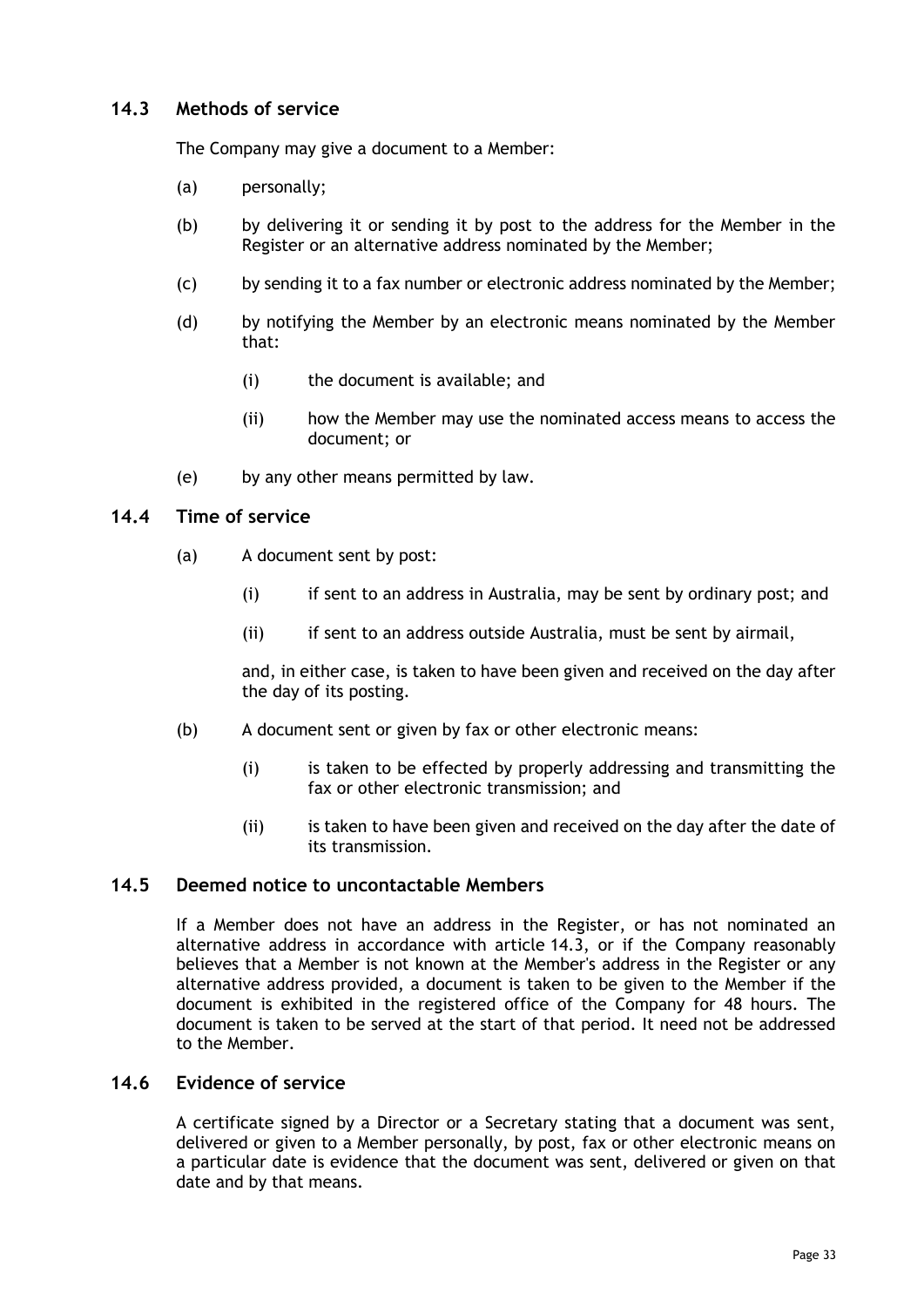# <span id="page-37-0"></span>**14.7 Joint holders**

A document may be given by the Company to the joint holders of a share by giving it to the joint holder first named in the Register for the share.

# <span id="page-37-1"></span>**14.8 Persons entitled to shares**

A person who by operation of law, transfer or other means whatsoever becomes entitled to any share is absolutely bound by every document given in accordance with this article [14](#page-35-2) to the person from whom that person derives title prior to registration of that person's title in the Register.

# <span id="page-37-2"></span>**15. Winding up**

# <span id="page-37-3"></span>**15.1 Distribution of assets**

If the Company is wound up, the liquidator may, with the sanction of a special resolution of the Company, divide among the Members in kind the whole or any part of the property of the Company and may for that purpose set such value as the liquidator considers fair on any property to be so divided and may determine how the division is to be carried out as between the Members or different classes of Members.

# <span id="page-37-4"></span>**15.2 Powers of liquidator to vest property**

The liquidator may, with the sanction of a special resolution of the Company, vest the whole or any part of any such property in trustees on such trusts for the benefit of the contributories as the liquidator thinks fit, but so that no Member is compelled to accept any shares or other securities in respect of which there is any liability.

#### <span id="page-37-5"></span>**15.3 Shares issued on special terms**

Articles [15.1](#page-37-3) and [15.2](#page-37-4) do not prejudice or affect the rights of a Member holding shares issued on special terms and conditions.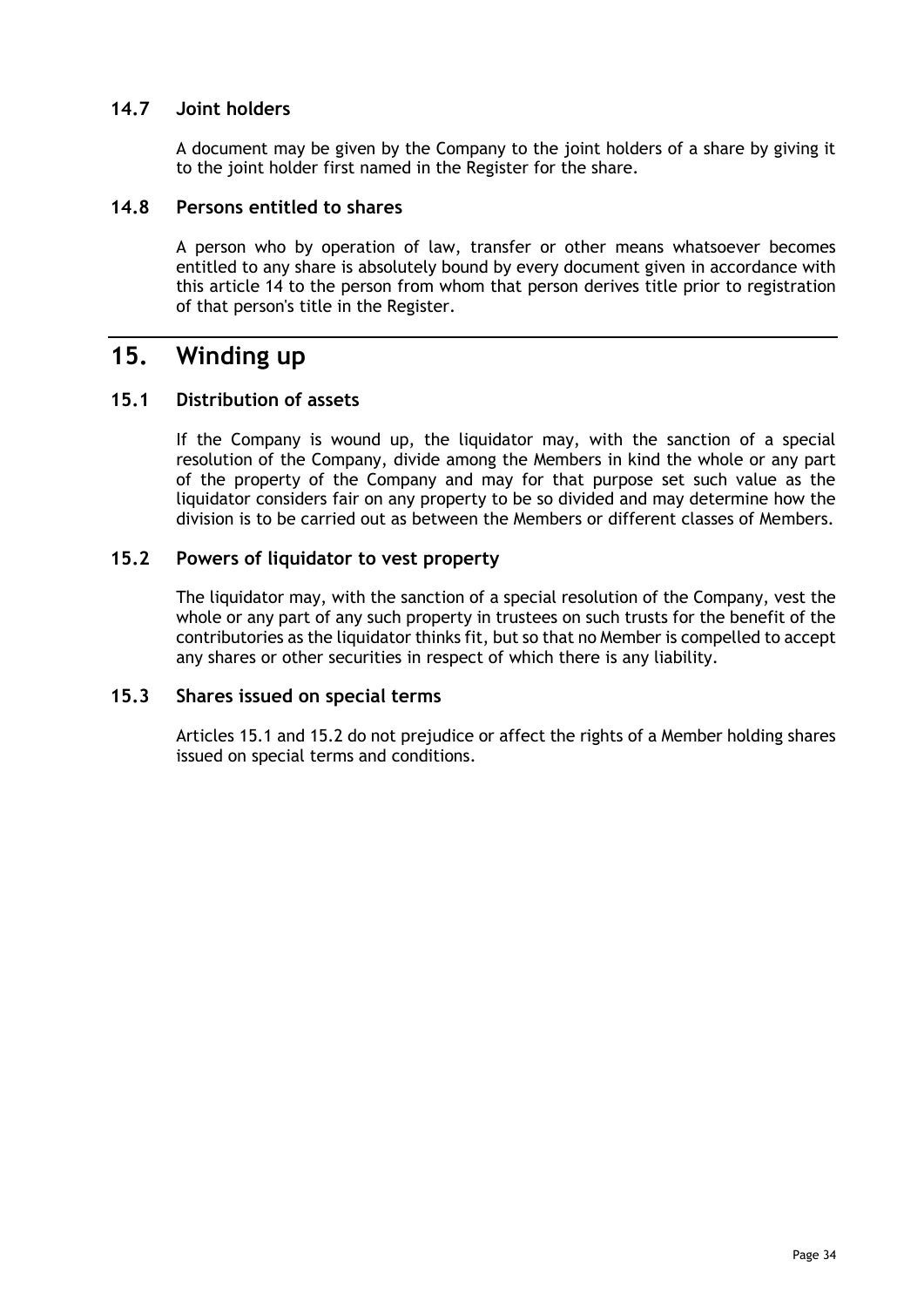# **Schedule 1 – Terms of preference shares**

<span id="page-38-0"></span>The Company may issue preference shares under article [2.2](#page-8-0) on the following terms.

#### **1. Dividend rights and priority of payment**

- (a) Each preference share confers on the holder a right to receive a dividend (**Dividend**) at the rate or in the amount and on the conditions decided by the Directors under the terms of issue unless, and to the extent that, the Directors decide under the terms of issue that there is no right to receive a Dividend.
- (b) Without limiting the conditions which, under the terms of issue, the Directors may impose upon any right to receive a Dividend, the Directors may under the terms of issue, impose conditions upon the right to receive a Dividend which may be changed or reset at certain times or upon certain events and in the manner and to the extent the Directors decide under the terms of issue.
- (c) Any Dividend:
	- (i) is non-cumulative unless, and to the extent that, the Directors decide otherwise under the terms of issue; and
	- (ii) will rank for payment:
		- (A) in priority to ordinary shares unless, and to the extent that, the Directors decide otherwise under the terms of issue;
		- (B) in priority to shares in any other class of shares or class of preference shares expressed under the terms of issue to rank behind for the payment of dividends;
		- (C) equally with shares in any other class of shares or class of preference shares expressed under the terms of issue to rank equally for the payment of dividends; and
		- (D) behind shares in any other class of shares or class of preference shares expressed under the terms of issue to rank in priority for the payment of dividends.
- (d) If, and to the extent that, the Directors decide under the terms of issue, each preference share may, in addition to any right to receive a Dividend, participate equally with the ordinary shares in distribution of profits available as dividends.
- (e) Each preference share confers on its holder:
	- (i) if, and to the extent that the Dividend is cumulative, the right in a winding up or on redemption to payment of the amount of any Dividend accrued but unpaid on the share at the commencement of the winding up or the date of redemption, whether earned or determined or not;
	- (ii) if, and to the extent that the Dividend is non-cumulative, and if, and to the extent that, the Directors decide under the terms of issue, the right in a winding up or on redemption to payment of the amount of any Dividend accrued but unpaid for the period commencing on the dividend payment date which has then most recently occurred and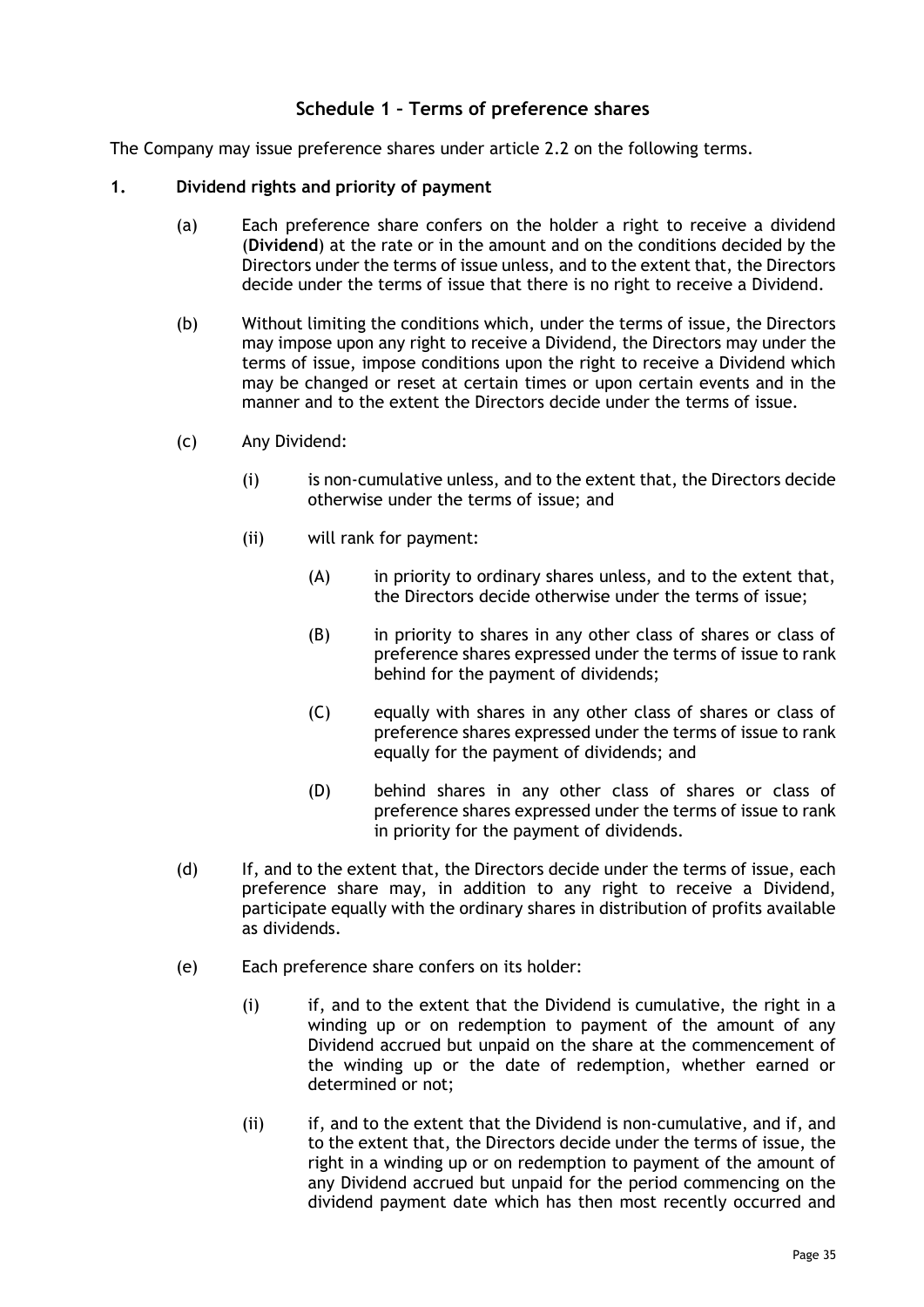ending on the commencement of the winding up or the date of redemption, whether earned or determined or not,

with the same priority in relation to each other class of shares as the priority that applies in relation to the payment of the Dividend.

#### **2. Entitlement to payment of capital sum**

- (a) Each preference share confers on its holder the right in a winding up or on a redemption to payment of:
	- (i) any amount paid on the share, or any amount fixed by the Directors under the terms of issue or capable of determination pursuant to a mechanism adopted by the Directors under the terms of issue; and
	- (ii) a further amount out of the surplus assets and profits of the Company on the conditions decided by the Directors under the terms of issue unless, and to the extent that, the Directors decide under the terms of issue that there is no right to any payment of a further amount out of the surplus assets and profits of the Company,

in priority to ordinary shares and, unless the Directors decide otherwise under the terms of issue, in priority to shares in any other class of shares or class of preference shares expressed to rank behind on a winding up, equally with shares in any other class of shares or class of preference shares expressed to rank equally on a winding up, and behind shares in any other class of shares or class of preference shares expressed to rank in priority on a winding up.

(b) Unless otherwise decided by the Directors under the terms of issue, a preference share does not confer on its holder any right to participate in the profits or property of the Company except as set out in this schedule 1.

#### **3. Bonus issues and capitalisation of profits**

If, and to the extent that the Directors decide under the terms of issue, a preference share may confer a right to a bonus issue or capitalisation of profits in favour of holders of those shares only.

#### **4. Voting rights**

- (a) A preference share does not entitle its holder to vote at any general meeting of the Company except on the questions, proposals or resolutions or during periods of time or in circumstances identified by the Directors in the terms of issue, which, unless the Directors decide otherwise under the terms of issue, are as follows:
	- (i) a proposal:
		- (A) to reduce the share capital of the Company;
		- (B) that affects rights attached to the share;
		- (C) to wind up the Company; or
		- (D) for the disposal of the whole of the property, business and undertaking of the Company;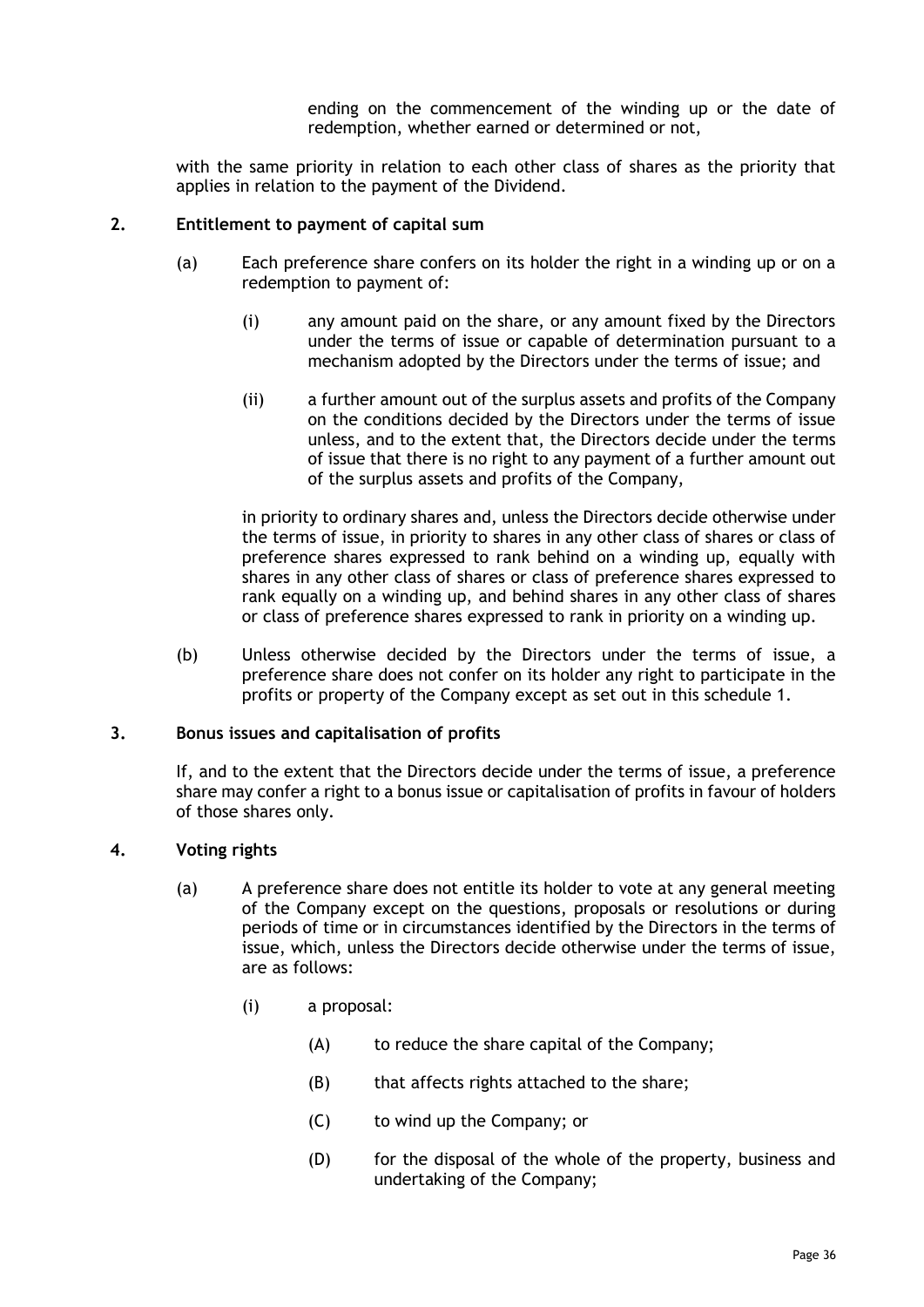- (ii) a resolution to approve the terms of a buy-back agreement;
- (iii) during a period in which a Dividend or part of a Dividend on the share is in arrears;
- (iv) during the winding up of the Company.
- (b) Each holder of a preference share who has a right to vote on a resolution is entitled to the number of votes specified in article [6.8](#page-17-2) of the Constitution.

### **5. Meeting**

Each preference share confers on its holder the same rights as those conferred by the Constitution upon the holders of ordinary shares in relation to receiving notices (including notices of general meetings), reports, balance sheets and audited accounts and of attending and being heard at all general meetings of the Company.

#### **6. Foreign Currency**

Where any amount is payable by the Company to the holder of a preference share in a currency other than Australian dollars, and the amount is not paid when due or the Company has commenced winding up, the holder may give notice to the Company requiring payment of an amount in Australian dollars equal to the foreign currency amount calculated by applying the reference rate on the date of payment for the sale of the currency in which the payment is to be made for Australian dollars. Reference rate means the rate applicable in the market and at the time determined by the Directors before allotment of those preference shares and specified in the terms of issue for those preference shares.

#### **7. Conversion to ordinary shares**

Subject to the Corporations Act, any other applicable laws and the terms of issue of a preference share as determined by the Directors:

- (a) a preference share which may be converted into an ordinary share in accordance with its terms of issue, at the time of conversion and without any further act:
	- (i) has the same rights as a fully paid ordinary share; and
	- (ii) ranks equally with other fully paid ordinary shares on issue,

however, the terms of issue of the preference share may provide otherwise including for the issue of additional ordinary shares on conversion as determined by the Directors; and

(b) the conversion does not constitute a cancellation, redemption or termination of the preference share or the issue, allotment or creation of new shares, but has the effect of varying the status of, and the rights attaching to, the preference share so that it becomes an ordinary share.

#### <span id="page-40-0"></span>**8. Amendment to the terms**

Subject to complying with all applicable laws, the Company may, without the consent of preference shareholders, amend or add to the terms of the preference shares if, in the opinion of the Company, the amendment or addition is: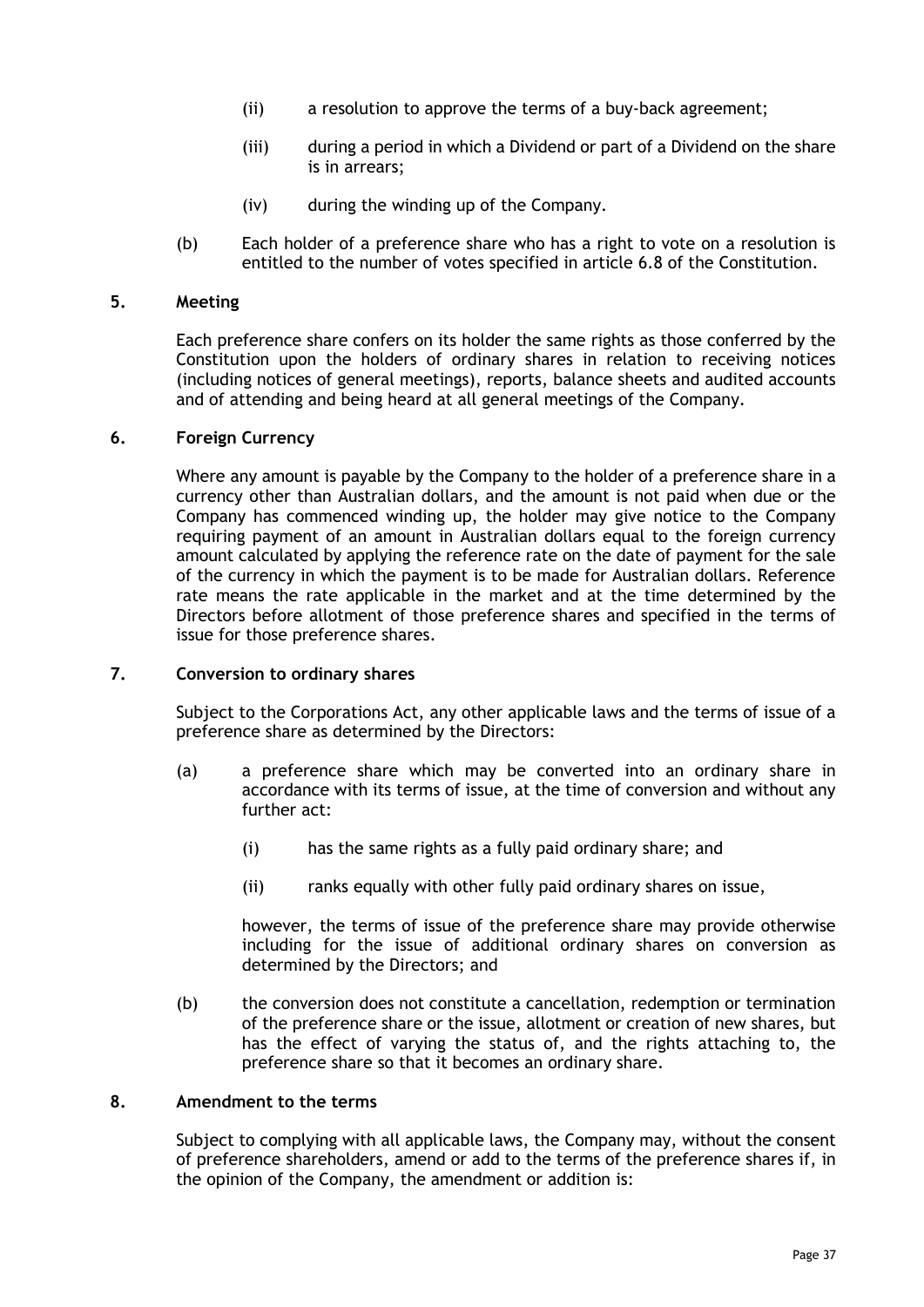- (a) of a formal, minor or technical nature;
- (b) to correct a manifest error;
- (c) made to comply with any applicable law, Listing Rule or requirement of a Stock Exchange;
- (d) convenient for the purpose of obtaining or maintaining the listing of the Company or quotation of the preference shares; or
- (e) is not likely to be or become materially prejudicial to the preference shareholders.

#### **9. Variation of rights**

Subject to paragraph [8](#page-40-0) and the terms of issue of a preference share as determined by the Directors, the rights attaching to a preference share may only be varied or cancelled by a special resolution of the Company and:

- (a) by a special resolution passed at a meeting of preference shareholders entitled to vote and holding shares in that class; or
- (b) with the written consent of holders of at least 75% of the issued shares of that class.

#### **10. Further issue of shares**

If the Company issues new preference shares that rank equally with existing preference shares, the issue will not be taken to vary the rights attached to the existing preference shares unless otherwise determined by the Directors in the terms of issue of the existing shares.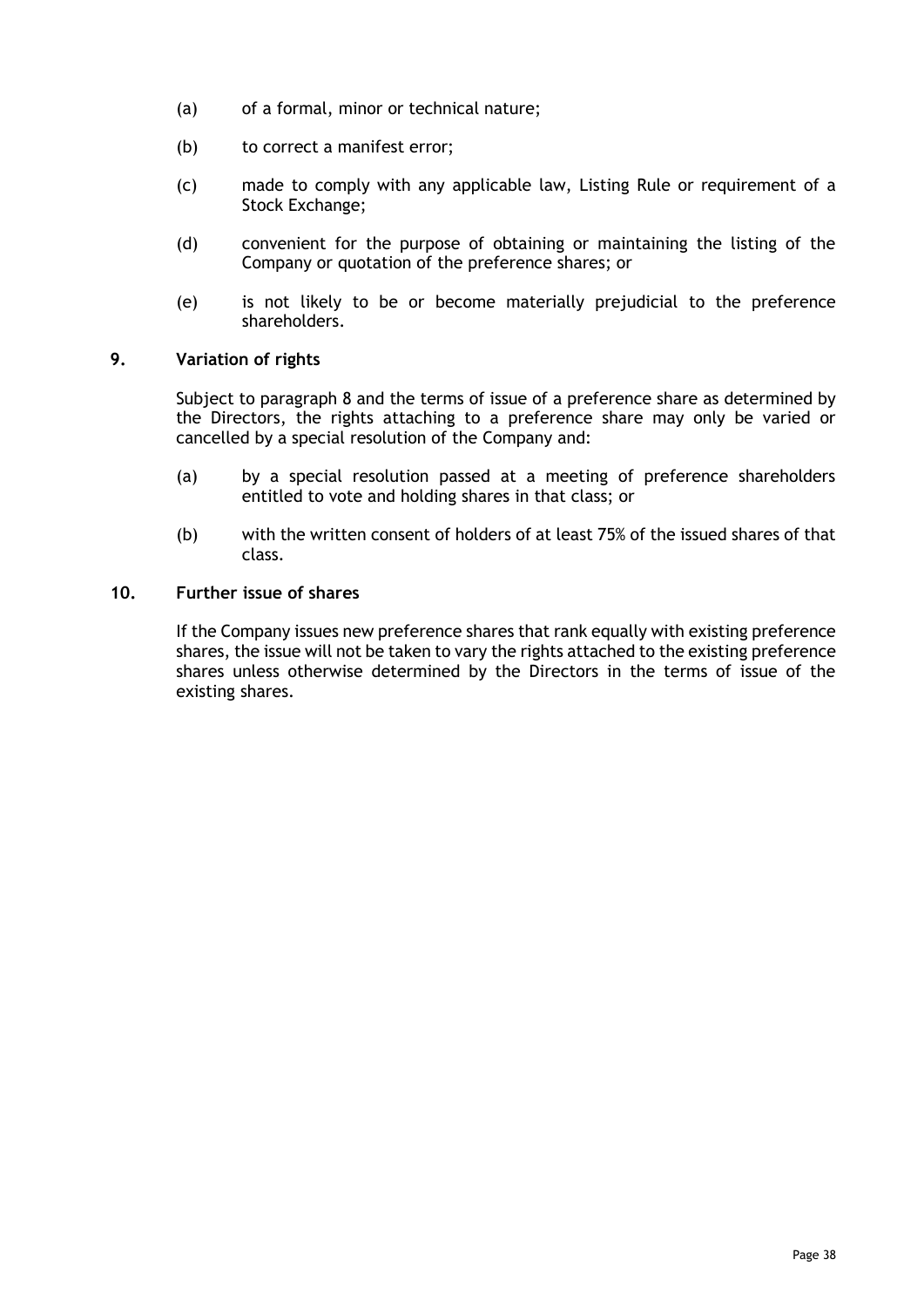# **Schedule 2 – Liens, calls and forfeiture**

#### <span id="page-42-1"></span><span id="page-42-0"></span>**1. Lien**

(a) **Lien on shares**

To the extent permitted by law, the Company has a first and paramount lien on every share for:

- (i) all due and unpaid calls and instalments in respect of that share;
- (ii) all money which the Company is required by law to pay, and has paid, in respect of that share;
- (iii) interest at the Prescribed Interest Rate on the amount due from the date it becomes due until payment; and
- (iv) reasonable expenses of the Company in respect of the default on payment.

#### <span id="page-42-2"></span>(b) **Lien on loans under employee incentive schemes**

The Company also has a first and paramount lien on each share registered in the name of the Member for all money payable to the Company by the Member under loans made under an employee incentive scheme.

#### (c) **Lien on distributions**

A lien on a share under paragraph [1\(a\)](#page-42-1) or [1\(b\)](#page-42-2) extends to all distributions for that share, including dividends.

#### (d) **Exemption from paragraph [1\(a\)](#page-42-1) or [1\(b\)](#page-42-2)**

The Directors may at any time exempt a share wholly or in part from the provisions of paragraph [1\(a\)](#page-42-1) or [1\(b\).](#page-42-2)

#### (e) **Extinguishment of lien**

The Company's lien on a share is extinguished if a transfer of the share is registered without the Company giving notice of the lien to the transferee.

#### (f) **Company's rights to recover payments**

A Member must reimburse the Company on demand in writing for all payments the Company makes to a government or taxing authority in respect of the Member, the death of a Member or the Member's shares or any distributions on the Member's shares, including dividends, where the Company is either:

- (i) required by law to make the relevant payment; or
- (ii) advised by a lawyer qualified to practice in the jurisdiction of the relevant government or taxing authority that the Company is required by law to make the relevant payment.

The Company is not obliged to advise the Member in advance of its intention to make the payment.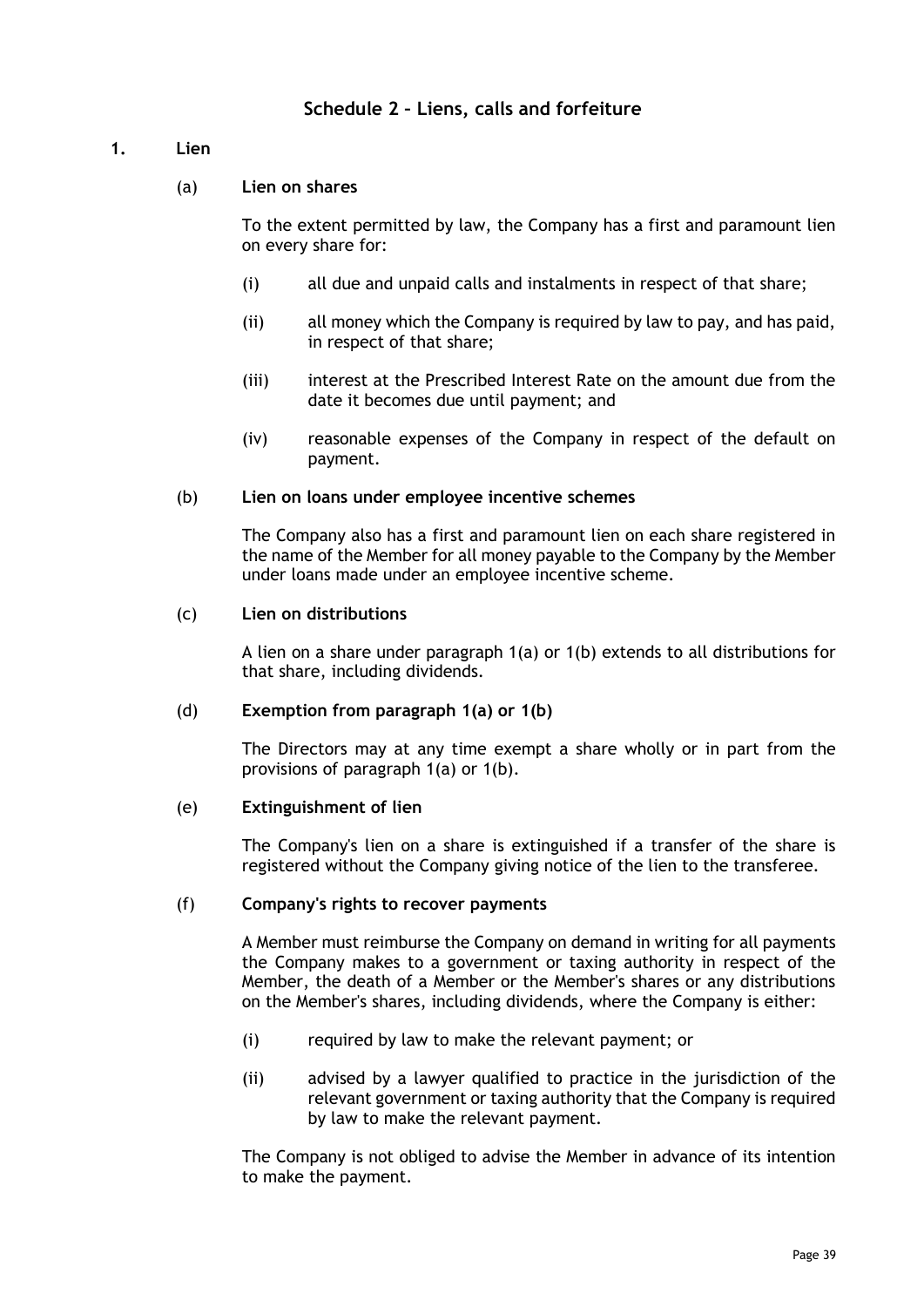#### (g) **Reimbursement is a debt due**

The obligation of the Member to reimburse the Company is a debt due to the Company as if it were a call on all the Member's shares, duly made at the time when the written demand for reimbursement is given by the Company to the Member. The provisions of this Constitution relating to non-payment of calls, including payment of interest and sale of the Member's shares under lien, apply to the debt.

#### <span id="page-43-1"></span>(h) **Sale under lien**

Subject to paragraph [1\(i\),](#page-43-0) the Company may sell, in any manner the Directors think fit, any share on which the Company has a lien.

#### <span id="page-43-0"></span>(i) **Limitations on sale under lien**

A share on which the Company has a lien may not be sold by the Company unless:

- (i) an amount in respect of which the lien exists is presently payable; and
- (ii) the Company has, not less than 14 days before the date of sale, given to the registered holder of the share or the person entitled to the share by reason of the death or bankruptcy of the registered holder, a notice setting out, and demanding payment of, the amount which is presently payable in respect of which the lien exists.

#### (j) **Transfer on sale under lien**

For the purpose of giving effect to a sale under paragraph [1\(h\),](#page-43-1) the Company may receive the consideration, if any, given for the share so sold and may execute a transfer of the share sold in favour of the purchaser of the share, or do all such other things as may be necessary or appropriate for it to do to effect the transfer. The purchaser is not bound to see to the application of the purchase money.

#### (k) **Irregularity or invalidity**

The title of the purchaser to the share is not affected by any irregularity or invalidity in connection with the sale of the share under paragraph [1\(h\).](#page-43-1)

#### (l) **Proceeds of sale**

The proceeds of a sale under paragraph [1\(h\)](#page-43-1) must be applied by the Company in payment of the amount in respect of which the lien exists as is presently payable, and the residue, if any, must be paid to the person entitled to the share immediately before the sale. The payment of any residue to the person entitled to the share immediately before the sale is subject to the existence of any like lien on the share immediately before the sale for amounts not presently payable.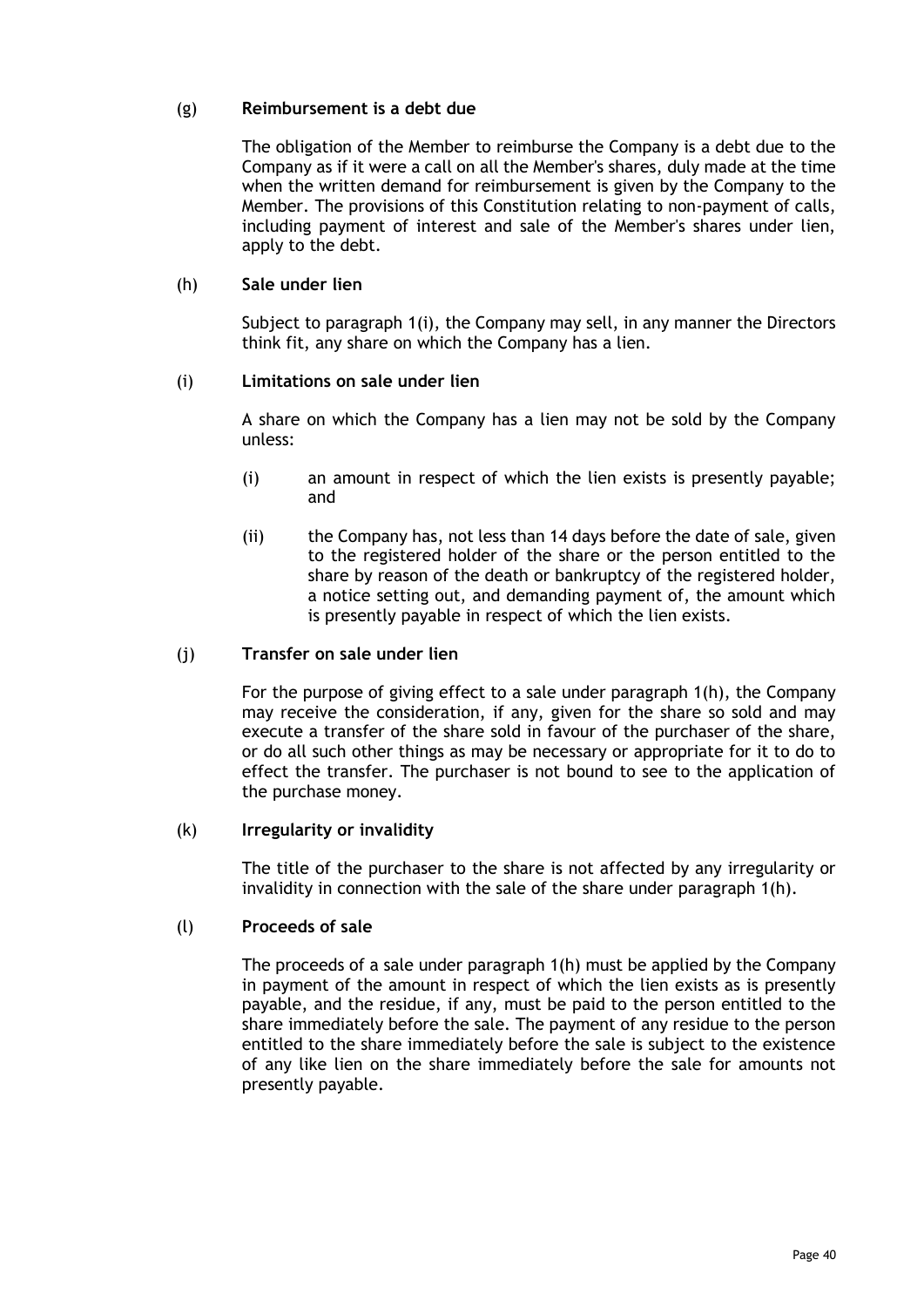# **2. Calls on shares**

#### (a) **Directors to make calls**

The Directors may:

- (i) make calls on a Member in respect of any money unpaid on the shares of that Member, if the money is not by the terms of issue of those shares made payable at fixed times;
- (ii) make a call payable by instalments; and
- (iii) revoke or postpone a call.

#### (b) **Time of call**

A call is taken to be made at the time when the resolution of the Directors authorising the call is passed.

#### (c) **Members' liability**

On receiving not less than 10 business days' notice (or any other period required by the Listing Rules) specifying the time or times and place of payment, each Member must pay to the Company by the time or times, and at the place, specified in the notice the amount called on that Member's shares.

#### (d) **Joint holders' liability**

The joint holders of a share are jointly and individually liable to pay all calls in respect of the share.

#### (e) **Non-receipt of notice**

The non-receipt of a notice of any call by, or the accidental omission to give notice of a call to, a Member does not invalidate the call.

#### (f) **Interest on default**

If a sum called in respect of a share is not paid before or on the day appointed for payment of the sum, the person from whom the sum is due must pay interest on the sum from the day it is due to the time of actual payment at the Prescribed Interest Rate. The Directors may waive payment of that interest wholly or in part.

#### (g) **Fixed instalments**

Subject to any notice requirements under the Listing Rules, if the terms of a share make a sum payable on issue of the share or at a fixed date, this is taken to be a call duly made and payable on the date on which by the terms of issue the sum becomes payable. In the case of non-payment, all the relevant provisions of this Constitution as to payment of interest and expenses, forfeiture or otherwise apply as if the sum had become payable by virtue of a call duly made and notified.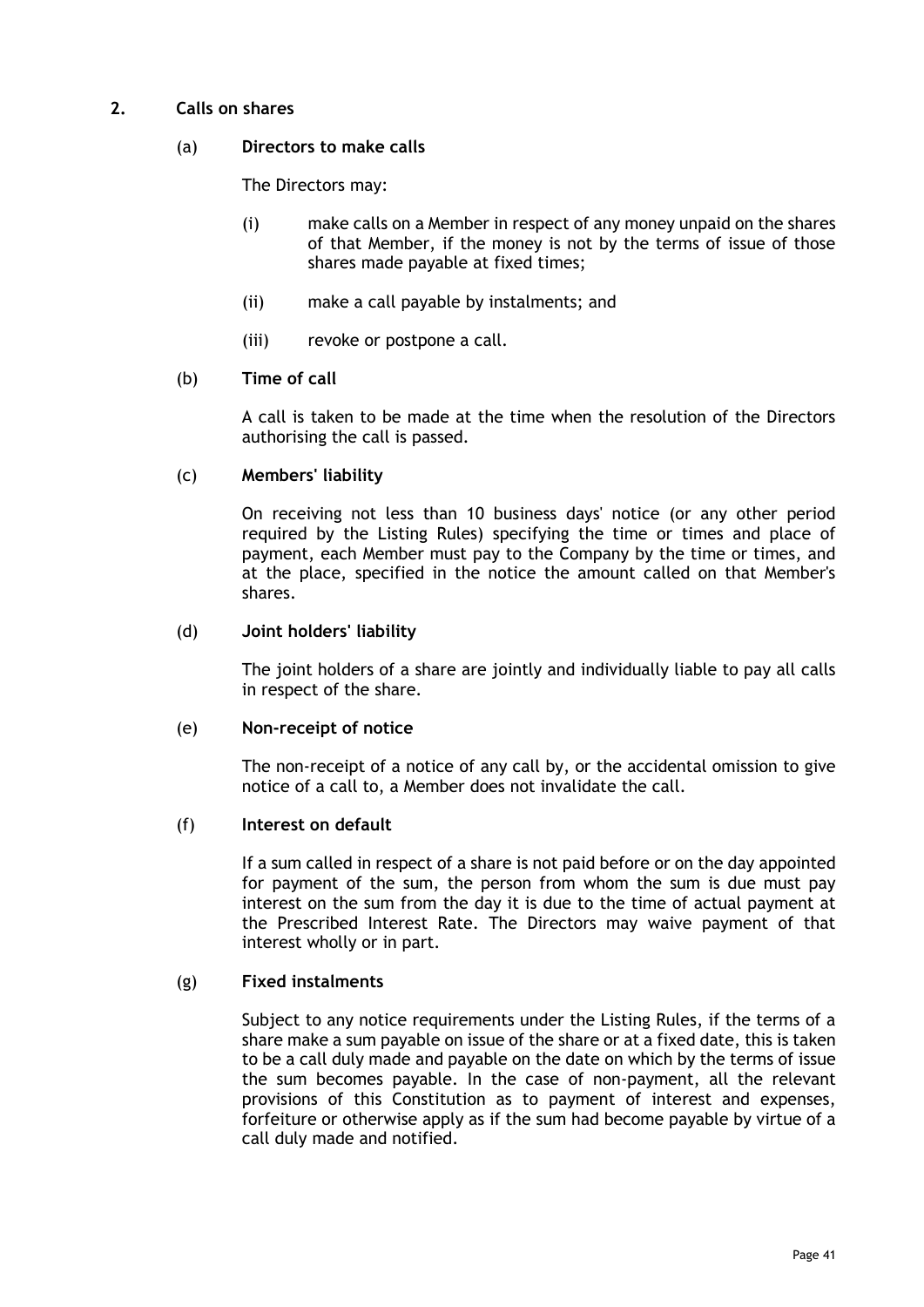#### (h) **Differentiation between holders as to calls**

The Directors may, on the issue of shares, differentiate between the holders of the shares as to the amount of calls to be paid and the times of payment.

#### (i) **Prepayment of calls and interest**

The Directors may:

- (i) accept from a Member the whole or a part of the amount unpaid on a share even if no part of that amount has been called; and
- (ii) authorise payment by the Company of interest on the whole or any part of an amount so accepted, until the amount becomes payable, at such rate, not exceeding the Prescribed Interest Rate, as is agreed between the Directors and the Member paying the sum.

#### <span id="page-45-0"></span>**3. Forfeiture of shares**

#### (a) **Notice requiring payment of call**

If a Member fails to pay a call, or instalment of a call, on the day appointed for payment of the call or instalment, the Directors may, at any time afterwards during such time as any part of the call or instalment remains unpaid, give a notice to the Member requiring payment of so much of the call or instalment as is unpaid, together with any interest that has accrued and all costs and expenses that may have been incurred by the Company by reason of that non-payment.

#### (b) **Contents of notice**

The notice must name a further day, which is at least 14 days from the date of service of the notice, on or before which the payment required by the notice is to be made and must state that, in the event of non-payment at or before the time appointed, the shares in respect of which the call was made will be liable to be forfeited.

#### <span id="page-45-1"></span>(c) **Forfeiture for failure to comply with notice**

If a notice under paragraph [3\(a\)](#page-45-0) has not been complied with, the Directors may by resolution forfeit the relevant shares, at any time before the payment required by the notice has been made.

#### (d) **Dividends and distributions included in forfeiture**

A forfeiture under paragraph [3\(c\)](#page-45-1) includes all dividends and other distributions to be made in respect of the forfeited shares which have not been paid or distributed before the forfeiture.

#### <span id="page-45-2"></span>(e) **Sale or re-issue of forfeited shares**

Subject to the Corporations Act, a share forfeited under paragraph  $3(c)$  may be sold, re-issued or otherwise disposed of to such person and on such terms as the Directors think fit.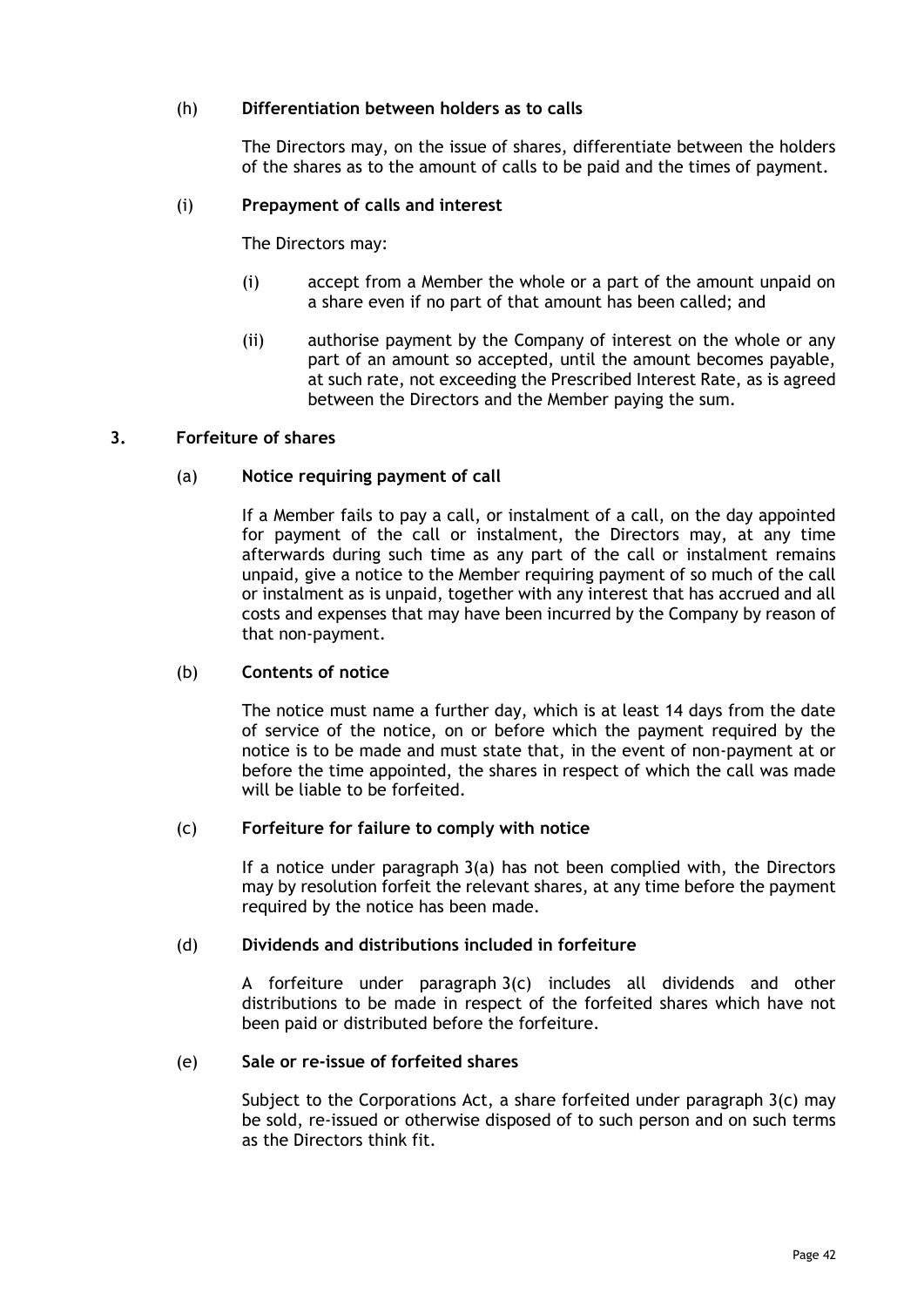# (f) **Notice of forfeiture**

If any share is forfeited under paragraph [3\(c\),](#page-45-1) notice of the forfeiture must be given to the Member holding the share immediately before the forfeiture and an entry of the forfeiture and its date must be made in the Register. Any failure to give notice or enter the forfeiture in the Register does not invalidate the forfeiture.

### (g) **Surrender instead of forfeiture**

The Directors may accept the surrender of any share which they are entitled to forfeit on any terms they think fit and any share so surrendered is taken to be a forfeited share.

#### (h) **Cancellation of forfeiture**

At any time before a sale, re-issue or disposal of a share under paragraph [3\(e\),](#page-45-2) the forfeiture of that share may be cancelled on such terms as the Directors think fit.

#### (i) **Effect of forfeiture on former holder's liability**

A person whose shares have been forfeited:

- (i) ceases to be a Member in respect of the forfeited shares;
- (ii) waives all claims and demands against the Company in respect of the forfeited shares; and
- (iii) remains liable to pay and will immediately pay to the Company all money that, at the date of forfeiture, was payable by that person to the Company in respect of the shares, plus interest at the Prescribed Interest Rate from the date of forfeiture and the reasonable expenses of the sale of the shares, until the Company receives payment in full of all money (including interest and expenses) so payable in respect of the shares.

#### (j) **Evidence of forfeiture**

A written statement declaring that the person making the statement is a Director or a Secretary, and that a share has been forfeited in accordance with this Constitution on the date declared in the statement, is evidence of the facts in the statement as against all persons claiming to be entitled to the share.

#### (k) **Transfer of forfeited share**

The Company may receive any consideration given for a forfeited share on any sale, re-issue or disposal of the share under paragraph [3\(e\)](#page-45-2) and may execute or effect a transfer of the share in favour of the person to whom the share is sold, re-issued or disposed.

#### (l) **Registration of transferee**

On the execution of the transfer, the transferee must be registered as the holder of the share and is not bound to see to the application of any money paid as consideration.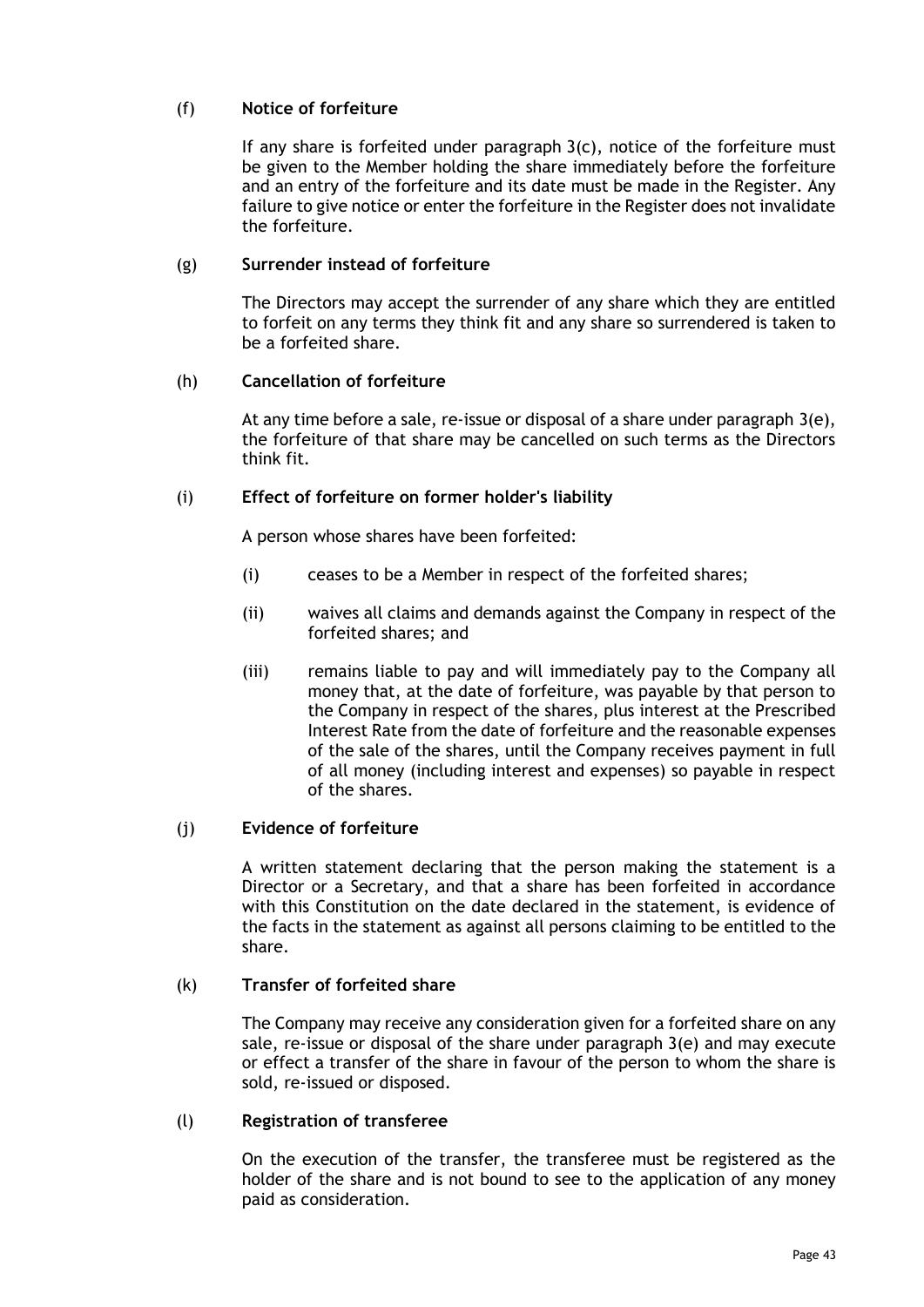# (m) **Irregularity or invalidity**

The title of the transferee to the share is not affected by any irregularity or invalidity in connection with the forfeiture, sale, re-issue or disposal of the share.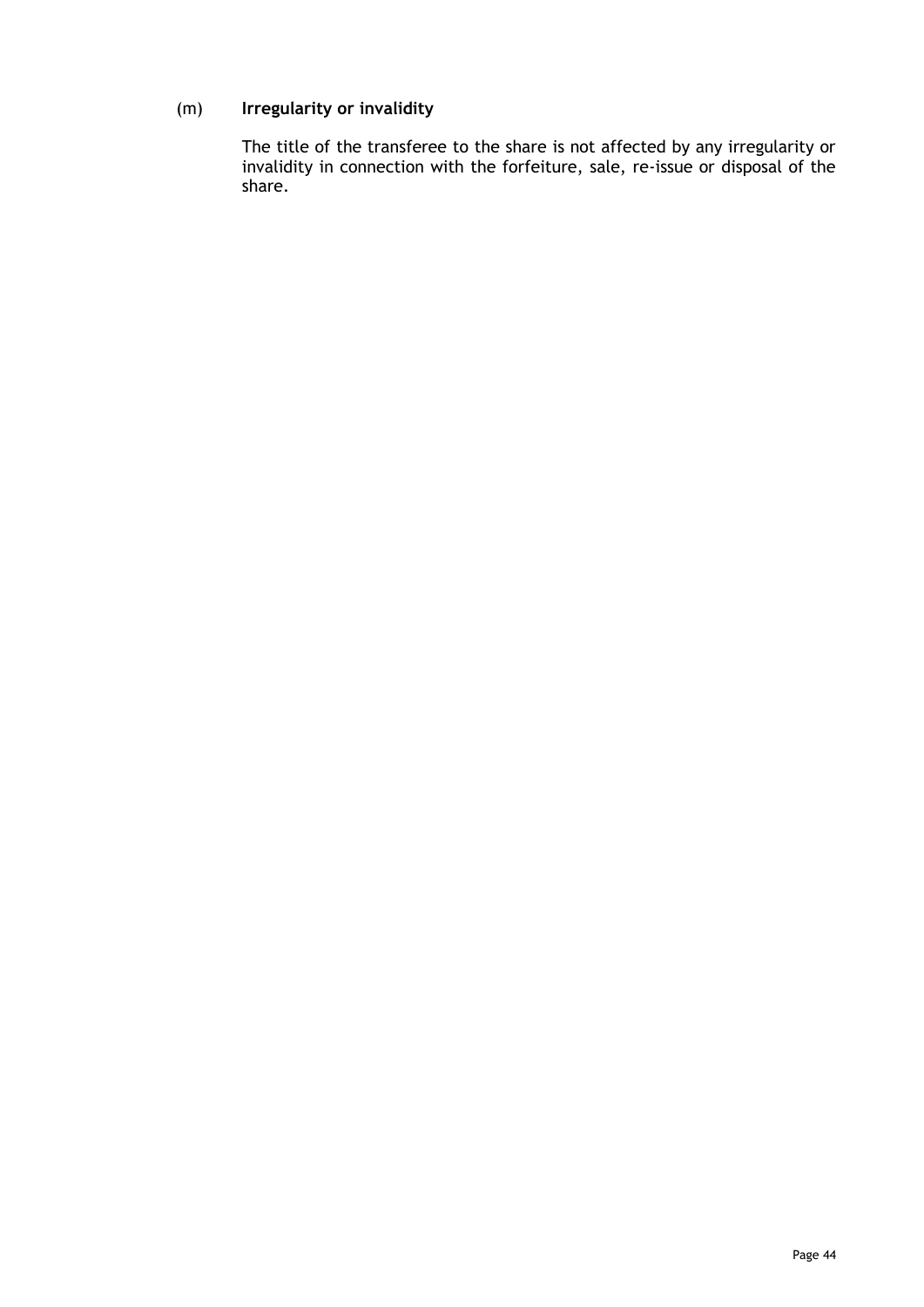# **Schedule 3 – Transmission of Shares**

#### <span id="page-48-1"></span><span id="page-48-0"></span>**1. Transmission of shares on death**

If a Member who does not hold shares jointly dies, the Company will recognise only the personal representative of the Member as being entitled to the Member's interest in the shares.

#### **2. Information given by personal representative**

If the personal representative of the member who has died gives the Directors the information they reasonably require to establish the representative's entitlement to be registered as a holder of the shares:

- (a) the personal representative may:
	- (i) by giving a signed notice to the Company, elect to be registered as the holder of the shares; or
	- (ii) by giving a completed transfer form to the Company, transfer the shares to another person; and
- (b) the personal representative is entitled, whether or not registered as the holder of the shares, to the same rights as the Member.

A transfer under this article is subject to the articles that apply to transfers generally.

#### **3. Death of joint owner**

If a Member who holds shares jointly dies, the Company will recognise only the survivor as being entitled to the Member's interest in the shares. The estate of the Member is not released from any liability in respect of the shares.

#### <span id="page-48-2"></span>**4. Transmission of shares on bankruptcy**

If a person entitled to shares because of the bankruptcy of a Member gives the Directors the information they reasonably require to establish the person's entitlement to be registered as the holder of the shares, the person may:

- (a) by giving a signed notice to the Company, elect to be registered as the holder of the shares; or
- (b) by giving a completed transfer form to the Company, transfer the shares to another person.

A transfer under this article is subject to the articles that apply to transfers generally.

This article has effect subject to the *Bankruptcy Act 1966.*

#### <span id="page-48-3"></span>**5. Transmission of shares on mental incapacity**

If a person entitled to shares because of the mental incapacity of a Member gives the Directors the information they reasonably require to establish the person's entitlement to be registered as the holder of the shares:

(a) the person may: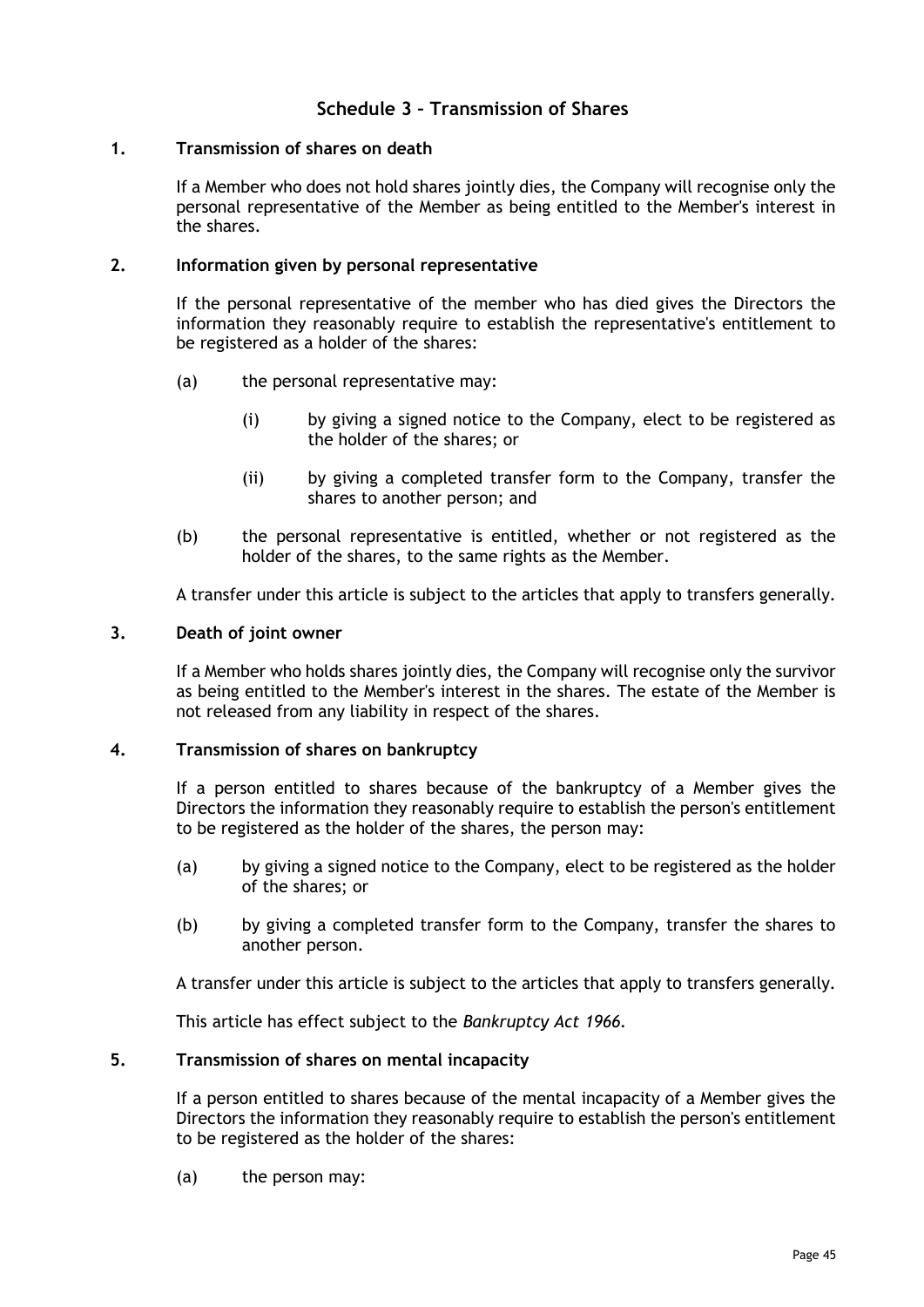- (i) by giving a signed notice to the Company, elect to be registered as the holder of the shares; or
- (ii) by giving a completed transfer form to the Company, transfer the shares to another person; and
- (b) the person is entitled, whether or not registered as the holder of the shares, to the same rights as the Member.

A transfer under this article is subject to the articles that apply to transfers generally.

#### **6. Transmission of shares to joint holders**

Where two or more persons are jointly entitled to be registered pursuant to paragraphs [1,](#page-48-1) [4](#page-48-2) or [5,](#page-48-3) they will, for the purposes of this Constitution, be deemed to be joint holders of the share.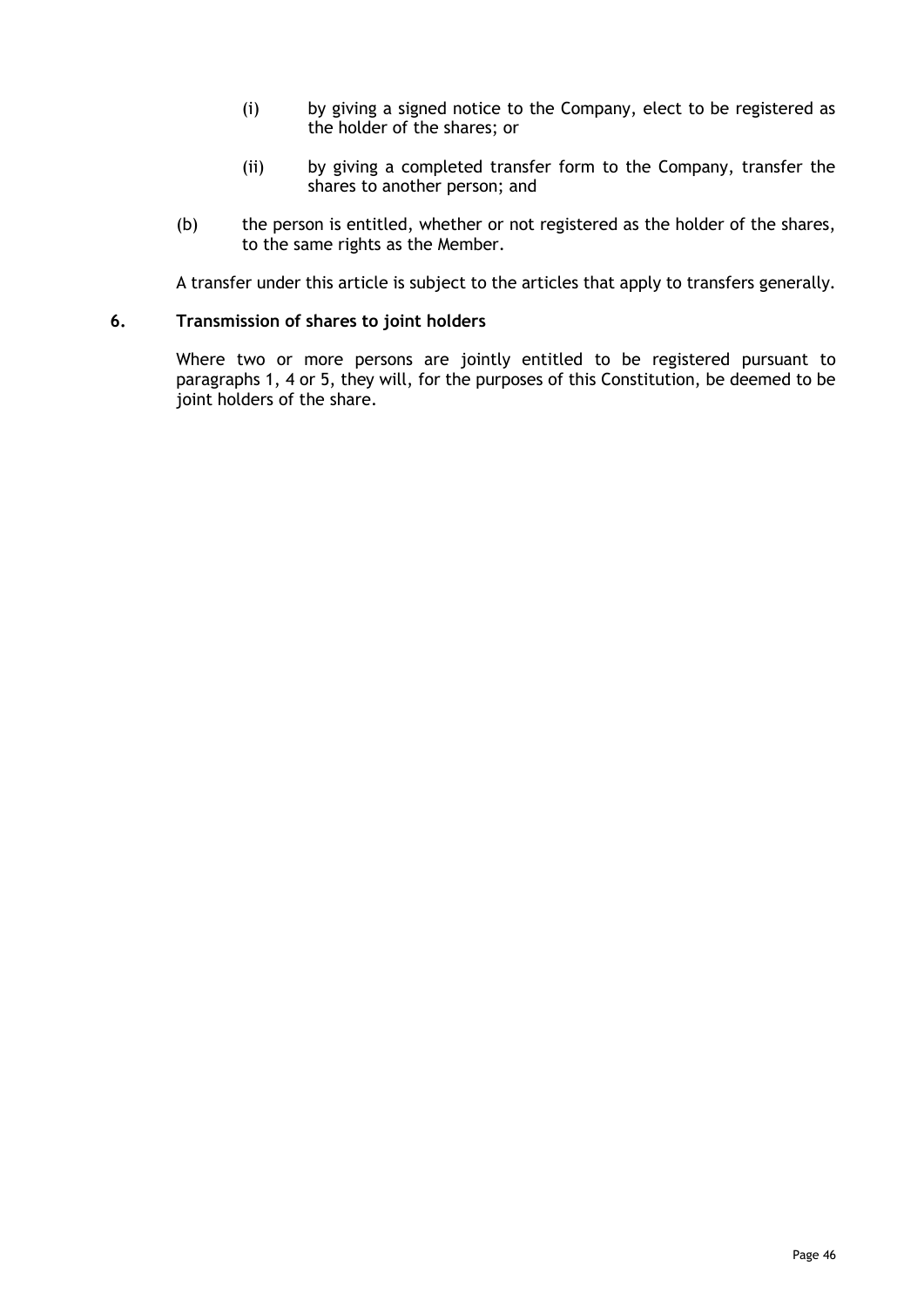# **Schedule 4 – Less than marketable parcels of Shares**

#### <span id="page-50-0"></span>**1. Definitions**

In this [Schedule](#page-50-0) 4:

**Divestment Notice** means a notice given under paragraph [2](#page-50-1) to a Holder or a New Holder.

**Holder** is a Member who is the holder or a joint holder of a Less than Marketable Parcel.

**Market Value** in relation to a Share means the closing price of the Share on a Trading Platform, excluding special crossings, overnight sales and exchange traded options.

**New Holder** is a Member who is the holder or a joint holder of a New Less than Marketable Parcel.

**New Less than Marketable Parcel** means a holding of Shares created after the date on which [Schedule](#page-50-0) 4 came into effect by the transfer of a parcel of Shares the aggregate Market Value of which at the time a proper transfer was initiated or a paper based transfer was lodged, was less than a marketable parcel of Shares as provided under the Listing Rules.

**Relevant Period** means the period specified in a Divestment Notice under paragraph [3.](#page-51-0)

**Relevant Shares** are the Shares specified in a Divestment Notice.

**Shares** for the purposes of [Schedule](#page-50-0) 4 are shares in the Company all of the same class.

**Less than Marketable Parcel** means a holding of Shares the aggregate Market Value of which at the relevant date is less than a marketable parcel of Shares as provided under the Listing Rules.

#### <span id="page-50-1"></span>**2. Divestment Notice**

If the Directors determine that a Member is a Holder or a New Holder, the Company may give the Member a Divestment Notice to notify the Member:

- (a) that the Member is a Holder or a New Holder, the number of Shares making up and the Market Value of the Less than Marketable Parcel or New Less than Marketable Parcel and the date on which the Market Value was determined;
- (b) that the Company intends to sell the Relevant Shares in accordance with this article after the end of the Relevant Period specified in the Divestment Notice;
- (c) if the Member is a Holder, that the Member may at any time before the end of the Relevant Period notify the Company in writing that the Member desires to retain the Relevant Shares and that if the Member does so the Company will not be entitled to sell the Relevant Shares under that Divestment Notice; and
- (d) after the end of the Relevant Period the Company may for the purpose of selling the Relevant Shares that are in a CS Facility holding initiate a holding adjustment to move those Shares from that CS Facility holding to an Issuer Sponsored Holding or certificated holding.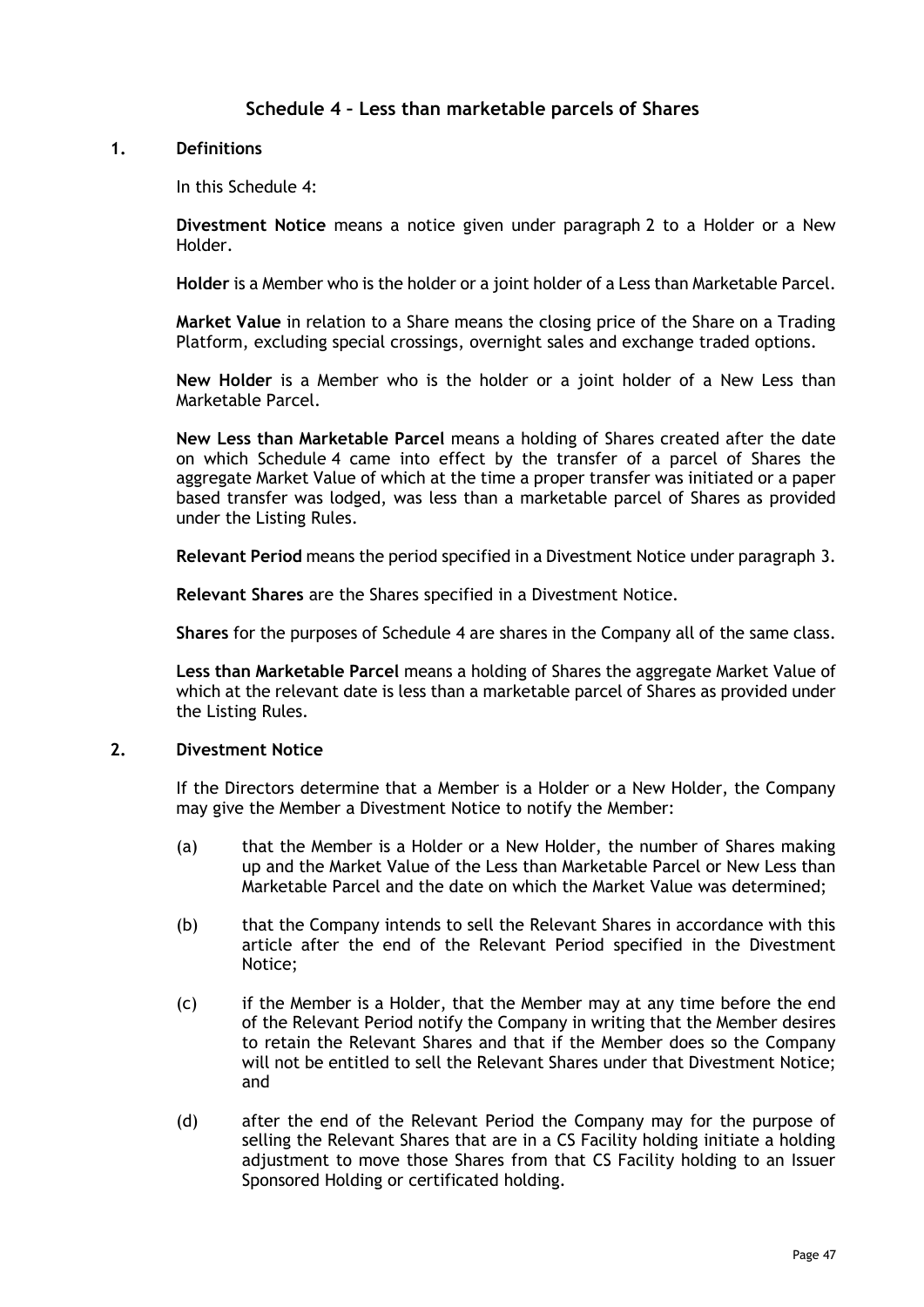If the Operating Rules of a CS Facility apply to the Relevant Shares, the Divestment Notice must comply with those Operating Rules.

#### <span id="page-51-0"></span>**3. Relevant Period**

For a Divestment Notice given to a Holder, the Relevant Period must be at least 6 weeks from the date the Divestment Notice was given. For a Divestment Notice given to a New Holder, the Relevant Period must be at least 7 days from the date the Divestment Notice was given.

#### **4. Company can sell Relevant Shares**

At the end of the Relevant Period the Company is entitled to sell on-market or in any other way determined by the Directors:

- (a) the Relevant Shares of a Member who is a Holder, unless that Member has notified the Company in writing before the end of the Relevant Period that the Member desires to retain the Relevant Shares, in which event the Company must not sell those Relevant Shares under that Divestment Notice; and
- (b) the Relevant Shares of a Member who is a New Holder.

#### **5. No obligation to sell**

The Company is not bound to sell any Relevant Shares which it is entitled to sell under this [Schedule](#page-50-0) 4.

#### **6. Company as Member's attorney**

To effect the sale and transfer by the Company of Relevant Shares of a Member, the Member appoints the Company and each Director and Secretary jointly and severally as the Member's attorney in the Member's name and on the Member's behalf to do all acts and things which the Company considers necessary or appropriate to effect the sale or transfer of the Relevant Shares and, in particular:

- (a) to initiate a holding adjustment to move the Relevant Shares from a CS Facility holding to an Issuer Sponsored Holding or a certificated holding; and
- (b) to execute on behalf of the Member all deeds instruments or other documents necessary to transfer the Relevant Shares and to deliver any such deeds, instruments or other documents to the purchaser.

#### **7. Conclusive evidence**

A statement in writing by or on behalf of the Company under this [Schedule](#page-50-0) 4 is (in the absence of manifest error) binding on and conclusive against a Member. In particular, a statement that the Relevant Shares specified in the statement have been sold in accordance with this article is conclusive against all persons claiming to be entitled to the Relevant Shares and discharges the purchaser from all liability in respect of the Relevant Shares.

#### **8. Registering the purchaser**

The Company must register the purchaser of Relevant Shares as the holder of the Relevant Shares transferred to the purchaser under this article. The purchaser is not bound to see to the application of any money paid as consideration. The title of the purchaser to the Relevant Shares transferred to the purchaser is not affected by any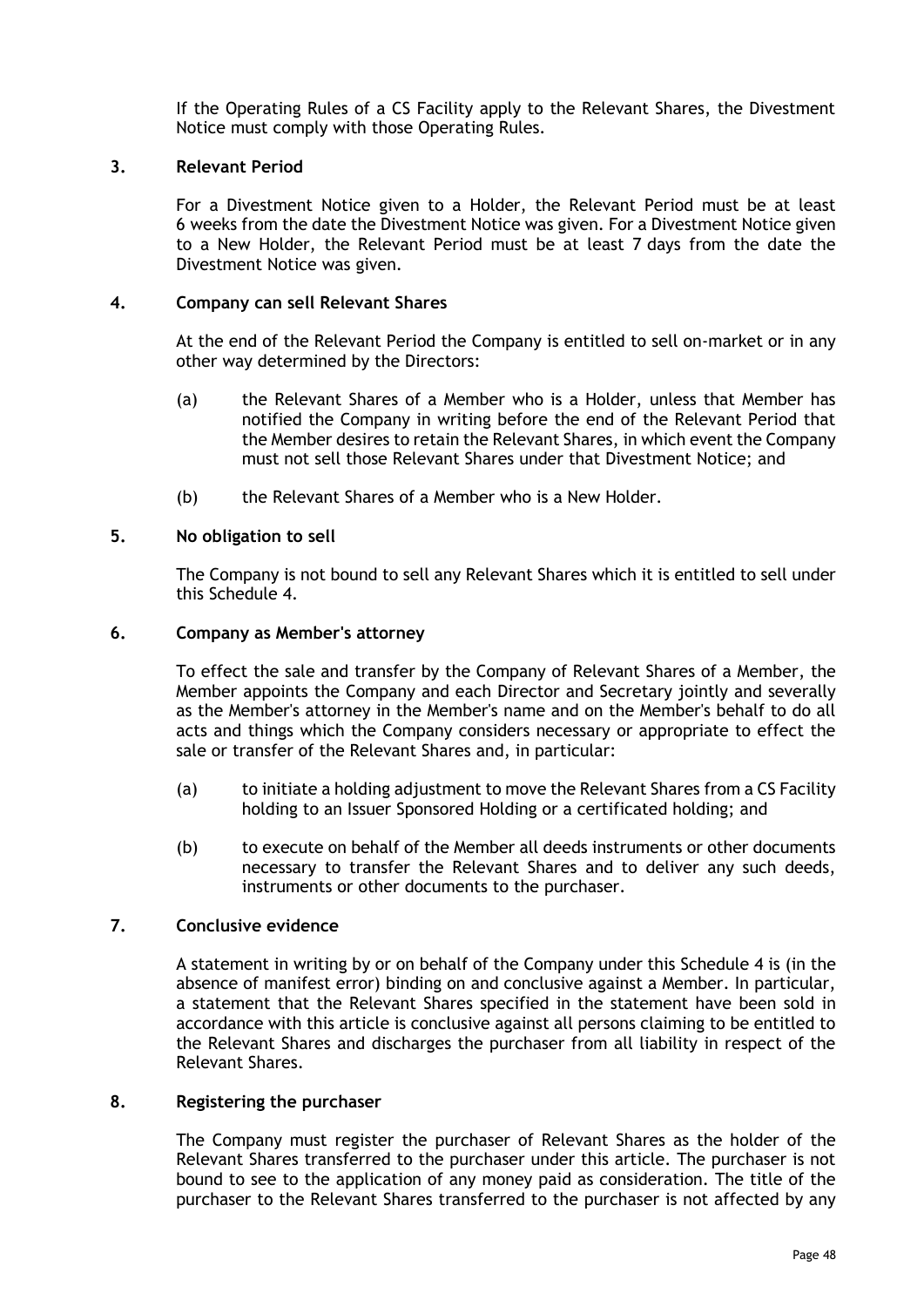irregularity or invalidity in connection with the actions of the Company under this article.

#### **9. Payment of proceeds**

Subject to paragraph [10,](#page-52-0) where:

- (a) Relevant Shares of a Member are sold by the Company on behalf of the Member under this article; and
- (b) the certificate for the Relevant Shares (unless the Company is satisfied that the certificate has been lost or destroyed or the Relevant Shares are on the Issuer Sponsored subregister) has been received by the Company,

the Company must, within 60 days of the completion of the sale, send the proceeds of sale to the Member using any payment method chosen by the Company including under paragraph [13.7.](#page-33-0) Payment of any money under this article is at the risk of the Member to whom it is sent.

#### <span id="page-52-0"></span>**10. Costs**

In the case of a sale of the Relevant Shares of a New Holder in accordance with this article, the Company is entitled to deduct and retain from the proceeds of sale, the costs of the sale as determined by the Company. In any other case, the Company or a purchaser must bear the costs of sale of the Relevant Shares. The costs of sale include all stamp duty, brokerage and government taxes and charges (except for tax on income or capital gains of the Member) payable by the Company in connection with the sale and transfer of the Relevant Shares.

#### **11. Remedy limited to damages**

The remedy of a Member to whom this article applies, in respect of the sale of the Relevant Shares of that Member is expressly limited to a right of action in damages against the Company to the exclusion of any other right, remedy or relief against any other person.

#### **12. Dividends and voting suspended**

Unless the Directors determine otherwise, where a Divestment Notice is given to a New Holder in accordance with this article, then despite any other provision in this Constitution, the rights to receive payment of dividends and to vote attached to the Relevant Shares of that Member are suspended until the Relevant Shares are transferred to a new holder or that Member ceases to be a New Holder. Any dividends that would, but for this article, have been paid to that Member must be held by the Company and paid to that Member within 60 days after the earlier of:

- (a) the date the Relevant Shares of that Member are transferred; and
- (b) the date that the Relevant Shares of that Member cease to be subject to a Divestment Notice.

#### <span id="page-52-1"></span>**13. Twelve month limit**

If it is a requirement of the Listing Rules, the Company must not give a Holder more than one Divestment Notice in any 12 month period (except as contemplated by paragraph [14\)](#page-53-0).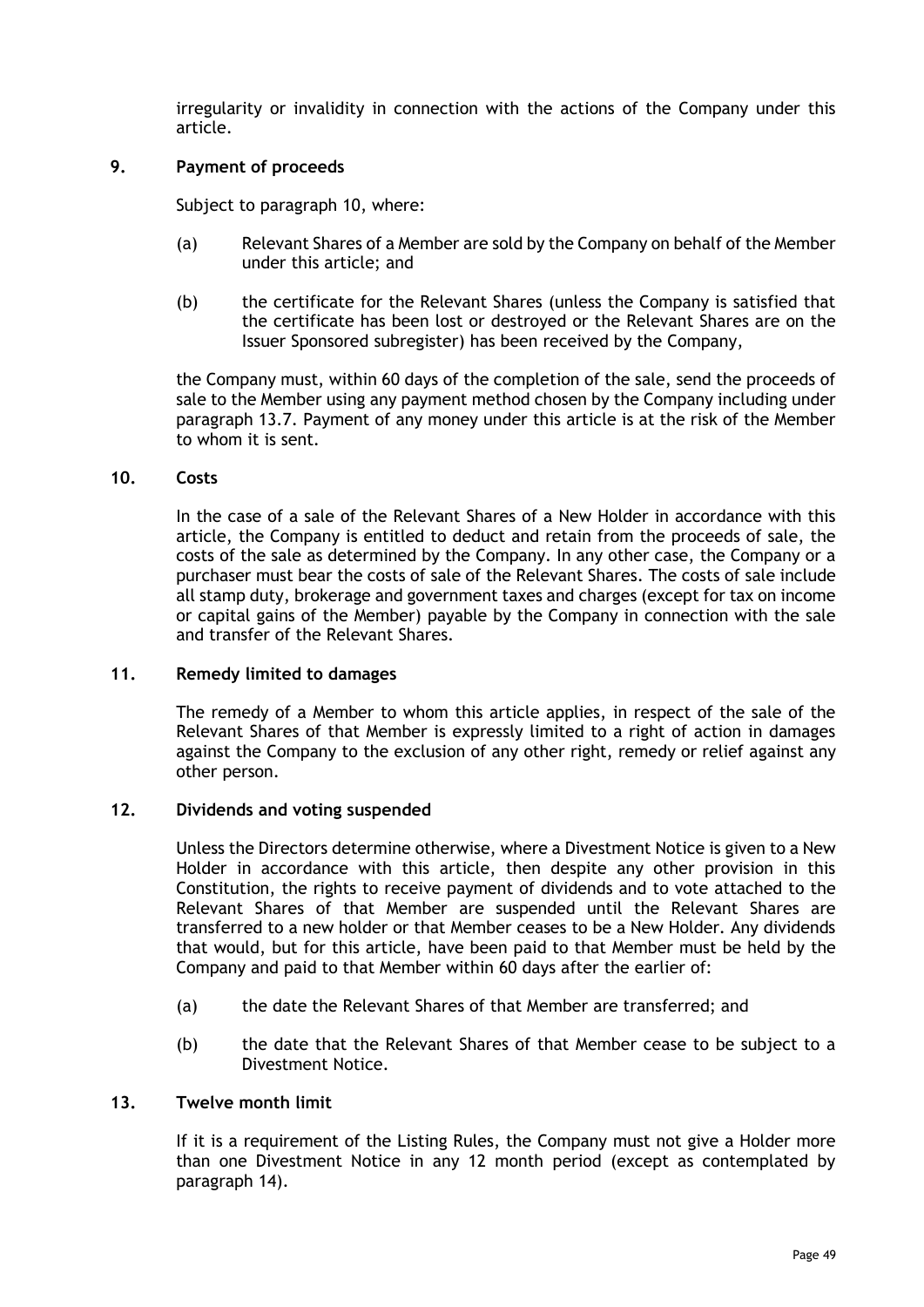### <span id="page-53-0"></span>**14. Effect of a takeover bid**

From the date of the announcement of a takeover bid for the Shares until the close of the offers made under the takeover bid, the Company's powers under this article to sell Relevant Shares of a Member cease. After the close of the offers under the takeover bid, the Company may give a Divestment Notice to a Member who is a Holder or a New Holder, despite paragraph [13](#page-52-1) and the fact that it may be less than 12 months since the Company gave a Divestment Notice to that Member.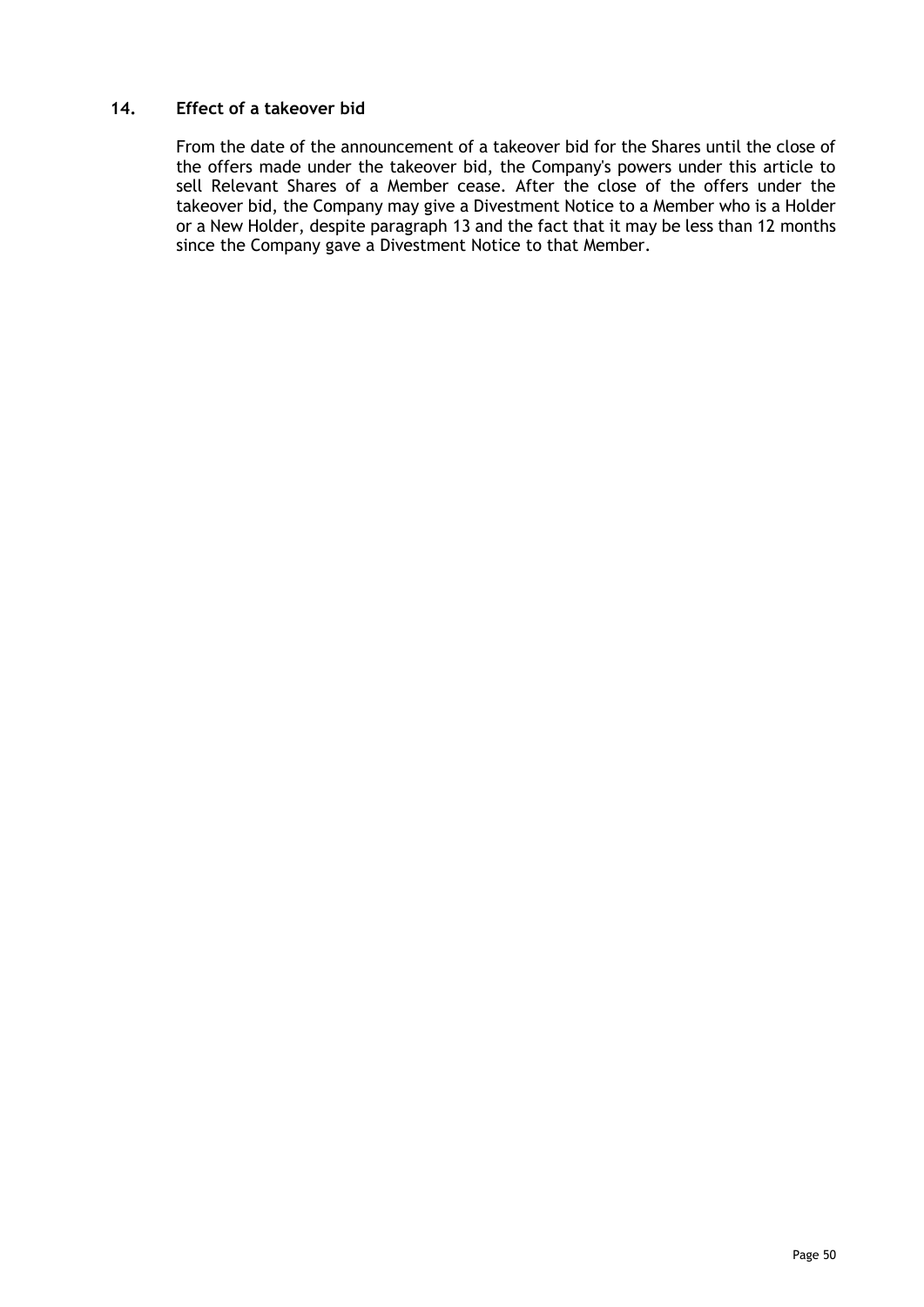# **Schedule 5 – Proportional Takeover Bid Approval**

#### <span id="page-54-2"></span><span id="page-54-0"></span>**1. Resolution required for proportional takeover provisions**

Despite articles [4.1,](#page-10-2) [4.2](#page-10-3) and [4.3,](#page-10-4) if offers are made under a proportional takeover bid for securities of the Company in accordance with the Corporations Act:

- (a) this [Schedule](#page-54-0) 5 applies;
- (b) the registration of a transfer giving effect to a takeover contract resulting from acceptance of an offer made under the takeover bid is prohibited unless and until a resolution (an "approving resolution") to approve the bid is passed or taken to be passed in accordance with paragraph [4](#page-55-0) or [5;](#page-55-1) and
- (c) the Directors must ensure that an approving resolution is voted on in accordance with paragraphs [2](#page-54-1) to [3](#page-55-2) before the 14th day before the last day of the bid period.

#### <span id="page-54-1"></span>**2. Procedure for resolution**

The Directors may determine whether the approving resolution is voted on:

- (a) at a meeting of persons entitled to vote on the resolution convened and conducted, subject to the provisions of paragraph [3,](#page-55-2) as if it were a general meeting of the Company convened and conducted in accordance with this Constitution and the Corporations Act with such modifications as the Directors determine the circumstances require; or
- (b) by means of a postal ballot conducted in accordance with the following procedure:
	- (i) a notice of postal ballot and ballot paper must be sent to all persons entitled to vote on the resolution not less than 14 days before the date specified in the notice for closing of the postal ballot, or such lesser period as the Directors determine the circumstances require;
	- (ii) the non-receipt of a notice of postal ballot or ballot paper by, or the accidental omission to give a notice of postal ballot or ballot paper to, a person entitled to receive them does not invalidate the postal ballot or any resolution passed under the postal ballot;
	- (iii) the notice of postal ballot must contain the text of the resolution and the date for closing of the ballot and may contain any other information the Directors consider appropriate;
	- (iv) each ballot paper must specify the name of the person entitled to vote;
	- (v) a postal ballot is only valid if the ballot paper is duly completed and:
		- (A) if the person entitled to vote is an individual, signed by the individual or a duly authorised attorney; or
		- (B) if the person entitled to vote is a corporation, executed under seal or as permitted by the Corporations Act or under the hand of a duly authorised officer or duly authorised attorney;